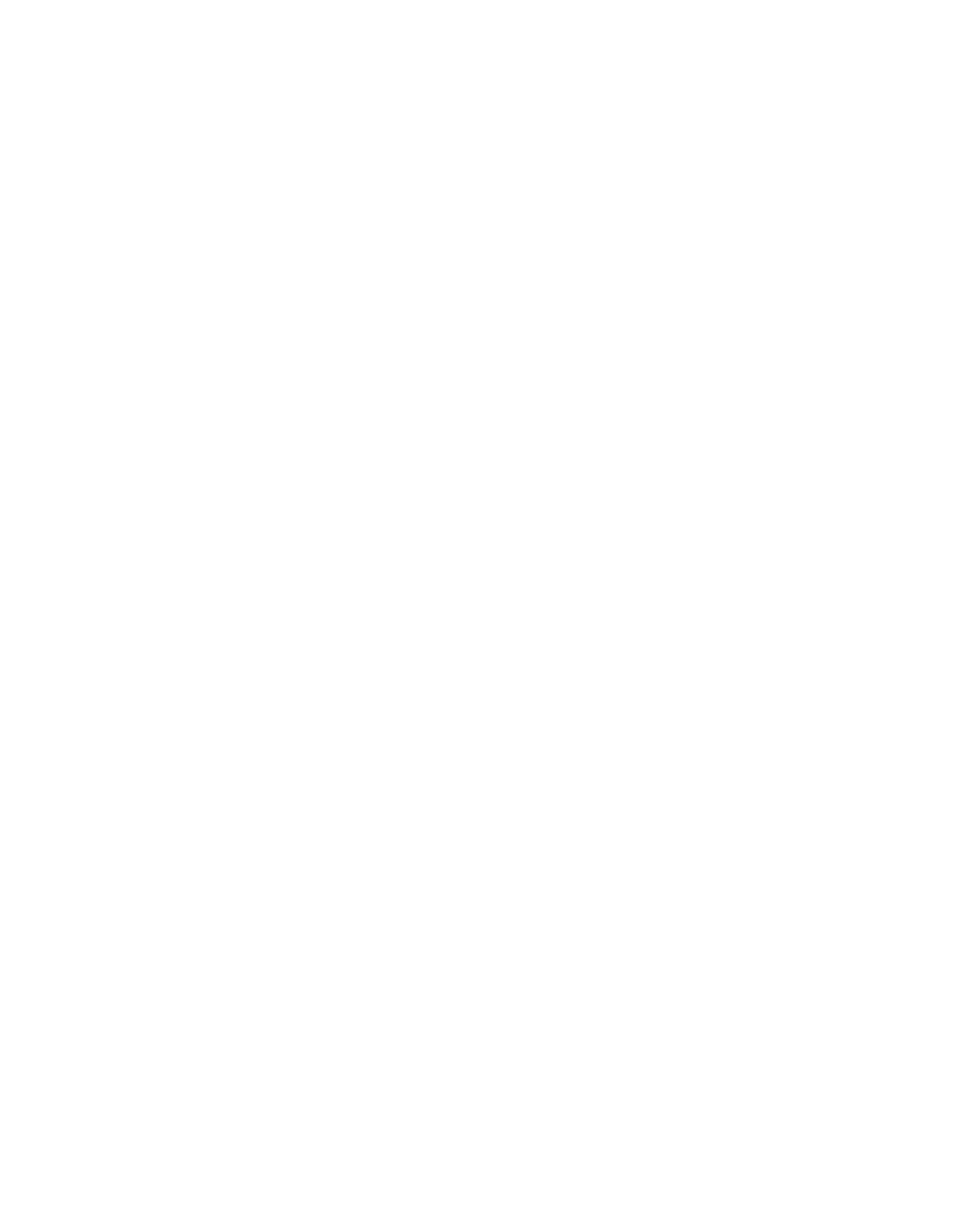

Pittsburgh, PA 15213-3890

# **Securing Public Web Servers**

CMU/SEI-SIM-011

Klaus-Peter Kossakowski Julia Allen

*April 2000*

**Networked Systems Survivability Program**

Unlimited distribution subject to the copyright.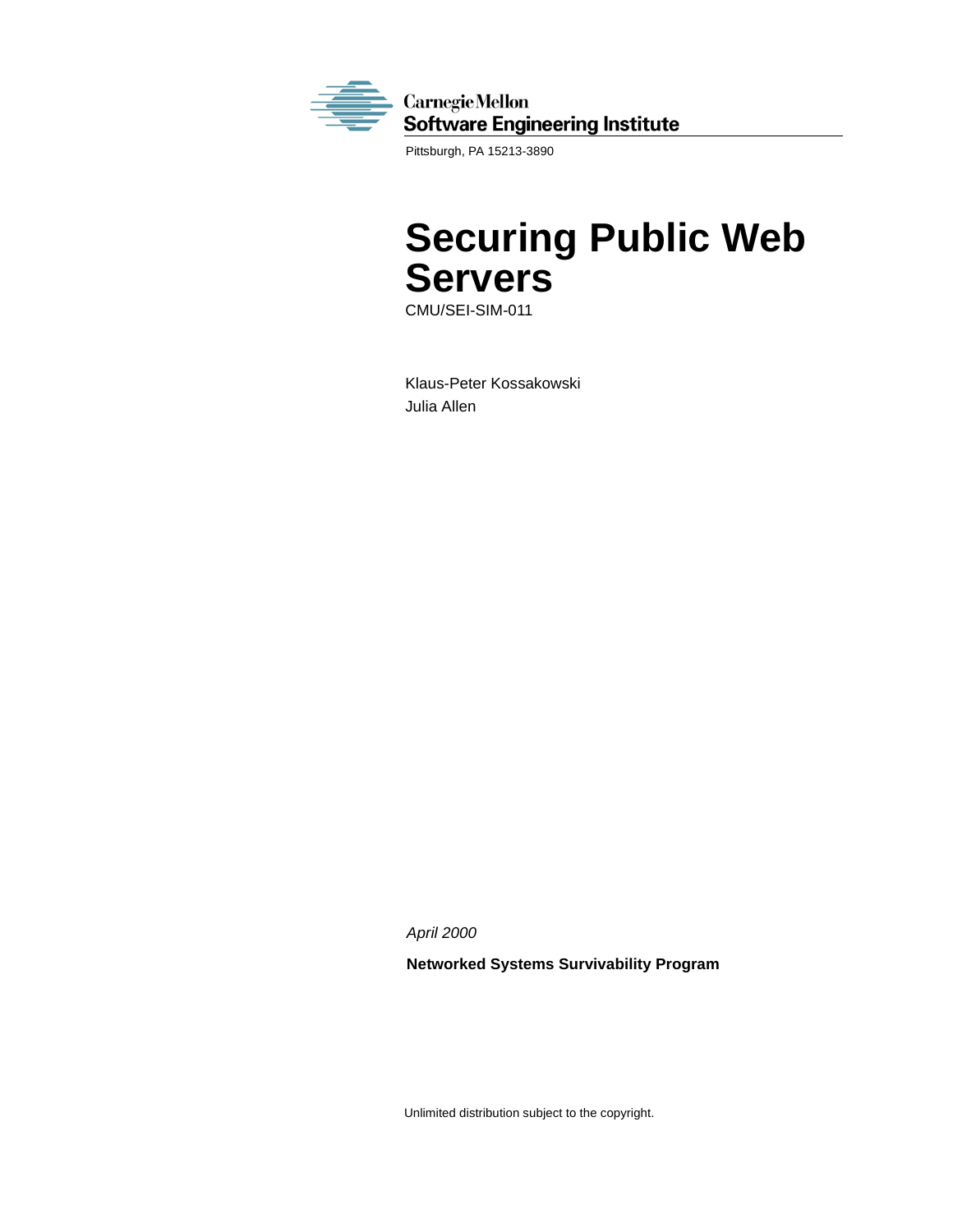This report was prepared for the

SEI Joint Program Office HQ ESC/AXS 5 Eglin Street Hanscom AFB, MA 01731-2116

The ideas and findings in this report should not be construed as an official DoD position. It is published in the interest of scientific and technical information exchange.

FOR THE COMMANDER

Norton L. Compton, Lt Col., USAF

SEI Joint Program Office

This work is sponsored by the SEI primary sponsor and the US Air Force Computer Resources Support Improvement Program.

The Software Engineering Institute is a federally funded research and development center sponsored by the U.S. Department of Defense.

"CERT" and "CERT Coordination Center" are registered in the U.S. Patent and Trademark Office.

Copyright © 2000 by Carnegie Mellon University.

Requests for permission to reproduce this document or to prepare derivative works of this document should be addressed to the SEI Licensing Agent.

#### NO WARRANTY

THIS CARNEGIE MELLON UNIVERSITY AND SOFTWARE ENGINEERING INSTITUTE MATERIAL IS FURNISHED ON AN "AS-IS" BASIS. CARNEGIE MELLON UNIVERSITY MAKES NO WARRANTIES OF ANY KIND, EITHER EXPRESSED OR IMPLIED, AS TO ANY MATTER INCLUDING, BUT NOT LIMITED TO, WARRANTY OF FITNESS FOR PURPOSE OR MERCHANTABILITY, EXCLUSIVITY, OR RESULTS OBTAINED FROM USE OF THE MATERIAL. CARNEGIE MELLON UNIVERSITY DOES NOT MAKE ANY WARRANTY OF ANY KIND WITH RESPECT TO FREEDOM FROM PATENT, TRADEMARK, OR COPYRIGHT INFRINGEMENT.

This work was created in the performance of Federal Government Contract Number F19628-95-C-0003 with Carnegie Mellon University for the operation of the Software Engineering Institute, a federally funded research and development center. The Government of the United States has a royalty-free governmentpurpose license to use, duplicate, or disclose the work, in whole or in part and in any manner, and to have or permit others to do so, for government purposes pursuant to the copyright license under the clause at 52.227-7013.

Use of any trademarks in this report is not intended in any way to infringe on the rights of the trademark holder.

For information about purchasing paper copies of SEI reports, please visit the publications portion of our Web site (http://www.sei.cmu.edu/publications/pubweb.html).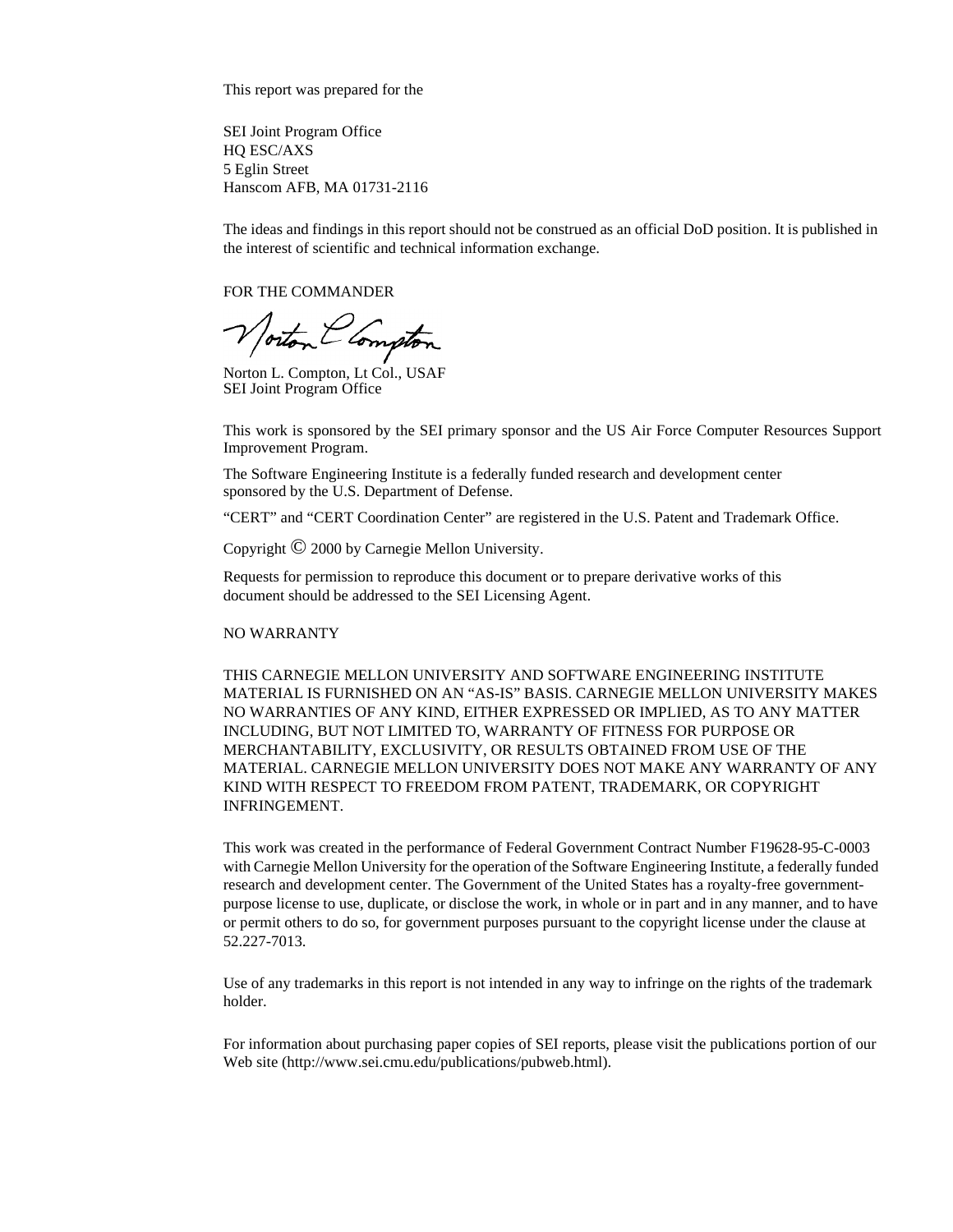# **Table of Contents**

|                | Preface                                                                                                    |    |
|----------------|------------------------------------------------------------------------------------------------------------|----|
|                | <b>Securing Public Web Servers</b>                                                                         |    |
| 1.             | Isolate the Web server from public networks and<br>your organization's internal networks.                  | 7  |
| 2.             | Configure the Web server with appropriate<br>object, device, and file access controls.                     | 13 |
| 3.             | Identify and enable Web-server-specific logging<br>mechanisms.                                             | 17 |
| 4.             | Consider security implications before selecting<br>programs, scripts, and plug-ins for your Web<br>server. | 21 |
| 5.             | Configure the Web server to minimize the<br>functionality of programs, scripts, and plug-ins.              | 25 |
| 6.             | Configure the Web server to use authentication<br>and encryption technologies, where required.             | 31 |
| 7 <sub>1</sub> | Maintain the authoritative copy of your Web site<br>content on a secure host.                              | 39 |
| 8.             | Protect your Web server against common<br>attacks.                                                         | 43 |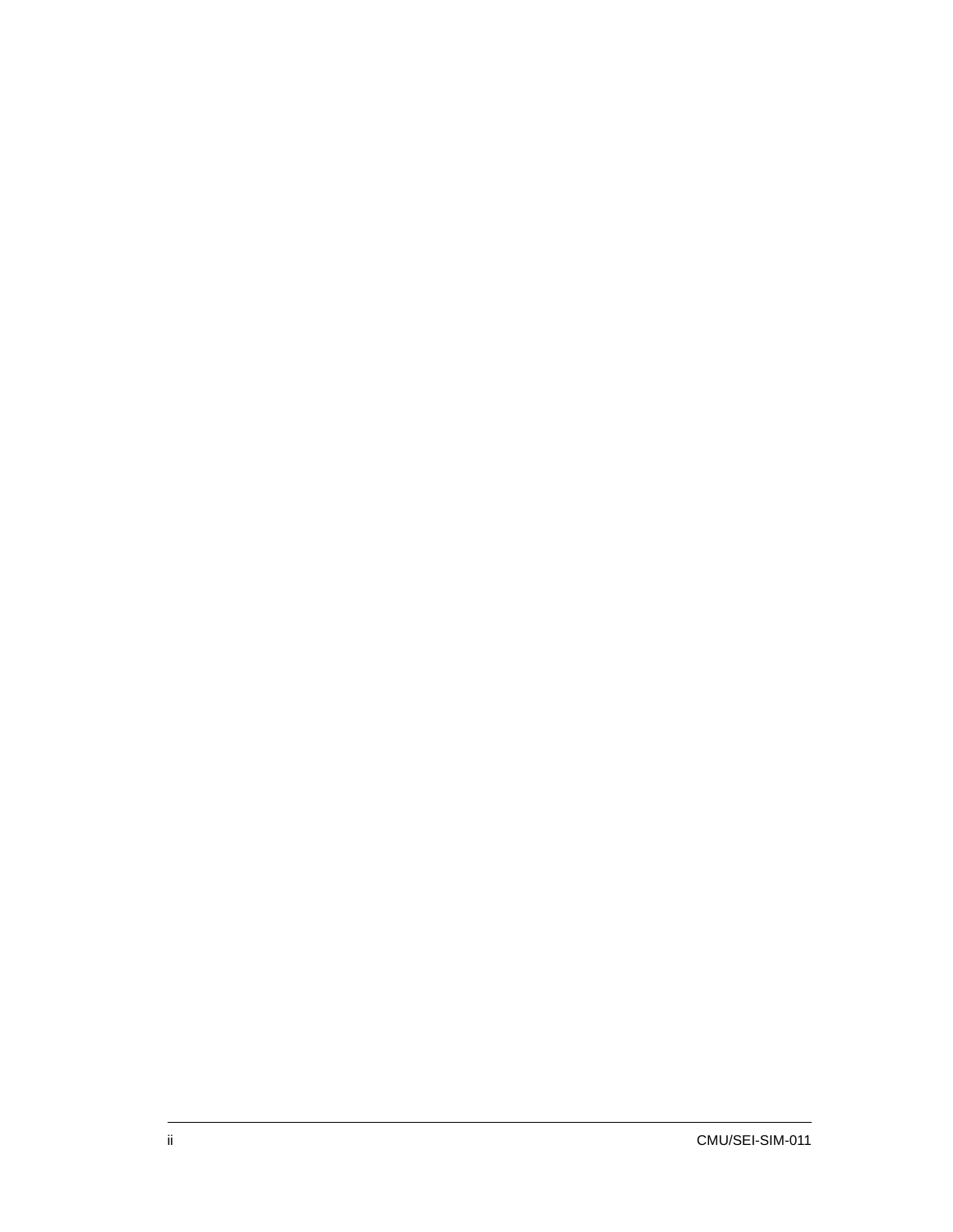## **Preface**

|                               | This document is one of a series of publications of the Software Engineering Institute at<br>Carnegie Mellon University called <i>security improvement modules</i> . They are intended to<br>provide practical guidance to help organizations improve the security of their networked<br>computer systems.                                                                       |
|-------------------------------|----------------------------------------------------------------------------------------------------------------------------------------------------------------------------------------------------------------------------------------------------------------------------------------------------------------------------------------------------------------------------------|
| <b>Module structure</b>       | Each module addresses an important but relatively narrowly defined problem in network<br>and system security. The first section of the module describes the problem and outlines a<br>set of security improvement practices to help solve it. Each practice is a recommended<br>way of performing common tasks related to the secure operation of networked computer<br>systems. |
|                               | The remaining sections of the module are detailed descriptions of the practices. Each<br>includes a rationale for the recommended actions and a description of how to perform<br>them.                                                                                                                                                                                           |
| Intended audience             | The practices are primarily written for system and network administrators whose day-to-<br>day activities include installation, configuration, and maintenance of the computers and<br>networks. Occasionally, practices are written to assist the managers responsible for<br>network and system administration.                                                                |
| <b>Revised versions</b>       | Network and system technologies continue to evolve rapidly, leading to new security<br>problems and solutions. Modules and practices need to be revised occasionally, so to<br>permit more timely publication of new versions, we also publish them on the World Wide<br>Web. At the end of each section of this document is the URL of its Web version.                         |
| <b>Implementation details</b> | How an organization adopts and implements the practices often depends on the<br>networking and computing technologies it uses. For some practices, technology-specific<br>implementation details are published on the World Wide Web. The Web version of each<br>practice contains links to the implementation details.                                                          |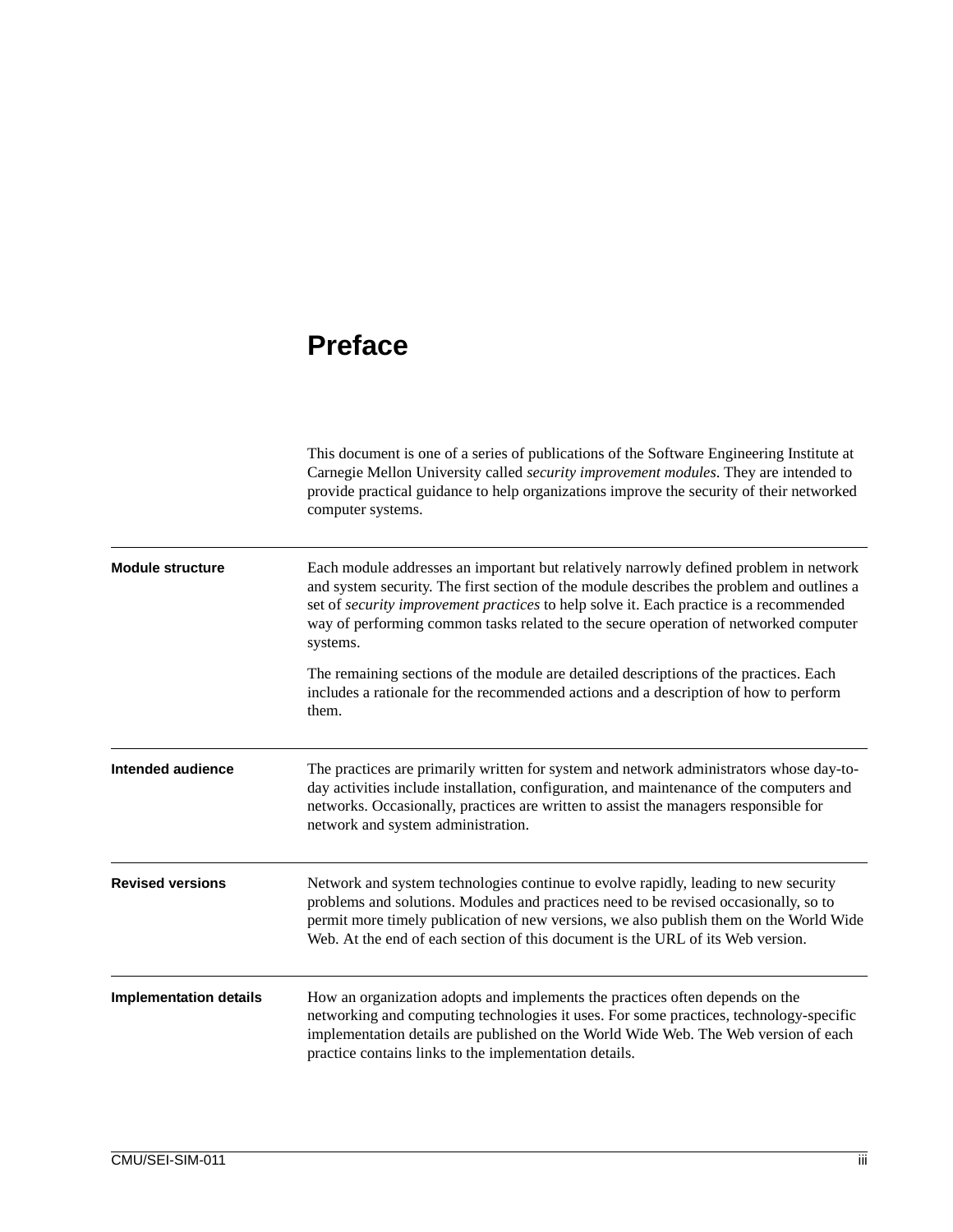### **Acknowledgments**

Updates to this report and the effort to produce it were sponsored by the US Air Force Computer Resources Support Improvement Program (CRSIP) in collaboration with the Air Force Information Warfare Center (AFIWC). The original version (August 1997) of this report and the effort to produce it were sponsored by the Department of Defense.

The authors acknowledge contributions made to this report by the additional authors of version 1:

- Robert Firth
- Gary Ford
- Barbara Fraser
- John Kochmar
- Suresh Konda
- John Richael
- Derek Simmel
- Lisa Cunningham

and by the reviewers of this report:

- Jose Linero, AFIWC
- Greg Gravenstreter, SEI
- Jeff Havrilla, SEI
- Eric Hayes, SEI
- Cliff Huff, SEI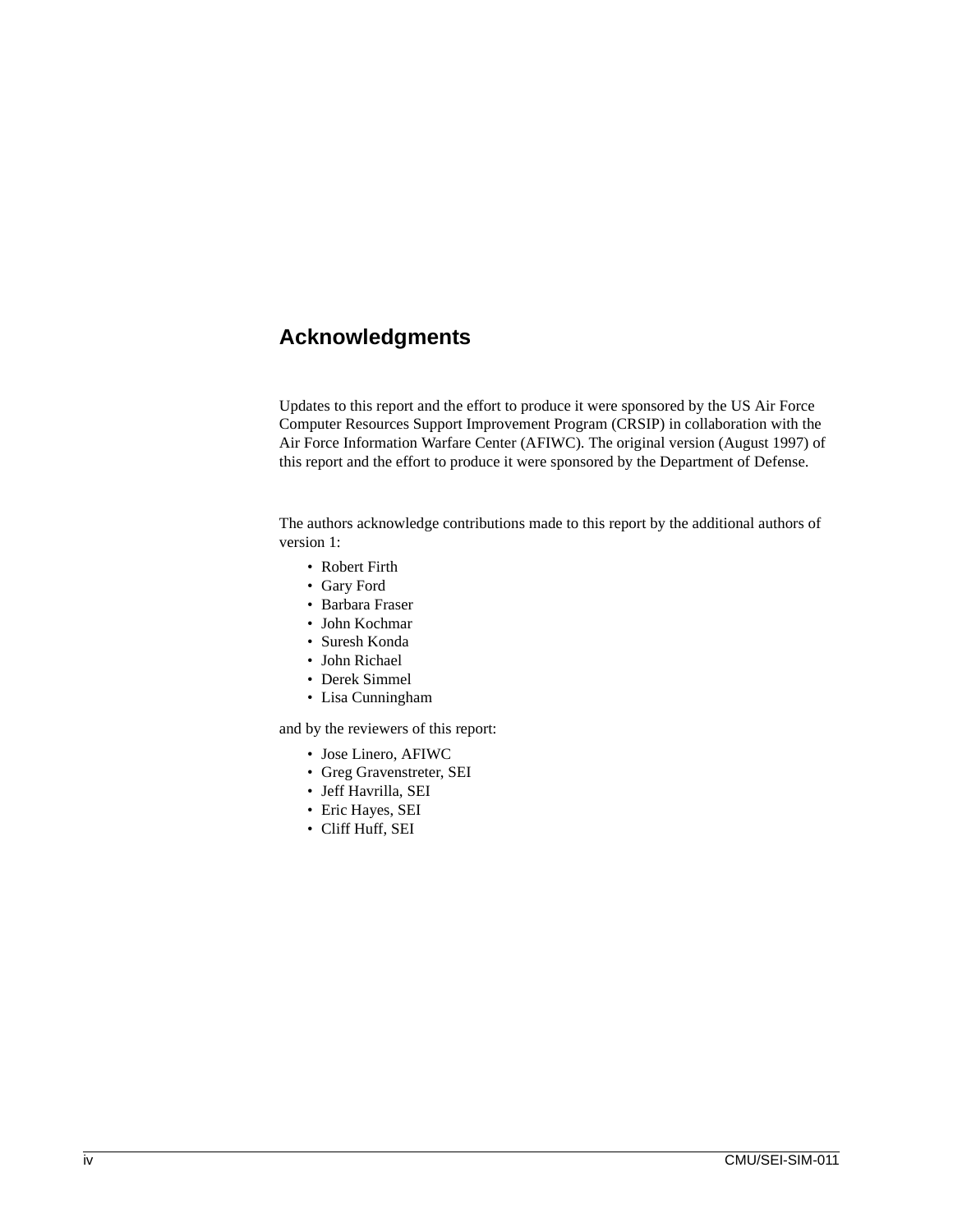## **Securing Public Web Servers**

|                                    | The World Wide Web is one of the most important ways for your organization to publish<br>information, interact with Internet users, and establish an e-commerce business presence.<br>However, if you are not rigorous in securely configuring and operating a public Web site,<br>you leave yourself and your organization vulnerable to a variety of security problems. You<br>could find yourself in an embarrassing situation because malicious intruders have changed<br>the content of your Web pages. |
|------------------------------------|--------------------------------------------------------------------------------------------------------------------------------------------------------------------------------------------------------------------------------------------------------------------------------------------------------------------------------------------------------------------------------------------------------------------------------------------------------------------------------------------------------------|
|                                    | Compromised Web sites have served as the entry point for intrusions into an<br>organization's internal networks for the purpose of accessing confidential information.<br>Your organization can face business losses or legal action if an intruder successfully<br>violates the confidentiality of customer data. Denial-of-service attacks can make it<br>difficult, if not impossible, for users to access your Web site. This is especially critical if<br>you are using your site to conduct business.  |
|                                    | The practices recommended below are designed to help you mitigate the risks associated<br>with these and several other known security problems. They build upon and assume the<br>implementation of all practices described in the security improvement module Securing<br>Network Servers [Allen 00]. You need to ensure that you first configure a secure general<br>purpose server before tailoring its configuration to operate as a public Web server.                                                  |
| Who should read these<br>practices | These practices are applicable to your organization if you intend to operate your own<br>public Web site to conduct business with the Internet community and share information. <sup>1</sup><br>Practices in this module are written for system and Web server administrators and their<br>managers.                                                                                                                                                                                                         |
|                                    | We assume that you have these security requirements for your Web site:                                                                                                                                                                                                                                                                                                                                                                                                                                       |
|                                    | • You want to maintain the integrity of all information resident on and accessible by<br>your Web site.                                                                                                                                                                                                                                                                                                                                                                                                      |
|                                    |                                                                                                                                                                                                                                                                                                                                                                                                                                                                                                              |

<sup>1.</sup> Some of these practices may also be useful in securing an Intranet-based enterprise Web server against insider attacks.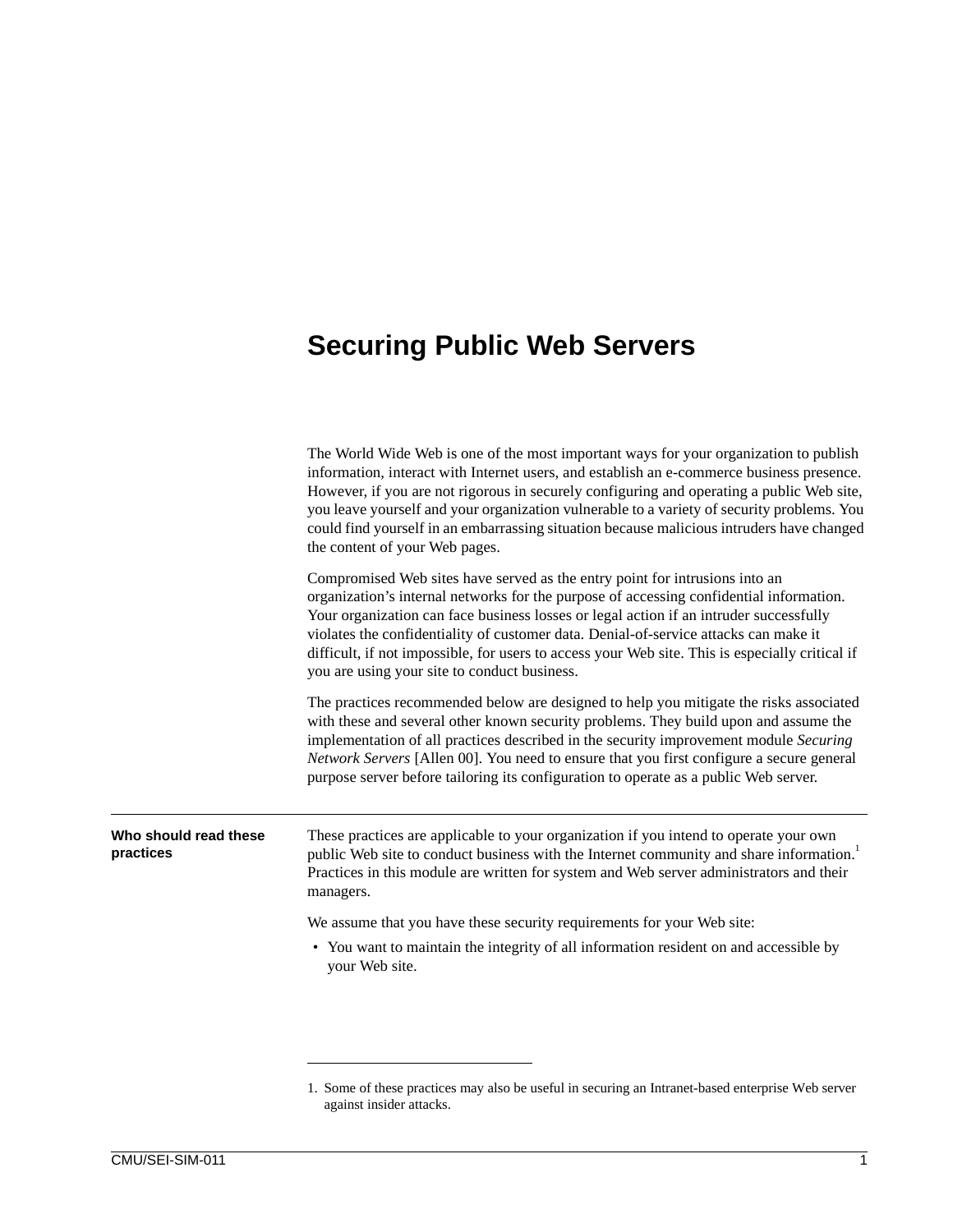|                                      | • You want to prevent the use of your Web host <sup>2</sup> as a staging area for intrusions into your<br>organization's network that could result in breaches of confidentiality, integrity, or<br>availability of information resources.                                                                                                                                                                   |
|--------------------------------------|--------------------------------------------------------------------------------------------------------------------------------------------------------------------------------------------------------------------------------------------------------------------------------------------------------------------------------------------------------------------------------------------------------------|
|                                      | • You want to prevent the use of the Web host as a staging area for intrusions into<br>external sites, which could result in your organization being held liable for damages.                                                                                                                                                                                                                                |
| What these practices do<br>not cover | These practices do not cover all aspects of using Web technology. In particular, they do<br>not address                                                                                                                                                                                                                                                                                                      |
|                                      | • securing a general purpose network server. Practices to accomplish this are described<br>in Securing Network Servers [Allen 00].                                                                                                                                                                                                                                                                           |
|                                      | • firewalls and routers used to protect Web servers. Some of the practices necessary to<br>accomplish this are described in Deploying Firewalls [Fithen 99].                                                                                                                                                                                                                                                 |
|                                      | • security considerations related to Web client (browser) software                                                                                                                                                                                                                                                                                                                                           |
|                                      | • commercial transactions via the Web (with the exception of a brief description of<br>Secure Electronic Transaction [SET])                                                                                                                                                                                                                                                                                  |
|                                      | • special considerations for very large Web sites with multiple hosts                                                                                                                                                                                                                                                                                                                                        |
|                                      | • contracting for or offering Web-hosting services (such as those provided by a<br>commercial Internet service provider)                                                                                                                                                                                                                                                                                     |
|                                      | • other public information services, such as those based on the file transfer protocol<br>(FTP)                                                                                                                                                                                                                                                                                                              |
|                                      | • privacy protection and anonymity, specifically protecting personal identify and<br>preferences that are available to Web servers (such as name, location, computer used,<br>browser used, last URL visited)                                                                                                                                                                                                |
|                                      | • protection of intellectual property                                                                                                                                                                                                                                                                                                                                                                        |
| <b>Security issues</b>               | There are three main security issues related to the operation of a public Web site:                                                                                                                                                                                                                                                                                                                          |
|                                      | 1. Improper configuration or operation of the Web server can result in the inadvertent<br>disclosure or alteration of confidential information. This can include                                                                                                                                                                                                                                             |
|                                      | • information assets of your organization                                                                                                                                                                                                                                                                                                                                                                    |
|                                      | • information about the configuration of the server or network that could be exploited<br>for subsequent attacks                                                                                                                                                                                                                                                                                             |
|                                      | • information about who requested which documents from the server                                                                                                                                                                                                                                                                                                                                            |
|                                      | • sensitive customer or user information                                                                                                                                                                                                                                                                                                                                                                     |
|                                      | The host used for your Web server might be compromised. This could allow intruders<br>2.<br>to                                                                                                                                                                                                                                                                                                               |
|                                      | • change the information stored on the Web server host machine, particularly the<br>information you intend to publish                                                                                                                                                                                                                                                                                        |
|                                      | • execute unauthorized commands or programs on the server host machine including<br>ones that the intruder has installed                                                                                                                                                                                                                                                                                     |
|                                      | 2. Throughout these practices, we use terms such as <i>host</i> and <i>host machine</i> to refer to the hardware<br>and operating system that will support a Web site. The term server software refers to the<br>application software that implements the http protocol and any associated security layers. The<br>term server generally means the combined hardware, operating system, and server software. |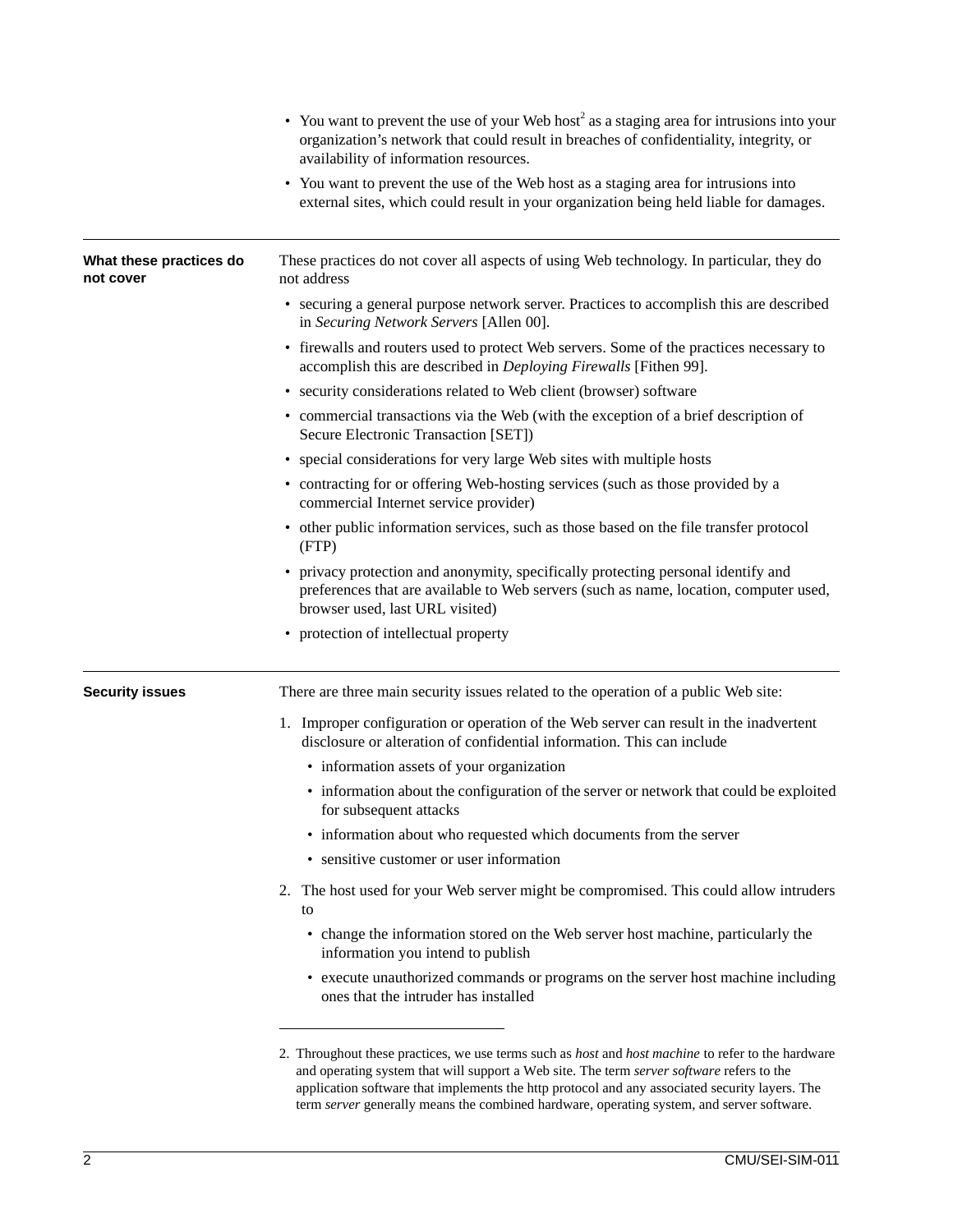| • launch attacks on external sites from your server host machine, thus concealing the                 |
|-------------------------------------------------------------------------------------------------------|
| 3. Users can be unable to access your Web site if all of its resources are consumed by a              |
| To improve the security of your public Web site, we recommend a three-step approach. It               |
| 1. <i>installing</i> a secure server. Refer to the module <i>Securing Network Servers</i> [Allen 00]. |
| 2. <i>configuring</i> Web server software and the underlying Web server host operating system         |
|                                                                                                       |
| intruders' identities, and perhaps making your organization liable for damages                        |

| Summary of<br>recommended practices | Area                             | <b>Recommended Practice</b>                                                                                                                                                                                                                                                                                                                                                                                                                                                                                                                                                        |
|-------------------------------------|----------------------------------|------------------------------------------------------------------------------------------------------------------------------------------------------------------------------------------------------------------------------------------------------------------------------------------------------------------------------------------------------------------------------------------------------------------------------------------------------------------------------------------------------------------------------------------------------------------------------------|
|                                     | Configuring<br>server technology | 1. Isolate the Web server from public networks and your<br>organization's internal networks.<br>2. Configure the Web server with appropriate object, device, and<br>file access controls.<br>3. Identify and enable Web-server-specific logging mechanisms.<br>4. Consider security implications before selecting programs,<br>scripts, and plug-ins for your Web server.<br>5. Configure the Web server to minimize the functionality of<br>programs, scripts, and plug-ins.<br>6. Configure the Web server to use authentication and encryption<br>technologies, where required. |
|                                     | Maintaining<br>server integrity  | 7. Maintain the authoritative copy of your Web site content on a<br>secure host.<br>8. Protect your Web server against common attacks.                                                                                                                                                                                                                                                                                                                                                                                                                                             |

### **Abbreviations used in**  these practices

| <b>ASCII</b>     | American Standard Code for Information Interchange |
|------------------|----------------------------------------------------|
| CA.              | Certificate Authority                              |
| <b>CGI</b>       | Common Gateway Interface                           |
| <b>CLF</b>       | Common Log Format                                  |
| <b>DDOS</b>      | Distributed Denial Of Service                      |
| D <sub>o</sub> S | Denial of Service                                  |
| <b>ELF</b>       | <b>Extended Log Format</b>                         |
| <b>FTP</b>       | File Transfer Protocol                             |
| <b>HTML</b>      | HyperText Markup Language                          |
| <b>HTTP</b>      | HyperText Transfer Protocol                        |
| <b>IETF</b>      | <b>Internet Engineering Task Force</b>             |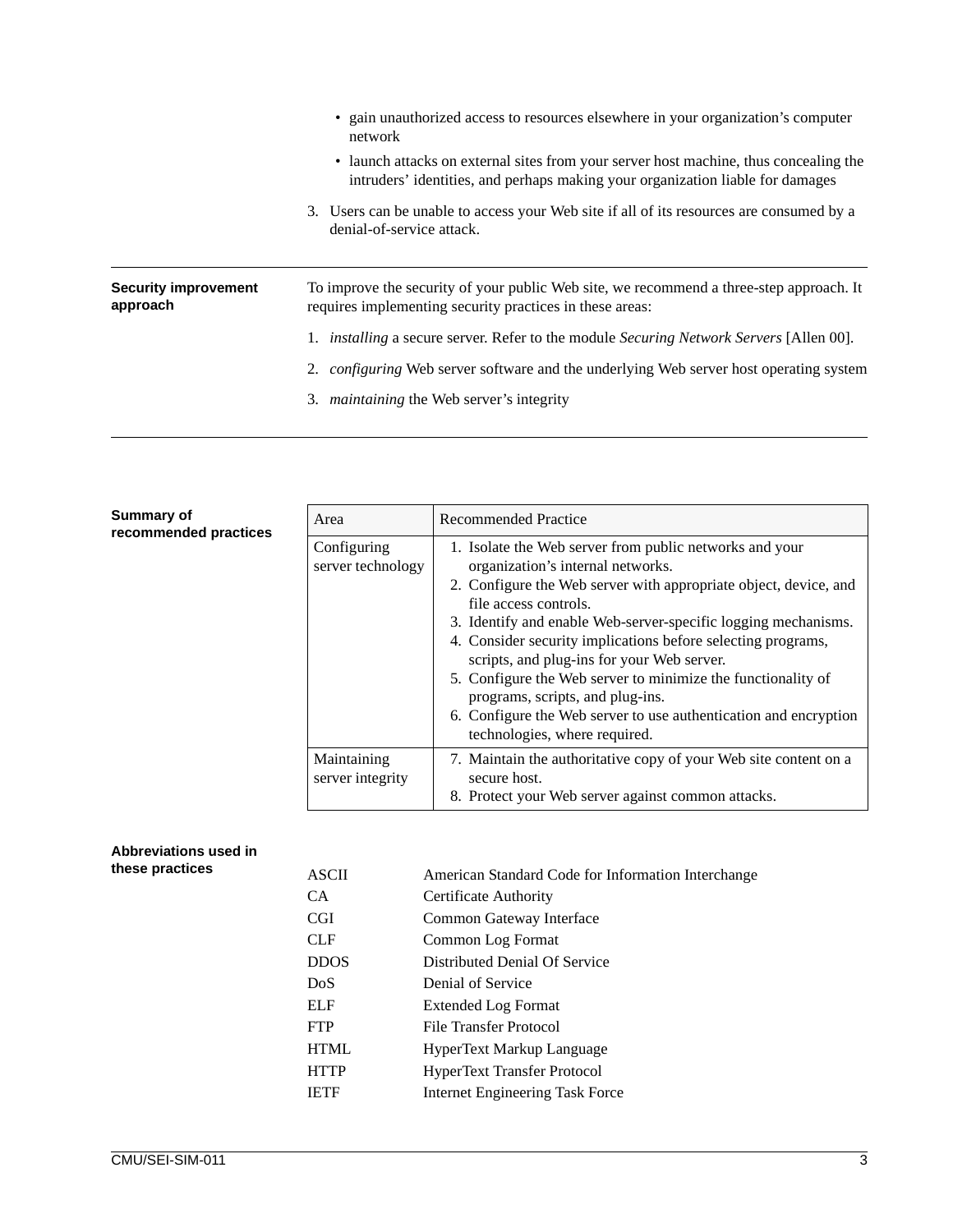|                   | IP              | <b>Internet Protocol</b>                                                                                                                                                                                                                      |
|-------------------|-----------------|-----------------------------------------------------------------------------------------------------------------------------------------------------------------------------------------------------------------------------------------------|
|                   | <b>LDAP</b>     | Lightweight Directory Access Protocol                                                                                                                                                                                                         |
|                   | MD <sub>5</sub> | Message Digest 5                                                                                                                                                                                                                              |
|                   | <b>PERL</b>     | Practical Extraction and Report Language                                                                                                                                                                                                      |
|                   | PGP             | Pretty Good Privacy                                                                                                                                                                                                                           |
|                   | PKI             | Public Key Infrastructure                                                                                                                                                                                                                     |
|                   | <b>RFC</b>      | <b>Request For Comment</b>                                                                                                                                                                                                                    |
|                   | <b>SET</b>      | Secure Electronic Transaction                                                                                                                                                                                                                 |
|                   | SН              | <b>SHell</b>                                                                                                                                                                                                                                  |
|                   | S/HTTP          | Secure HyperText Transport Protocol                                                                                                                                                                                                           |
|                   | <b>SMTP</b>     | Simple Mail Transport Protocol                                                                                                                                                                                                                |
|                   | SQL             | <b>Standard Query Language</b>                                                                                                                                                                                                                |
|                   | SSL             | Secure Socket Layer                                                                                                                                                                                                                           |
|                   | TCL             | <b>Tool Command Language</b>                                                                                                                                                                                                                  |
|                   | TCP/IP          | Transmission Control Protocol/Internet Protocol                                                                                                                                                                                               |
|                   | <b>TLS</b>      | <b>Transport Level Security</b>                                                                                                                                                                                                               |
|                   | <b>URL</b>      | <b>Uniform Resource Locator</b>                                                                                                                                                                                                               |
|                   | <b>VPN</b>      | Virtual Private Network                                                                                                                                                                                                                       |
|                   | <b>WORM</b>     | Write Once Read Many                                                                                                                                                                                                                          |
|                   | <b>WWW</b>      | World Wide Web                                                                                                                                                                                                                                |
| <b>References</b> | [Allen 00]      | Allen, Julia, et al. Securing Network Servers (CMU/SEI-SIM-010).<br>Pittsburgh, Pa.: Software Engineering Institute, Carnegie Mellon<br>University, 2000. Will be available at http://www.cert.org<br>/security-improvement/modules/m10.html. |
|                   | [Firth 97]      | Firth, Robert, et al. Detecting Signs of Intrusion (CMU/SEI-SIM-001).<br>Pittsburgh, Pa.: Software Engineering Institute, Carnegie Mellon<br>University, 1997. Available at http://www.cert.org/<br>security-improvement/modules/m01.html.    |
|                   | [Fithen 99]     | Fithen, William, et al. Deploying Firewalls (CMU/SEI-SIM-008).<br>Pittsburgh, Pa.: Software Engineering Institute, Carnegie Mellon<br>University, 1999. Available at http://www.cert.org/<br>security-improvement/modules/m08.html.           |
|                   | [Ford 97]       | Ford, Warwick & Baum, Michael. Secure Electronic Commerce.<br>Englewood Cliffs, New Jersey: Prentice-Hall, 1997.                                                                                                                              |
|                   | [Garfinkel 97]  | Garfinkel, Simon & Spafford, Gene. Web Security & Commerce.<br>Sebastopol, California: O'Reilly, 1997.                                                                                                                                        |
|                   | [Kessler 00]    | Kessler, Gary C. "Web of Worries." (April 2000). Available at<br>http://infosecuritymag.com.                                                                                                                                                  |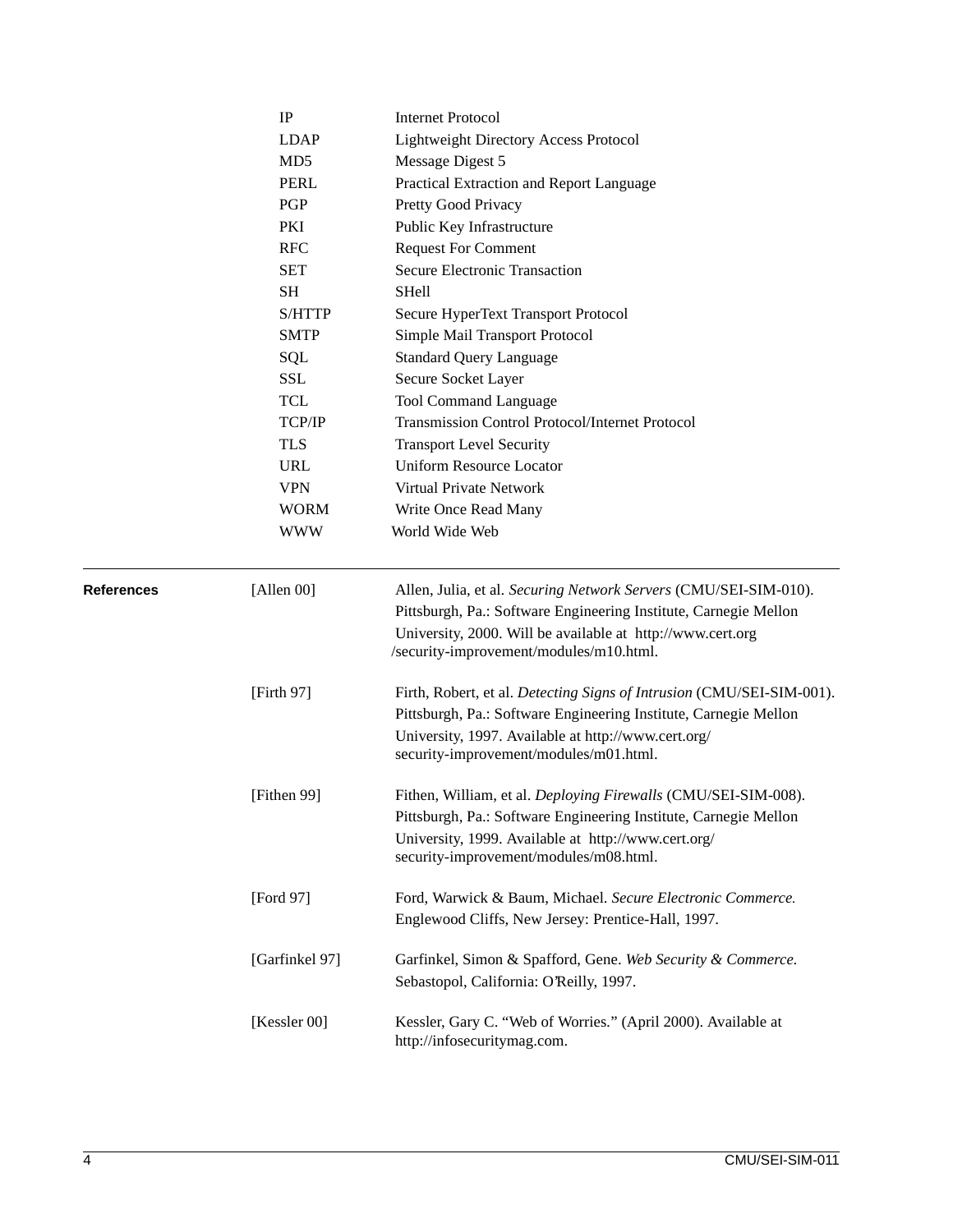|                       | [Kochmar 98]     | Kochmar, John, et al. Preparing to Detect Signs of Intrusion<br>(CMU/SEI-SIM-005). Pittsburgh, Pa.: Software Engineering Institute,<br>Carnegie Mellon University, 1998. Available at http://www.cert.org/<br>security-improvement/modules/m05.html. |
|-----------------------|------------------|------------------------------------------------------------------------------------------------------------------------------------------------------------------------------------------------------------------------------------------------------|
|                       | [Kossakowski 99] | Kossakowski, Klaus-Peter, et al. Responding to Intrusions<br>(CMU/SEI-SIM-006). Pittsburgh, Pa.: Software Engineering Institute,<br>Carnegie Mellon University, 1999. Available at http://www.cert.org/<br>security-improvement/modules/m06.html.    |
|                       | [Larson 00]      | Larson, Eric & Stephens, Brian. Web Servers, Security & Maintenance.<br>Upper Saddle River, New Jersey: Prentice Hall, 2000.                                                                                                                         |
|                       | [Laurie 97]      | Laurie, Ben & Laurie, Peter. Apache-The Definitive Guide.<br>Sebastopol, California: O'Reilly, 1997.                                                                                                                                                 |
|                       | [McCarthy 97]    | McCarthy, Vance. "Web security: How much is enough?" Datamation.<br>(January 1997). Available at http://www.datamation.com/<br>secur/01 secur.html.                                                                                                  |
|                       | [Rubin 97]       | Rubin, Aviel; Geer, Daniel; & Ranum, Marcus. Web Security Source<br>book. New York, New York: John Wiley & Sons, 1997.                                                                                                                               |
|                       | [Rubin 98]       | Rubin, Aviel & Geer, Daniel. "A Survey of Web Security." IEEE<br>Computer. (September 1998): pp. 34.                                                                                                                                                 |
|                       | [Soriano 99]     | Soriano, Ray & Bahadur, Gary. "Securing Your Web Server." Sys<br>Admin. (May 1999): pp. 45-52.                                                                                                                                                       |
|                       | [Spainhour 96]   | Spainhour, Stephen & Quercia, Valerie. Webmaster in a Nutshell.<br>Sebastopol, California: O'Reilly, 1996.                                                                                                                                           |
|                       | [Stein 98]       | Stein, Lincoln. Web Security: A Step-by-Step Reference Guide.<br>Redding, Massachusetts, Addison-Wesley, 1998.                                                                                                                                       |
|                       | [Stein 99]       | Stein, Lincoln. "The World Wide Web Security FAQ." Available at<br>http://www.w3.org/Security/Faq (1999).                                                                                                                                            |
| Where to find updates |                  | The latest version of this module is available on the Web at URL                                                                                                                                                                                     |

**http://www.cert.org/security-improvement/modules/m11.html**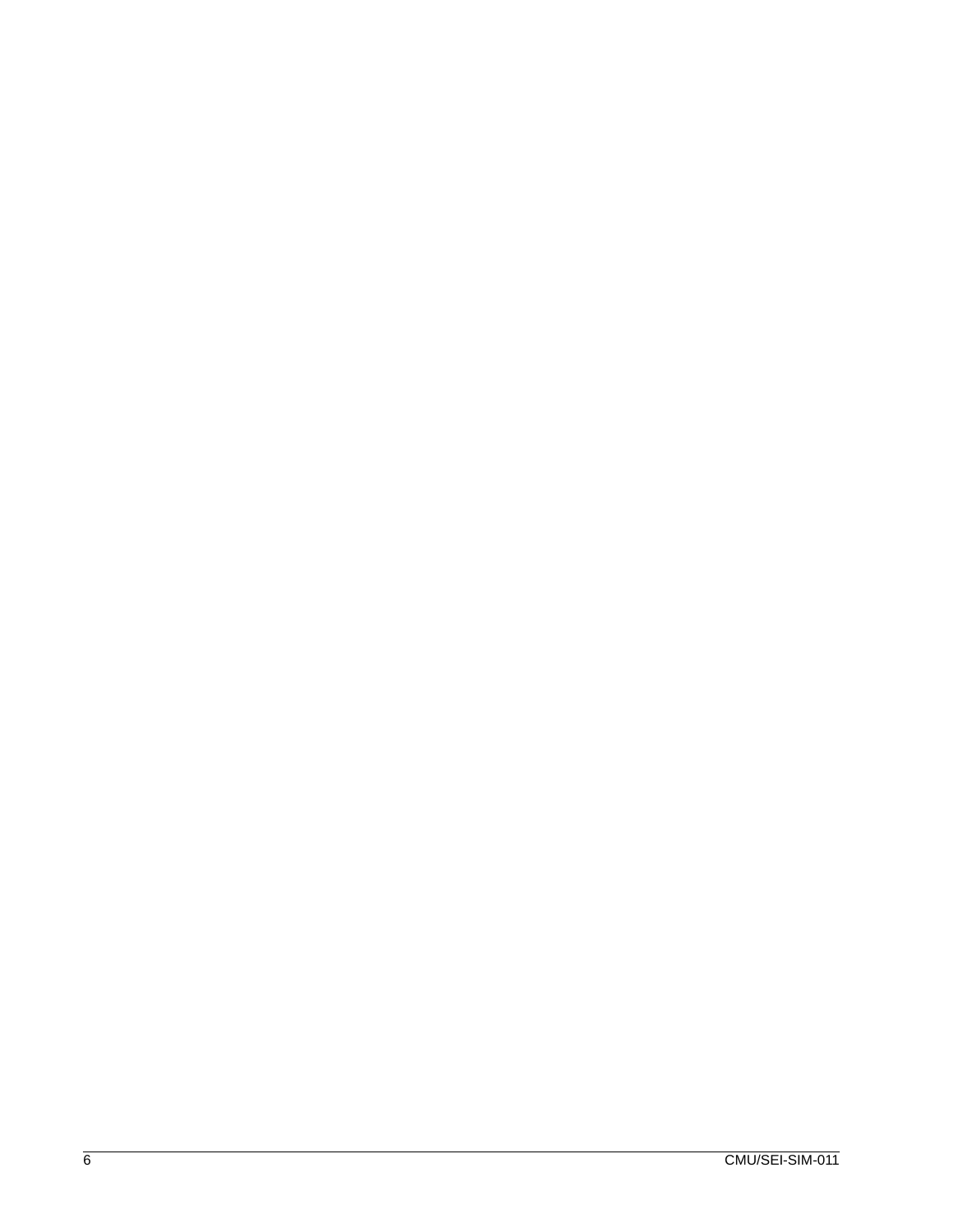### **1** *Isolate the Web server from public networks and your organization's internal networks.*

You have several choices for placing a public Web server on your organization's network. We recommend that you place it on a separate, protected subnetwork. This will ensure that traffic between the Internet and the server does not traverse any part of your private internal network and that no internal network traffic is visible to the server. Why this is important A public Web server host is a computer intended for public access. This means that there will be many people who will access the host (and its stored information) from locations all over the world. Regardless of how well the host computer and its application software are configured, there is always the chance that someone will discover a new vulnerability, exploit it, and gain unauthorized access to the Web server host (e.g., via a user account or a privileged account on a host with a multiuser operating system). If that occurs, you need to prevent these subsequent events, if possible: • The intruder is able to observe or capture network traffic that is flowing between internal hosts. Such traffic might include authentication information, proprietary business information, personnel data, and many other kinds of sensitive data. • The intruder is able to get to internal hosts, or to obtain detailed information about them. To guard against these two threats, the public Web server host must be isolated from your internal network and its traffic, as well as from any public network. **How to do it** ► *Place the Web server on a subnet isolated from public and internal networks.* By doing so, network traffic destined for the Web server subnet can be better monitored and controlled. This aids in configuring any firewall or router used to protect access to the subnet as well as detecting attacks and attempted intrusions. It also precludes the capture of internal traffic (accessible to all connected computers when using broadcast media such as Ethernet) by any intruder who gains access to your Web server. ➤ *Use firewall technology to restrict traffic between a public network and the Web server, and between the Web server and internal networks.* The use of firewall technology<sup>1</sup> (including packet filtering implemented by a router) effectively restricts the traffic between all computers connected to the firewall in accordance with your security policy. Setting up firewall technology precludes many possible attacks but still allows anyone to access your public Web server content. 1. Refer to the module *Deploying Firewalls* [Fithen 99].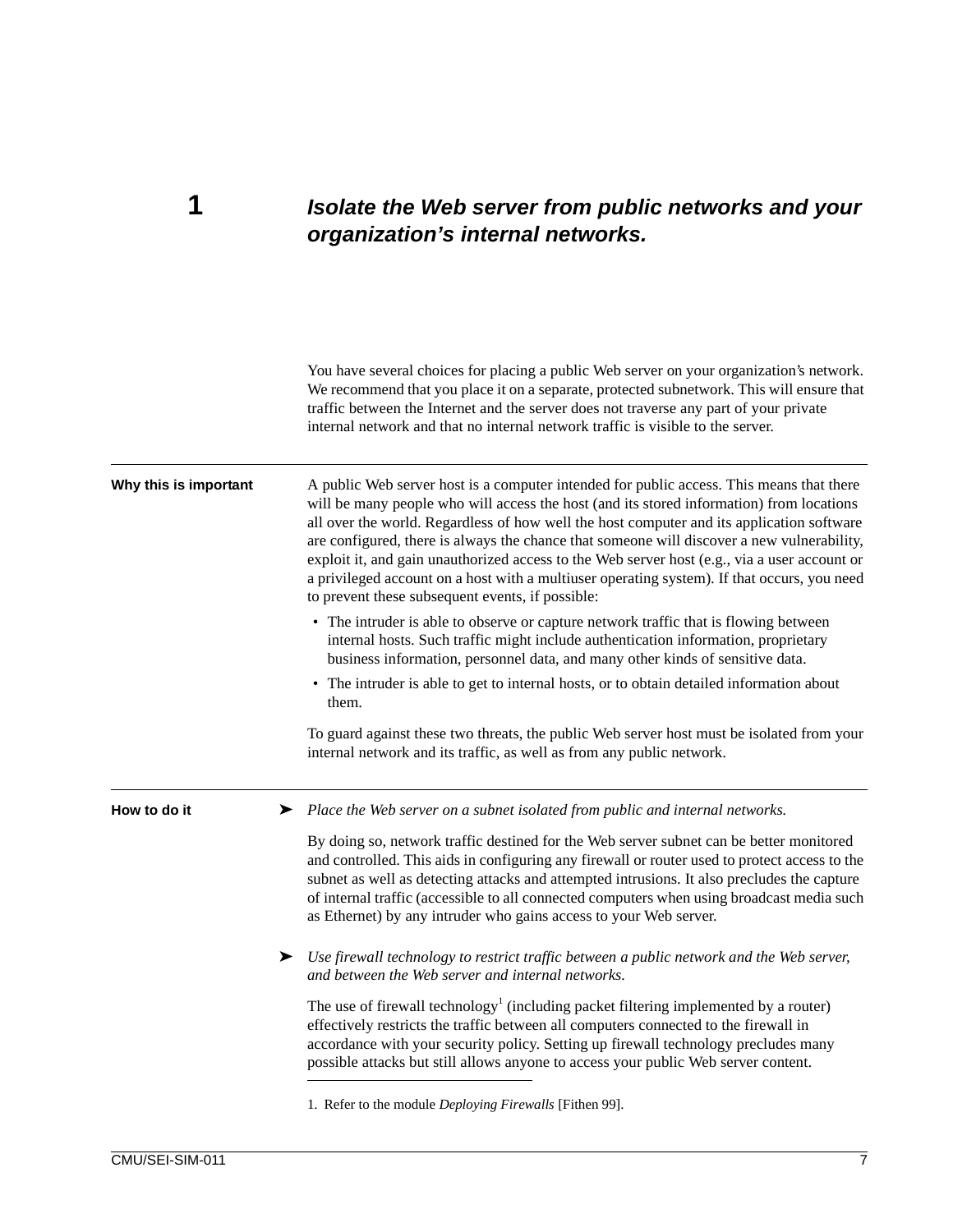A Web server typically accepts TCP connections on port 80/tcp (http), the standard port. In general, no other connections from the public network to the Web server should be permitted. However, if the Web server supports  $SSL<sup>2</sup>$ -protected connections, port 443/tcp (https) should be permitted.

You need to establish filtering rules that block TCP connections originating from the Web server, as a Web server typically does not depend on other services on the public network. In general, all UDP and ICMP traffic should be blocked. However, depending on the Web server configuration, you may need to permit limited connections to UDP-based services such as DNS for host name lookup (permit port  $53/udp$ ).<sup>3</sup>

One recommended configuration is shown in Figure [1.](#page-15-0)



Figure 1: Network configuration for a public Web server

<span id="page-15-0"></span>The router/firewall host can consist of

- a single computer
- multiple computers, one which may filter traffic to and from the Web server, and one or more which may filter traffic to and from the internal network.
- ➤ *Place server hosts providing supporting services on another subnet isolated from public and internal networks.*

Public Web sites rely on services which are likely to (or should) reside on other servers. As a result, you must consider the network placement of these server hosts when you determine the location of your Web server.

<sup>2.</sup> Refer to the practice "Configure the Web server to use authentication and encryption technologies, where required."

<sup>3.</sup> UDP is a connectionless protocol. As a result, packet filtering firewalls cannot verify sender and receiver without keeping track of the state of the DNS request. This is usually called "stateful inspection" and is available with some firewalls. You should only permit connections from your Web server to your internal DNS server (for DNS lookups in the public network). The internal DNS server can then relay requests to the appropriate external DNS server for resolution.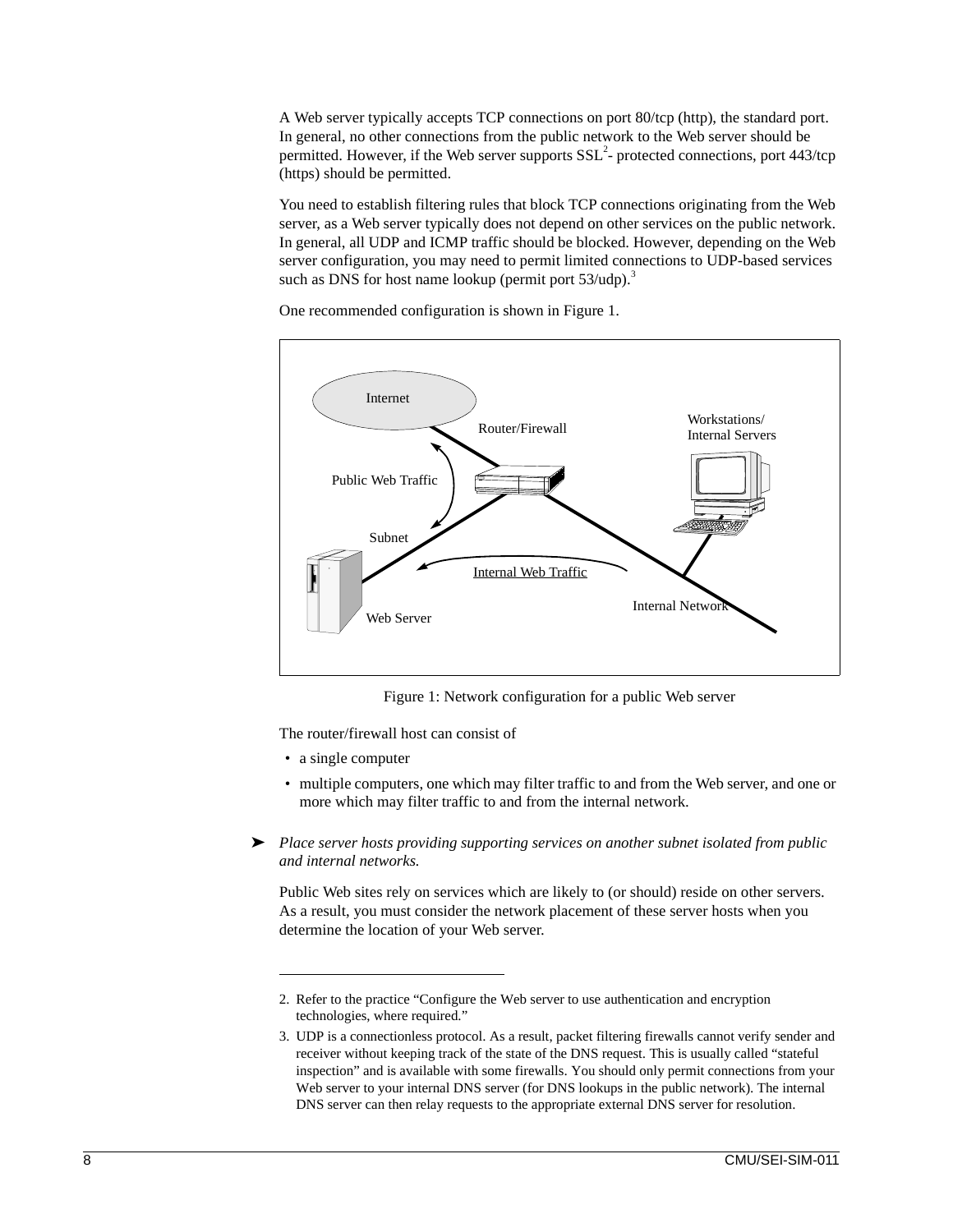Your Web site may use the following services:

• email services (SMTP) to send data submitted by users using an HTML form to an internal address via a CGI script or program.

The configuration (network, SMTP, firewall) should prohibit

- the sending of email to addresses outside of your internal network, given that the email was generated as a result of a user filling out a form. The user's information, as well as your organization's identity, need to be protected.
- receiving email on the Web server itself, which may allow the SMTP server software to be compromised. This could then affect the Web server.
- directory services (such as LDAP) to retrieve previously stored user information (this provides customized information back to the user) or to provide information such as X.509 certificates used to authenticate users as they are accessing specific content services
- database services (such as SQL) to retrieve up-to-date content information to support the generation of dynamic Web pages and user-specified searches

Place servers providing email, directory, and database services in support of a public Web site on protected subnetworks.

Use firewall technology to

- block any traffic between the Internet and these servers
- prohibit traffic between the Web server and these other servers from traversing any part of your private internal network
- prohibit any user from connecting directly to any of these servers. Permitting such a connection may allow specific attacks against the software residing on these servers.

Restrict communication between these servers to only that which is required to support your public Web site.

One recommended network configuration for public Web server database services is shown in Figure 2.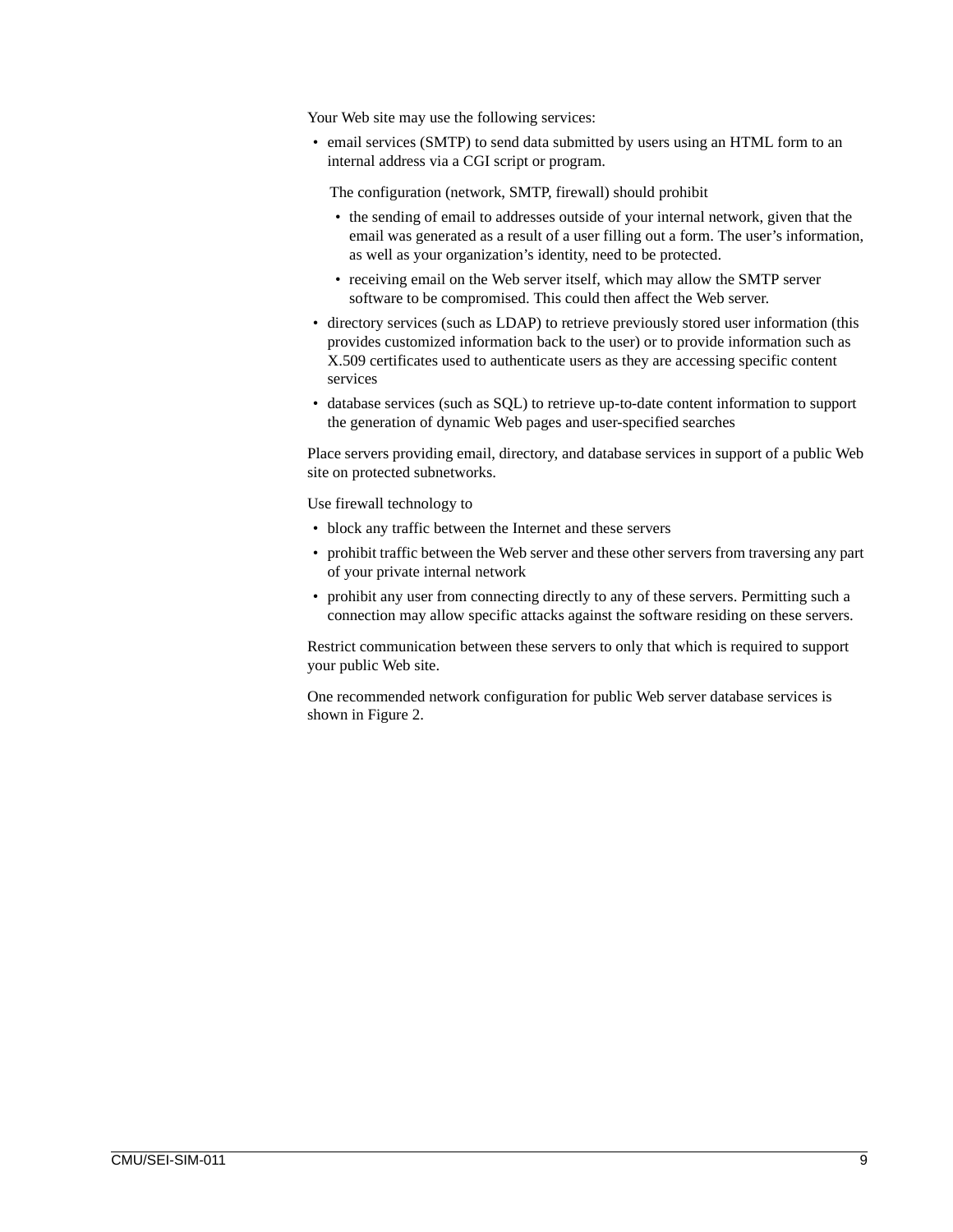

Figure 2: Network configuration for database services used in support of a public Web server

➤ *Disable source routing on all routers and firewalls that protect your public Web server.*

Source routing is a function of IP routing that allows the packet originator to influence routing decisions as the packet traverses the networks. We recommend that you disable all source routing functions in your firewalls and routers and that, if possible, you deny any packets that have specified source routing options.

➤ *Disable IP forwarding and source routing on the Web server and server hosts that provide supporting services.*

Disable source routing on the public Web server and any servers providing supporting services such as email, directory, and database.

In addition, disable IP forwarding on these servers. This eliminates the case where packets can appear to have originated from a known (and trusted) host when they have, in fact, originated from the public network.

| <b>Policy considerations</b> | Your organization's networked systems security policy should require that<br>• your public servers be placed on subnets that are separate from public networks and<br>from your internal network |
|------------------------------|--------------------------------------------------------------------------------------------------------------------------------------------------------------------------------------------------|
|                              | • servers providing supporting services for your public servers be placed on subnets<br>separate from public networks, from your public servers, and from your internal<br>networks              |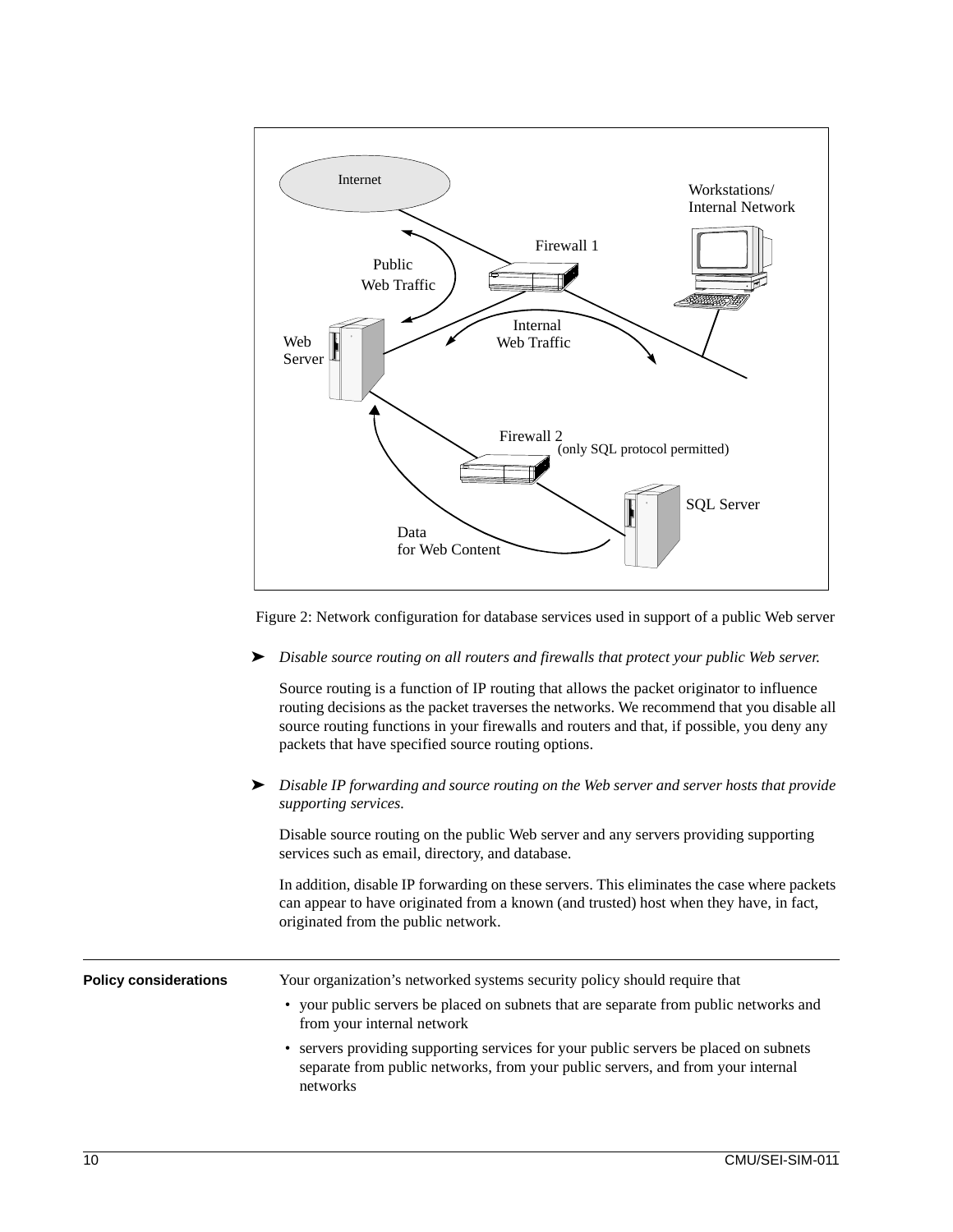|                          | • routers and firewalls be configured to restrict traffic between public networks and your<br>public servers, and between your public servers and internal networks                                                                                                                                                                                                                                                                                         |
|--------------------------|-------------------------------------------------------------------------------------------------------------------------------------------------------------------------------------------------------------------------------------------------------------------------------------------------------------------------------------------------------------------------------------------------------------------------------------------------------------|
|                          | • routers and firewalls be configured to restrict traffic between servers providing<br>supporting services for your public server and public networks, your public server, and<br>your internal networks                                                                                                                                                                                                                                                    |
| <b>Other information</b> | Alternative public Web server architecture approaches may mitigate the security risks<br>mentioned above, but these approaches generate other issues that you need to address.                                                                                                                                                                                                                                                                              |
|                          | 1. You may choose to place the Web server on an internal network and then use smart<br>hubs or switches to separate it from internal network traffic. You could also choose to<br>encrypt all internal traffic, so that even if the server is compromised, any traffic it sees<br>will not be readable. However, neither of these approaches would prevent traffic from<br>being sent from the Web server host to other hosts on your internal network.     |
|                          | 2. You may choose to have your public Web server hosted by an external organization<br>(such as an ISP) to accomplish the separation of your public Web site from your<br>internal network, and to take advantage of external expertise. If you take this approach,<br>require that your ISP establish a protected subnet for your Web server and any other<br>services (e.g. email, directory, or database) if these are also provided.                    |
|                          | Servers that host these services should be co-located with the Web server. If you<br>choose to keep, for example, the database server within your internal network, you<br>may need to consider such technologies as virtual private networks (VPNs) to more<br>securely transfer information between your externally-hosted public Web server and<br>your internal database server. The details of this approach are beyond the scope of this<br>practice. |
|                          | In addition, require the use of strong authentication and encryption techniques to<br>protect the connection from your internal hosts to your externally-hosted public Web<br>server. This is necessary when transferring Web server content as well as when<br>performing any server administration not done by the ISP.                                                                                                                                   |
| Where to find updates    | The latest version of this practice, plus implementation details for selected technologies, is<br>available on the Web at URL                                                                                                                                                                                                                                                                                                                               |
|                          | http://www.cert.org/security-improvement/practices/p075.html                                                                                                                                                                                                                                                                                                                                                                                                |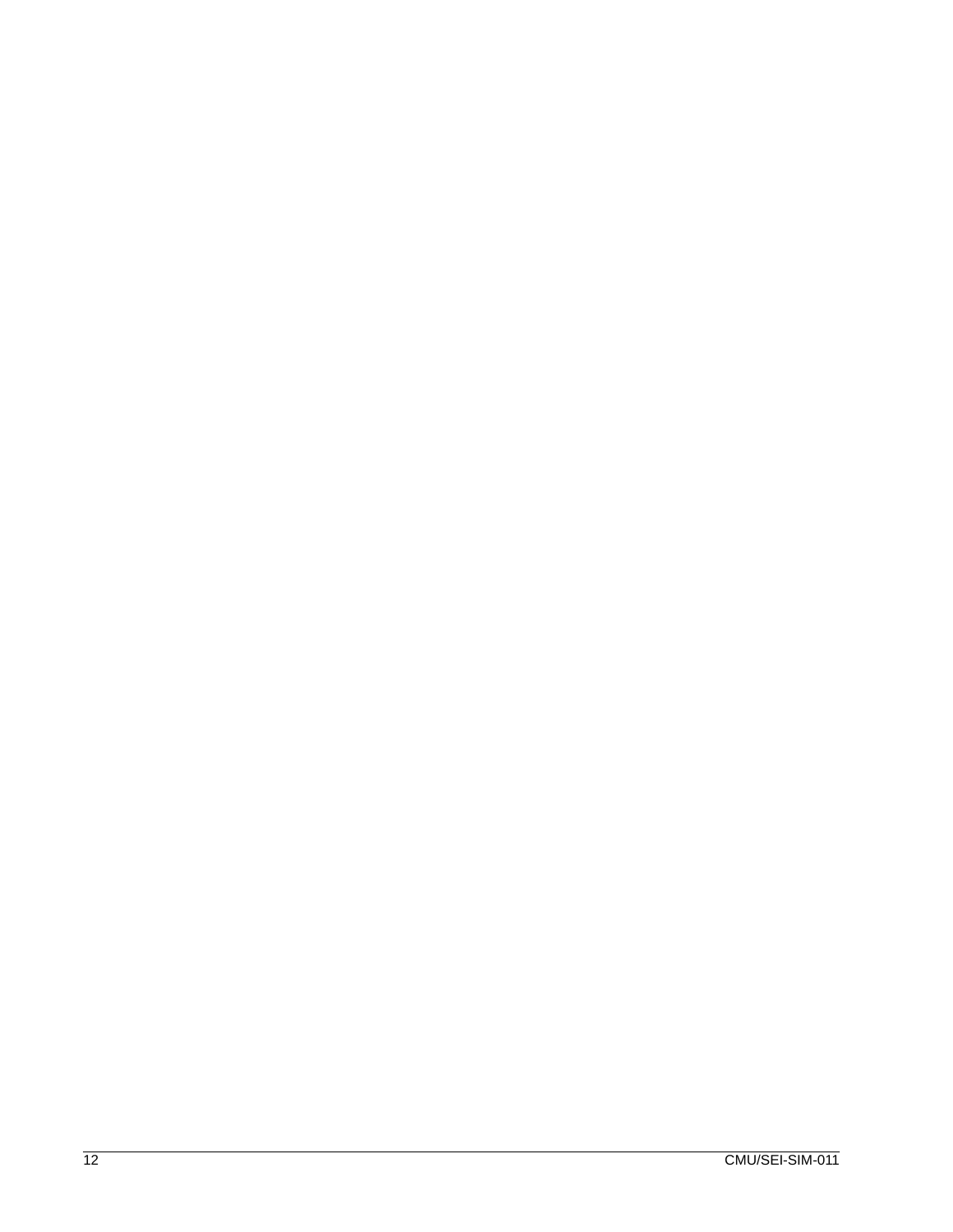### **2** *Configure the Web server with appropriate object, device, and file access controls.*

|                       | Most Web server host operating systems provide the capability to specify access privileges<br>individually for files, devices, and other data or code objects stored on that host <sup>1</sup> . Any<br>information that your Web server can access using these controls can potentially be<br>distributed to all users accessing your public Web site. Your Web server software is likely<br>to provide additional object, device, and file access controls specific to its operation. You<br>need to consider how best to configure these access controls to protect information stored<br>on your public Web server from two perspectives: |  |  |  |
|-----------------------|-----------------------------------------------------------------------------------------------------------------------------------------------------------------------------------------------------------------------------------------------------------------------------------------------------------------------------------------------------------------------------------------------------------------------------------------------------------------------------------------------------------------------------------------------------------------------------------------------------------------------------------------------|--|--|--|
|                       | • to limit the access of your Web server software                                                                                                                                                                                                                                                                                                                                                                                                                                                                                                                                                                                             |  |  |  |
|                       | • to apply access controls specific to the Web server where more detailed levels of access<br>control are required                                                                                                                                                                                                                                                                                                                                                                                                                                                                                                                            |  |  |  |
|                       | The proper setting of access controls can help prevent the disclosure of sensitive or<br>restricted information that is not intended for public dissemination. In addition, access<br>controls can be used to limit resource use in the event of a denial-of-service (DoS) attack<br>against your public Web site.                                                                                                                                                                                                                                                                                                                            |  |  |  |
| Why this is important | A public Web server typically stores information intended for widespread publication. It<br>may also store information requiring restricted access such as                                                                                                                                                                                                                                                                                                                                                                                                                                                                                    |  |  |  |
|                       | • server log files                                                                                                                                                                                                                                                                                                                                                                                                                                                                                                                                                                                                                            |  |  |  |
|                       | • system software and configuration files                                                                                                                                                                                                                                                                                                                                                                                                                                                                                                                                                                                                     |  |  |  |
|                       | • applications software and configuration files                                                                                                                                                                                                                                                                                                                                                                                                                                                                                                                                                                                               |  |  |  |
|                       | • password files                                                                                                                                                                                                                                                                                                                                                                                                                                                                                                                                                                                                                              |  |  |  |
|                       | Using the access controls provided by both the server operating system and by the Web<br>server software can reduce the likelihood of inadvertent information disclosure or<br>corruption, and violations of confidentiality and integrity.                                                                                                                                                                                                                                                                                                                                                                                                   |  |  |  |
|                       | In addition, using access controls to limit resource use can reduce the impact of a DoS<br>attack, a violation of availability.                                                                                                                                                                                                                                                                                                                                                                                                                                                                                                               |  |  |  |
| How to do it          | Configure the Web server to execute only under a unique individual user and group<br>➤<br><i>identity.</i>                                                                                                                                                                                                                                                                                                                                                                                                                                                                                                                                    |  |  |  |
|                       | Establish new user and group identities to be used exclusively by the Web server software.                                                                                                                                                                                                                                                                                                                                                                                                                                                                                                                                                    |  |  |  |
|                       | 1. Refer to the practice "Configure computer operating systems with appropriate object, device, and<br>files access controls" within the module Securing Network Servers [Allen 00].                                                                                                                                                                                                                                                                                                                                                                                                                                                          |  |  |  |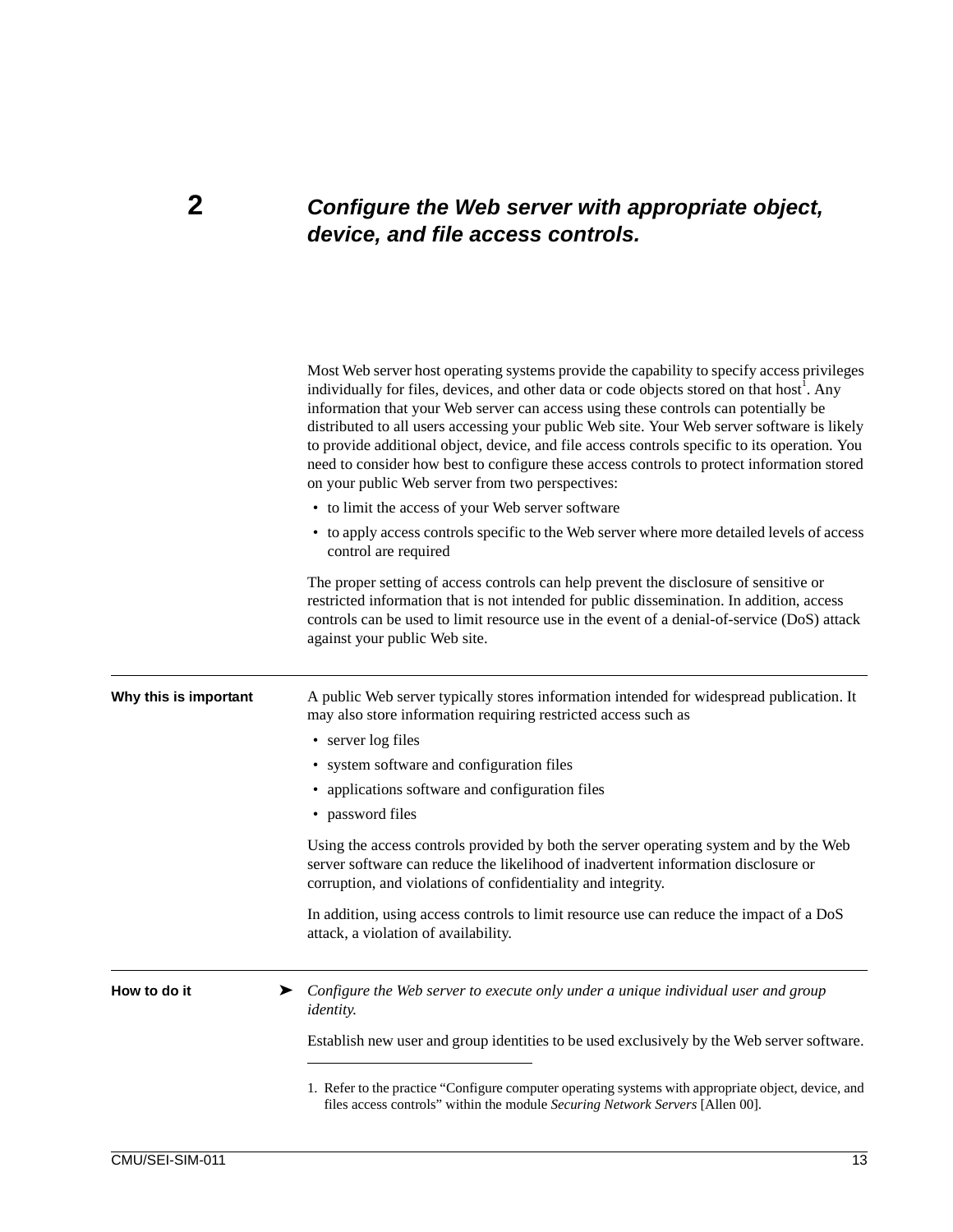Make this new user and new group independent and unique from all other users and groups. This is a prerequisite for implementing the access controls described in the following steps.

Although the server may have to run as root (UNIX) or administrator (Windows NT) initially to bind to port 80, do not allow the server to continue to run in this mode.

➤ *Identify the protection needed for files, devices, and objects specific to the Web server.*

The general approach for identifying required access controls for files, devices, and objects specific to Web servers is outlined in the practice "Configure computer operating systems with appropriate object, device, and file access controls" within the module *Securing Network Servers* [Allen 00].

In addition, determine if your Web server's operating system provides the capability to limit files accessed by the Web services' processes. These processes should have readonly access to those files necessary to perform the service and should have no access to other files (such as server log files). If this capability is not available, you can skip some of the following steps. In this event, you need to implement other security controls (described below) to limit your exposure.

Use Web server host operating system access controls to enforce the following:

- Public Web content files can be read but not written by Web service processes.
- The directories where public Web content is stored cannot be written by Web service processes.
- Public Web content files can be written only by processes authorized for Web server administration.
- Web server log files can be written by service processes but log files cannot be read or served as Web content. Web server log files can be read only by administration processes.
- Any temporary files created by Web service processes (such as those that might be generated in the creation of dynamic Web pages) are restricted to a specified and appropriately protected subdirectory.
- Access to any temporary files created by Web service processes are limited to the service processes that created these files.

Some of these controls are reiterated below when they can be achieved using alternate methods.

➤ *Limit the use of resources by the Web server host operating system to mitigate the effects of DoS attacks.*

Resource-intensive DoS attacks against a Web server host operating system include:

- filling file systems with extraneous and incorrect information. Some systems will not function if specific resources (such as file systems) are unavailable.
- filling primary memory with unnecessary processes to slow down the system and limit Web service availability

Logging information generated by the Web server host operating system may help in recognizing such attacks.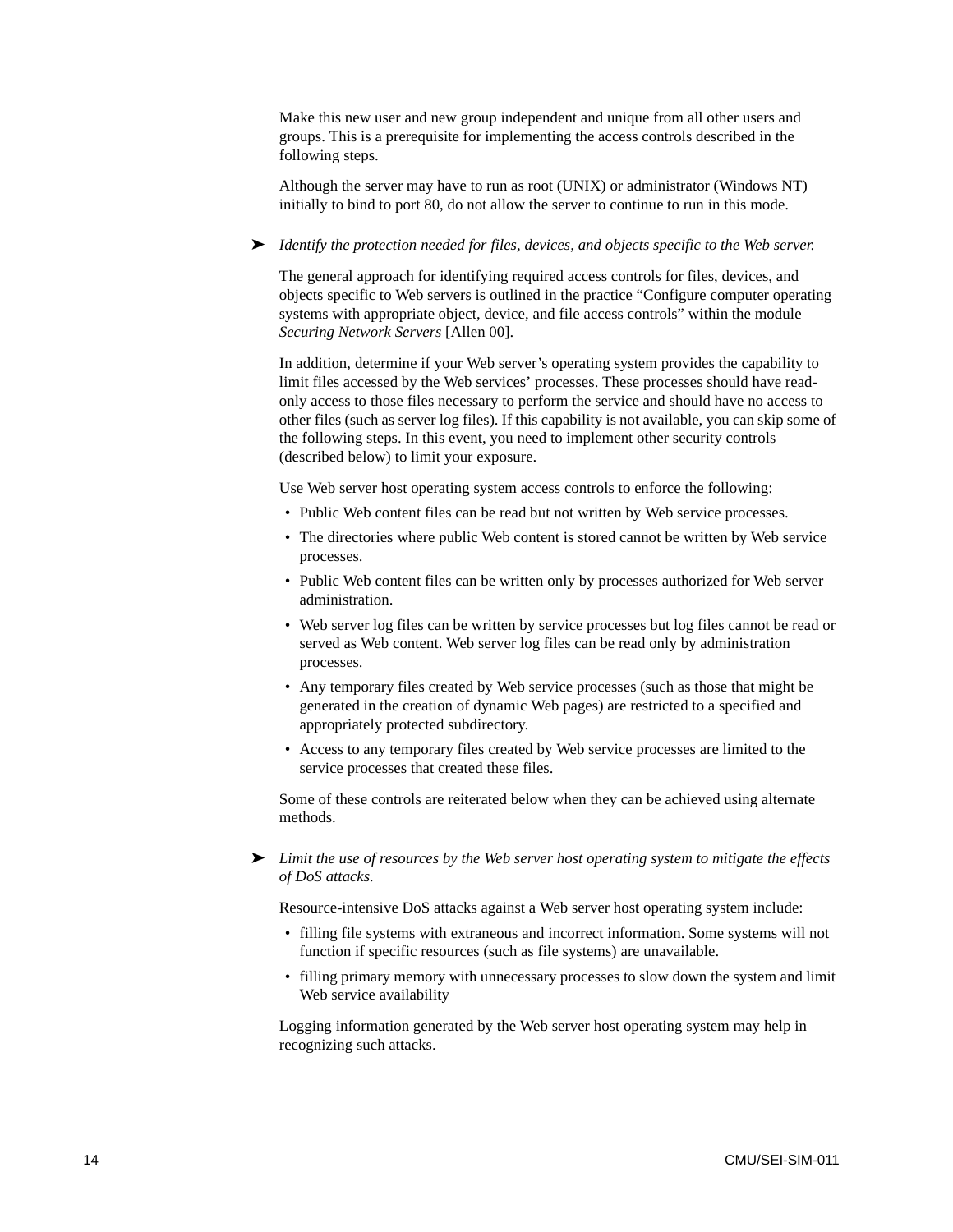Provide the following controls to mitigate the effects of such attacks:

- Separate directories for log files and other information from system directories and user information. You can establish effective boundaries between these information objects by specifying separate partitions and/or disk locations.
- Assigning priorities to Web service processes can help to ensure that high priority processes obtain sufficient resources, even while under attack. Note, however, that doing so may create the potential for a denial of service on the lower priority services.

These controls will not fully protect your Web server against DoS attacks. However, by reducing the impact of these attacks, the Web server may be able to "survive" during the time period when the DoS attacks are occurring.

➤ *Configure time-outs and other controls to mitigate the effects of DoS attacks.*

Another type of DoS attack takes advantage of the number of simultaneous network connections by quickly establishing connections up to the maximum permitted such that no new, legitimate users can gain access.

Network connection time-outs (time after which an inactive connection is dropped) should be set to a minimum acceptable time setting. Established connections will then timeout as quickly as possible, opening up new connections to legitimate users. This only mitigates the effects; it does not defeat the attack.

If the maximum number of open connections (or connections that are half-open, i.e., the first part of the TCP handshake was successful) is set to a low number, an attacker can easily consume the available connections with bogus requests. By setting the maximum to a much higher number, the impact of such attacks may be reduced, but additional resources will be consumed.

As above, it is worth noting that these controls will not fully protect your Web server against DoS attacks. However, by reducing the impact of these attacks, the Web server may be able to "survive" during the time period when the DoS attacks are occurring.

➤ *Configure the public Web server so it cannot serve files that are outside of the specified file directory tree for public Web content.*

This may be a configuration choice in the server software or it may be a choice in how the server process is controlled by the operating system. Ensure that such files (outside of the specified directory tree) cannot be served, even if users know the names (URLs) of those files.

Avoid the use of links or aliases in your public Web content file directory tree that point to files elsewhere on your server host or your network file system. If possible, disable the ability for Web server software to follow links and aliases. As stated earlier, Web server log files and configuration files should reside outside of the specified file directory tree for public Web content.

In the event that you do need to access files via your public Web server that are sensitive or restricted, refer to the practice "Configure the Web server to use authentication and encryption technologies, where required."

➤ *Configure Web server software access controls.*

Perform the following steps: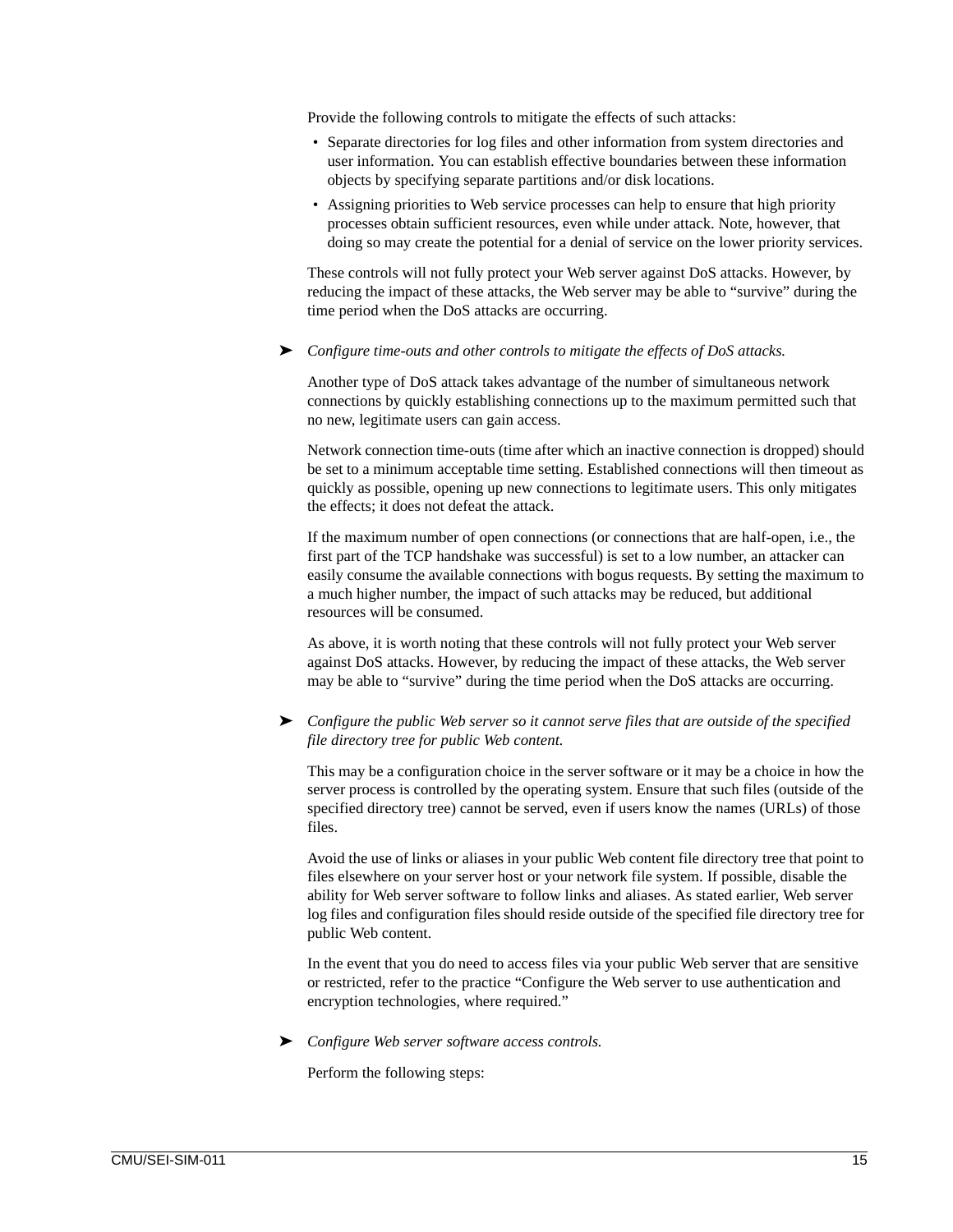| • Define a single directory and establish related sub-directories exclusively for Web  |
|----------------------------------------------------------------------------------------|
| server content files, including graphics but excluding CGI scripts and other programs. |

• Define a single directory exclusively for all external programs executed as part of Web server content.

| • Disable the execution of CGI scripts that are not exclusively under the control of  |
|---------------------------------------------------------------------------------------|
| administrative accounts. This is accomplished by creating and controlling access to a |
| separate directory intended to contain authorized CGI scripts.                        |

- Disable the use of hard or symbolic links as ordinary files and directories.
- Define a complete Web content access matrix. Identify which pages are restricted and which pages are accessible (and by whom).

Most Web server software vendors provide directives or commands that allow you to restrict user access to public Web server content files. For example, the Apache Web server software provides a Limit directive, which allows you to restrict which optional access features (such as New, Delete, Connect, Head, and Get) are associated with each Web content file. The Apache Require directive allows you to restrict available content to authenticated users or groups<sup>2</sup>.

Many of the directives or commands can be overridden on a per directory basis. The convenience of being able to make local exceptions to global policy is offset by the threat of a security hole being introduced in a distant subdirectory — which could be controlled by a hostile user. You should disable a subdirectory's ability to override top-level security directives unless that override is required.

➤ *Disable the serving of Web server file directory listings.*

The Web protocol (HTTP) specifies that a URL ending in a slash character is treated as a request for a listing of the files in the directory with that name. As a general rule, you should prohibit your server from responding to such requests, even if all of the files in the directory can be read by the general public.

Such requests may indicate an attempt to locate information by means other than that intended by your Web site. Users may attempt this if they are having difficulty navigating through your site or if a link appears to be broken. Intruders may attempt this to locate information hidden by your Web site's interface. You may want to investigate requests of this type found in your server log files.

**Policy considerations** Your organization's networked systems security policy should require that public servers be configured to take maximum advantage of all available object, device, and file access controls to protect information as identified elsewhere in your security policy.Your organization's information access control policy should address information residing on any public server including Web servers.

**Where to find updates** The latest version of this practice, plus implementation details for selected technologies, is available on the Web at URL http://www.cert.org/security-improvement/practices/ p076.html

<sup>2.</sup> Refer to the practice "Configure the Web server to use authentication and encryption technologies, where required."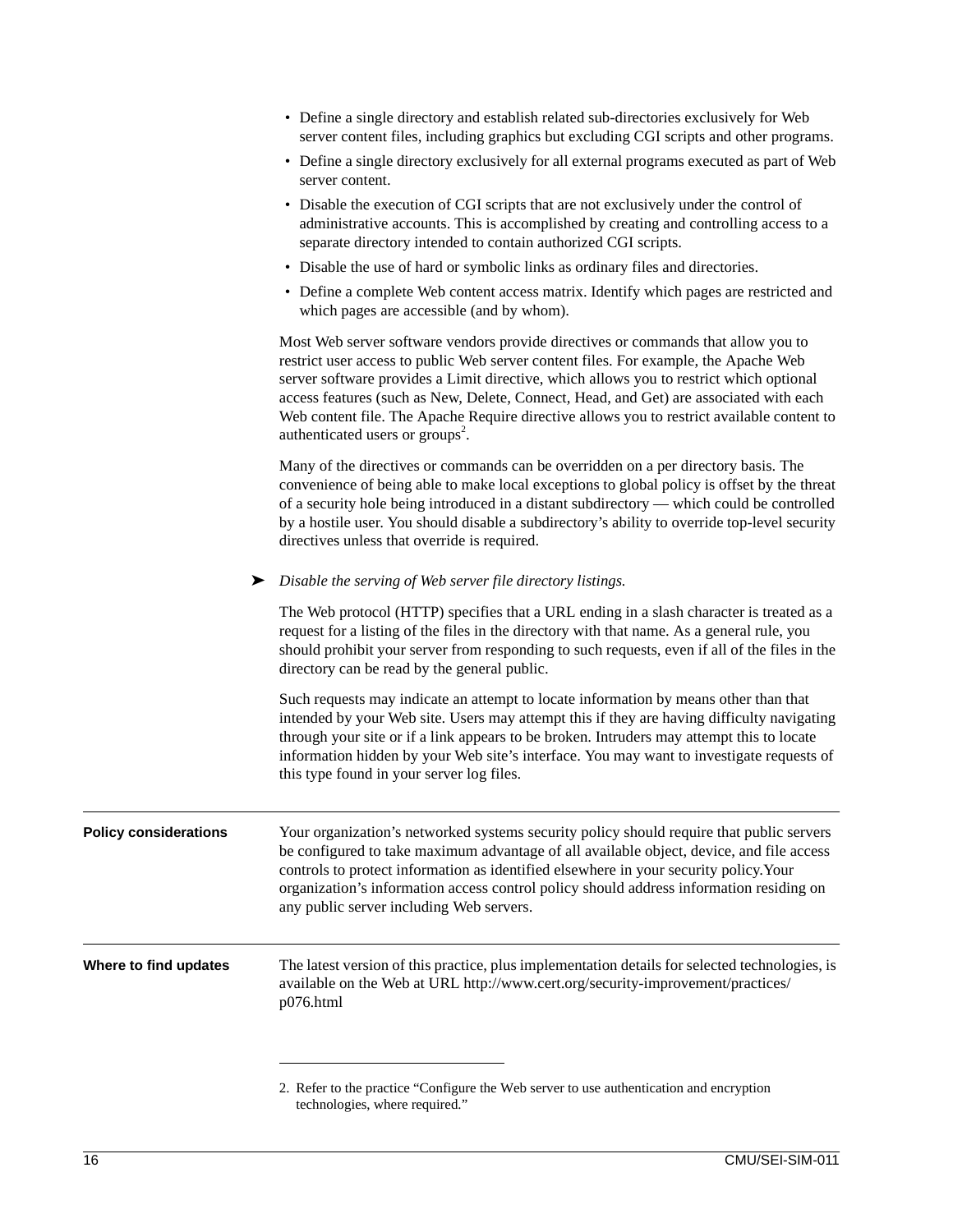### **3** *Identify and enable Web-server-specific logging mechanisms.*

|                       | Collecting data generated by the Web server provides you with critical information that is<br>essential for analyzing the security of the Web server and detecting signs of intrusion.                                                                                                                                                                                                                                                                                                                   |
|-----------------------|----------------------------------------------------------------------------------------------------------------------------------------------------------------------------------------------------------------------------------------------------------------------------------------------------------------------------------------------------------------------------------------------------------------------------------------------------------------------------------------------------------|
|                       | When you install Web server software, you are normally presented with a number of<br>choices for logging configuration options or preferences. Different systems provide<br>various types of logging information; some systems do not collect adequate information in<br>their default configuration. You need to make choices based on your security policy and<br>requirements.                                                                                                                        |
|                       | While the server host operating system may provide some basic logging mechanisms and<br>data <sup>1</sup> , these mechanisms typically cannot provide sufficient data that is relevant to the<br>performance of your public Web server, such as Web pages retrieved or attacks intended to<br>probe your Web server for specific vulnerabilities. You should identify the types of logs<br>available, identify the data recorded within each log, and then enable the collection of the<br>desired data. |
| Why this is important | Log files are often the only record of suspicious behavior. Failure to enable the<br>mechanisms to record this information and use them to initiate alert mechanisms will<br>greatly weaken or eliminate your ability to detect intrusion attempts and to determine<br>whether or not they succeeded. Similar problems can result from not having the necessary<br>procedures and tools in place to process and analyze your log files.                                                                  |
|                       | As a general case, system and network logs can alert you that a suspicious event has<br>occurred that requires further investigation. Web server software can provide additional<br>log data relevant to Web-specific events. If you do not take advantage of these capabilities,<br>Web-relevant log data may not be visible or may require a great deal of effort to access.                                                                                                                           |
|                       | You may need Web server logs to                                                                                                                                                                                                                                                                                                                                                                                                                                                                          |
|                       | • alert you to suspicious activity that requires further investigation                                                                                                                                                                                                                                                                                                                                                                                                                                   |
|                       | • determine the extent of an intruder's activity                                                                                                                                                                                                                                                                                                                                                                                                                                                         |
|                       | • help you to recover your systems                                                                                                                                                                                                                                                                                                                                                                                                                                                                       |
|                       | • help you to conduct an investigation                                                                                                                                                                                                                                                                                                                                                                                                                                                                   |
|                       | • provide information required for legal proceedings                                                                                                                                                                                                                                                                                                                                                                                                                                                     |
|                       |                                                                                                                                                                                                                                                                                                                                                                                                                                                                                                          |
|                       |                                                                                                                                                                                                                                                                                                                                                                                                                                                                                                          |

<sup>1.</sup> Refer to the practice "Identify and enable system and network logging mechanisms" within the security improvement module *Securing Network Servers* [Allen 00].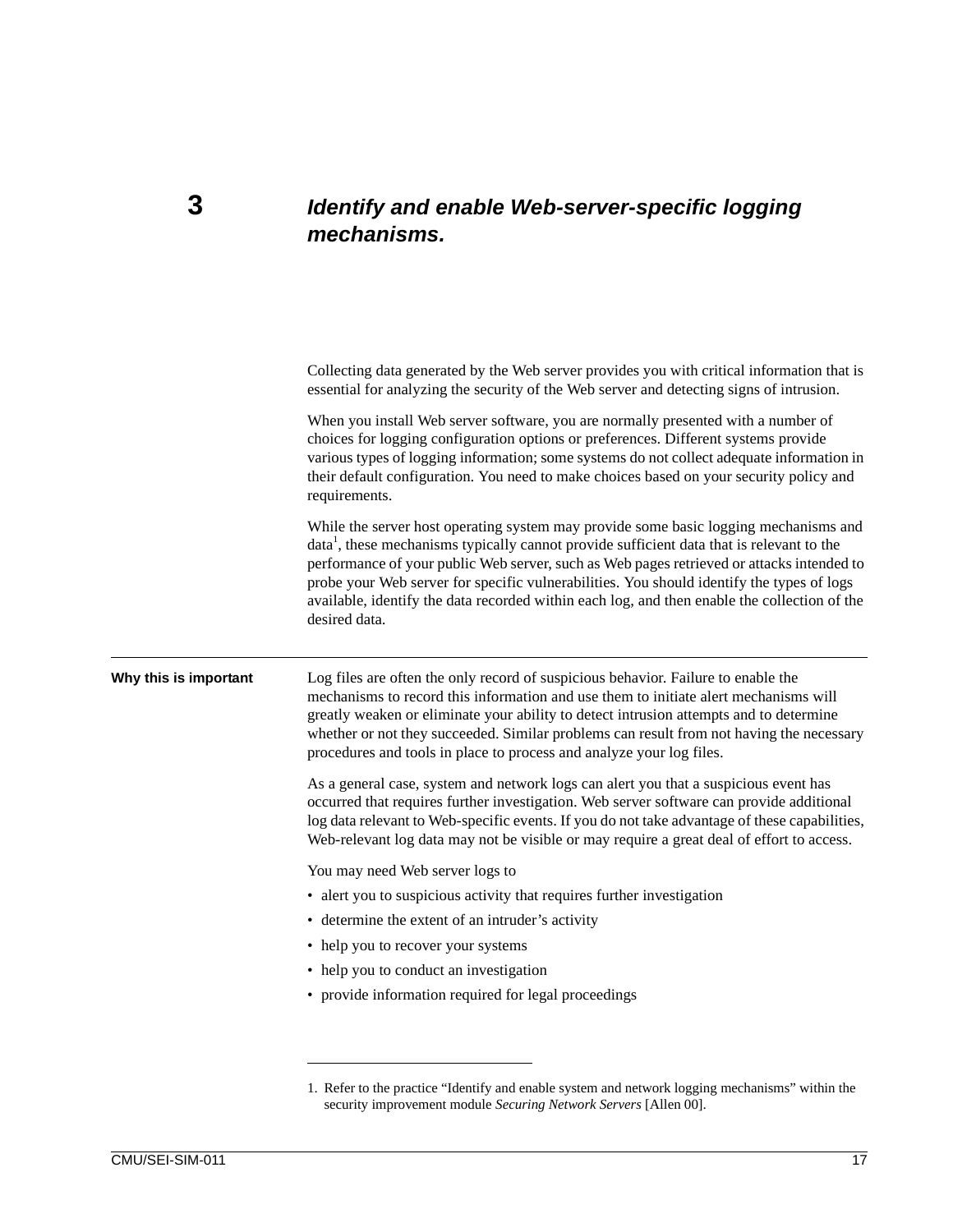**How to do it** The selection and implementation of specific Web server software will determine which set of detailed instructions you should follow to establish logging configurations. Logging capabilities can be similar across several implementations. With this said, some of the guidance contained in the steps below may not be fully applicable to all vendors' Web server software products.

➤ *Identify the Web server software information to be logged.*

Four different logs may exist:

- Transfer Log: Each transfer is represented as one entry showing the main information related to the transfer (see below).
- Error Log: Each error is represented as one entry including some explanation of the reason for this error report.
- Agent Log: If this log is available, it contains information about the user client software used in accessing your Web content.
- Referer Log: If this log is available, it collects information relevant to HTTP access. This includes the URL of the page that contained the link that the user client software followed to initiate the access to your Web page.

Several log formats are available for Transfer Log entries. Typically, the information is presented in plain ASCII without special delimiters to separate the different fields:

• Common Log Format (CLF):

This format stores the following information related to one transfer (Transfer Log) in the indicated order:

- 1. Remote Host
- 2. Remote User Identity in accordance with RFC  $1413^2$
- 3. Authenticated User in accordance with the Basic Authentication Scheme<sup>3</sup>
- 4. Date
- 5. URL requested
- 6. Status of the request
- 7. Number of bytes actually transferred
- Combined Log Format:

The Combined Log Format contains the same seven fields above. It also provides information normally stored in the Agent Log and the Referer Log, along with the actual transfer. Keeping this information in a consolidated log format may support more effective administration.

<sup>2.</sup> Refer to http://www.ietf.org

<sup>3.</sup> Refer to the practice "Configure the Web server to use authentication and encryption technologies, where required."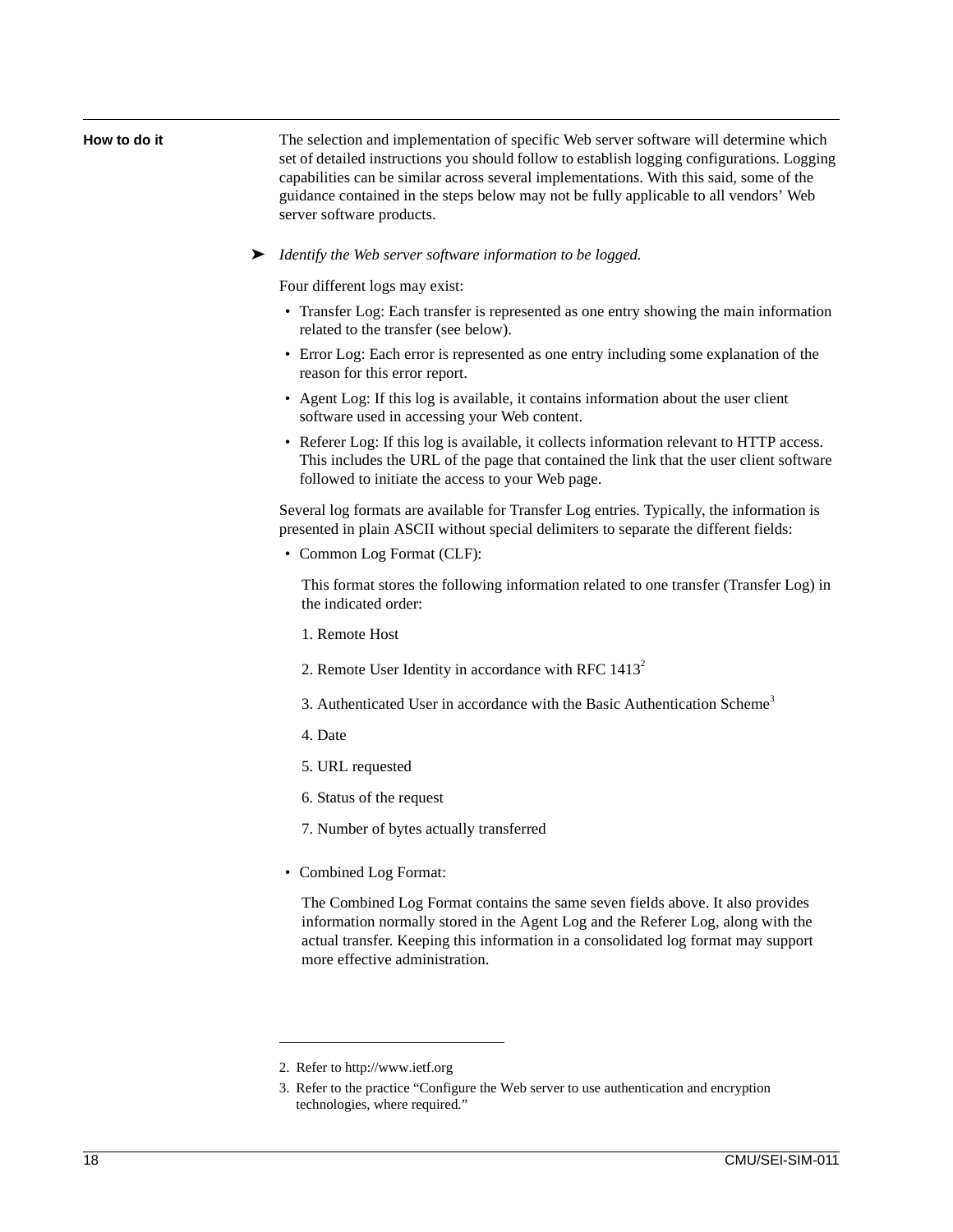• Extended Log Format (ELF):

This format provides a way to describe all items that should be collected within the log file. The first two lines of the log file contain the version and the fields to be collected.

It appears in the log file as follows:

#Version: 1.0 #Fields: date time c-ip sc-bytes time-taken cs-version 1999-08-01 02:10:57 192.0.0.2 6340 3 HTTP/1.0

This example contains the date, time, originating IP address, number of bytes transmitted, time taken for transmission, and the HTTP version.

• Other log file formats:

Some server software provides log information in different file formats such as database formats or delimiter-separated formats. Other server software provides the capability for an administrator to define specific log file formats in the Web server configuration file using a particular syntax (if the default CLF format is insufficient).

➤ *Determine if additional logging mechanisms are required for program, scripts, and plug-ins.*

If your public Web server supports the execution of programs, scripts, or plug-ins, you need to determine whether specific logging data needs to be captured regarding the performance of these features. If you develop your own programs, scripts, or plug-ins, we strongly recommend that you define and implement a comprehensive and easy-tounderstand logging approach based on the logging mechanisms provided by the Web server hosting operating system. Log information associated with programs, scripts, and plug-ins can add significantly to the typical information logged by the Web server.

➤ *Enable Web server logging.*

We recommend the following:

- Use the Combined Log Format for storing the Transfer Log or manually configure the information described by the Combined Log Format to be the standard format for the Transfer Log.
- Enable the Referer Log or Agent Log if the Combined Log Format is not available.
- Establish different log file names for different virtual hosts that may be implemented as part of a single Web server.
- Use the Remote User Identity as specified in RFC 1413.
- Some Web server software provides the capability to enforce or disable the checking of specified access controls during program startup. This level of control may be helpful to, for example, avoid inadvertent alteration of log files as a result of errors in file access administration. You should determine the circumstances under which you may want to enable such checks if your Web server software supports this feature.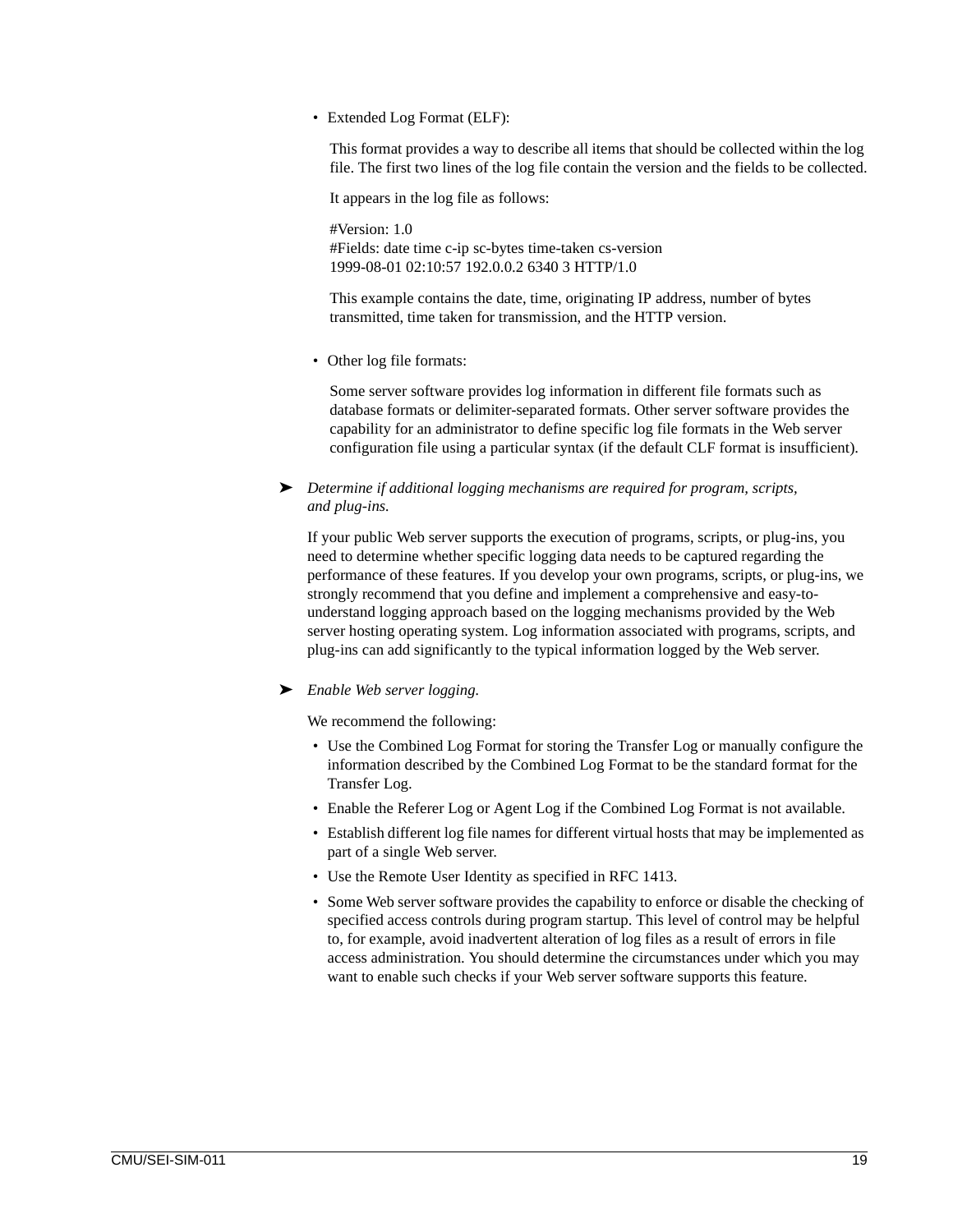|                          | http://www.cert.org/security-improvement/practices/p077.html                                                                                                                                            |  |  |
|--------------------------|---------------------------------------------------------------------------------------------------------------------------------------------------------------------------------------------------------|--|--|
| Where to find updates    | The latest version of this practice, plus implementation details for selected technologies, is<br>available on the Web at URL                                                                           |  |  |
| <b>Other information</b> | Refer to the modules Detecting Signs of Intrusion [Firth 97], Preparing to Detect Signs of<br>Intrusion [Kochmar 98], and Responding to Intrusions [Kossakowski 99].                                    |  |  |
|                          | Any suspicious log file events should be forwarded to the responsible administrator or<br>security incident response team as soon as possible for follow-up investigation.                              |  |  |
|                          | • interest in specific content such as databases                                                                                                                                                        |  |  |
|                          | • information gathering                                                                                                                                                                                 |  |  |
|                          | • probes for the existence of vulnerabilities to be used later in launching an attack                                                                                                                   |  |  |
|                          | Error Log tools indicate not only errors that may exist within publicly available Web<br>content (such as missing files) but also attempts to access non-existing URLs. Such<br>attempts could indicate |  |  |
|                          | These tools can identify IP addresses that are the source of high numbers of connections,<br>transfers, etc.                                                                                            |  |  |
|                          | Many commercial and public-domain <sup>4</sup> tools are available to support regular analysis of<br>Transfer Logs. Most operate on either the Common or the Combined Log Formats.                      |  |  |
|                          | Select and configure Web server log file analysis tools.                                                                                                                                                |  |  |

<sup>4.</sup> Refer to the implementation "Installing, configuring, and using swatch 2.2 to analyze log messages on systems running Solaris 2.x" available at http://www.cert.org/securityimprovement/implementations/i042.01.html, and to the implementation "Installing, configuring, and using logsurfer 1.5 to analyze log messages on systems running Solaris 2.x" available at http://www.cert.org/security-improvement/implementations/i042.02.html.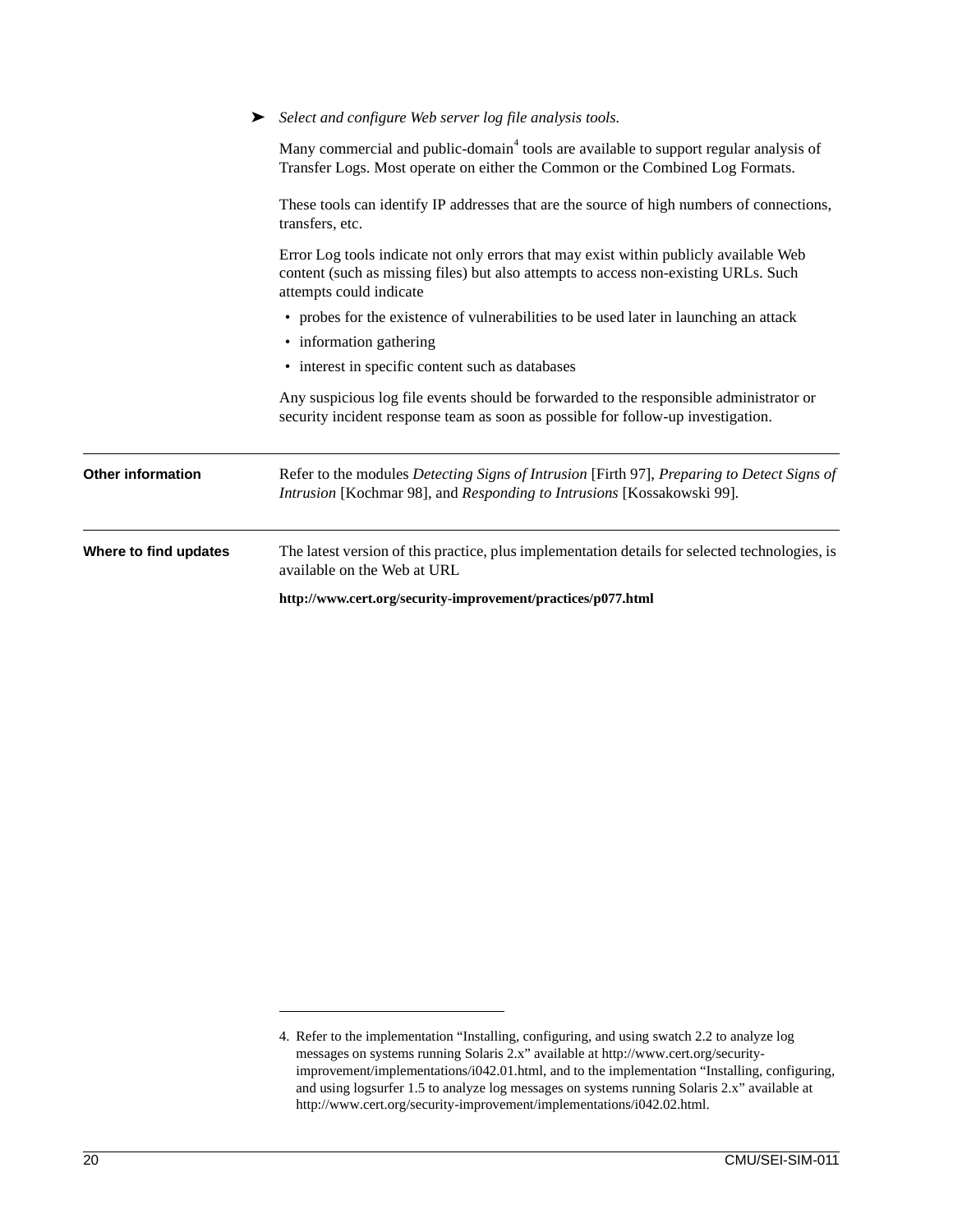### **4** *Consider security implications before selecting programs, scripts, and plug-ins for your Web server.*

| In its most basic form, a Web server listens for a request and responds by transmitting the |
|---------------------------------------------------------------------------------------------|
| specified file to the requestor. A Web server may invoke additional mechanisms to execute   |
| programs or process user-supplied data, producing customized information in response to     |
| a request. Examples of these mechanisms include Common Gateway Interface (CGI)              |
| scripts and server plug-ins. You need to consider security implications when selecting      |
| these mechanisms.                                                                           |

**CGI** is an accepted standard that supports the extension of Web server software by adding external programs that are invoked by requesting a specific URL. CGI programs or scripts (see below) run as subtasks of the Web server. Arguments are supplied in the environment or via standard inputs. Outputs of a CGI script are returned to the requesting Web browser. CGI scripts can be used to interface to search engines and databases, create dynamic Web pages, and respond to user input.

A **script** is a program written in a scripting language and executed by an interpreter. Examples of such languages include SH (shell), PERL, TCL, Python, JavaScript, and VBScript.

A **plug-in**<sup>1</sup> serves as an extension of another program. Plug-ins provide additional functionality (such as Secure Socket Layer  $(SSL)^2$ ) or improved server performance (such as PERL). In the case of a PERL CGI script, no external program needs to be started each time such a script is invoked.

Another commonly used term is **servlet**. Servlet programs are typically written in Java and are either invoked as CGI scripts or may accept a TCP connection and interact with the Web browser directly.

**Why this is important** Security vulnerabilities can be easily introduced in the acquisition, installation, configuration, deployment, and operation of programs, scripts, and plug-ins (collectively referred to as external programs in this practice). As a Web server administrator, you may install a specific set of external programs that result in a unique configuration—one that has likely not been tested by the developers of your Web server software or the external programs. Vulnerabilities may include poorly written programs never intended for widescale use or unexpected side effects that are created when two or more programs are installed that were not intended to operate together. For example, many successful attacks on Web sites have exploited known vulnerabilities in commonly available CGI scripts.

1. Plug-ins can be used with Web browsers to add multimedia features such as video viewing.

2. Refer to the practice "Configure the Web server to use authentication and encryption technologies, where required."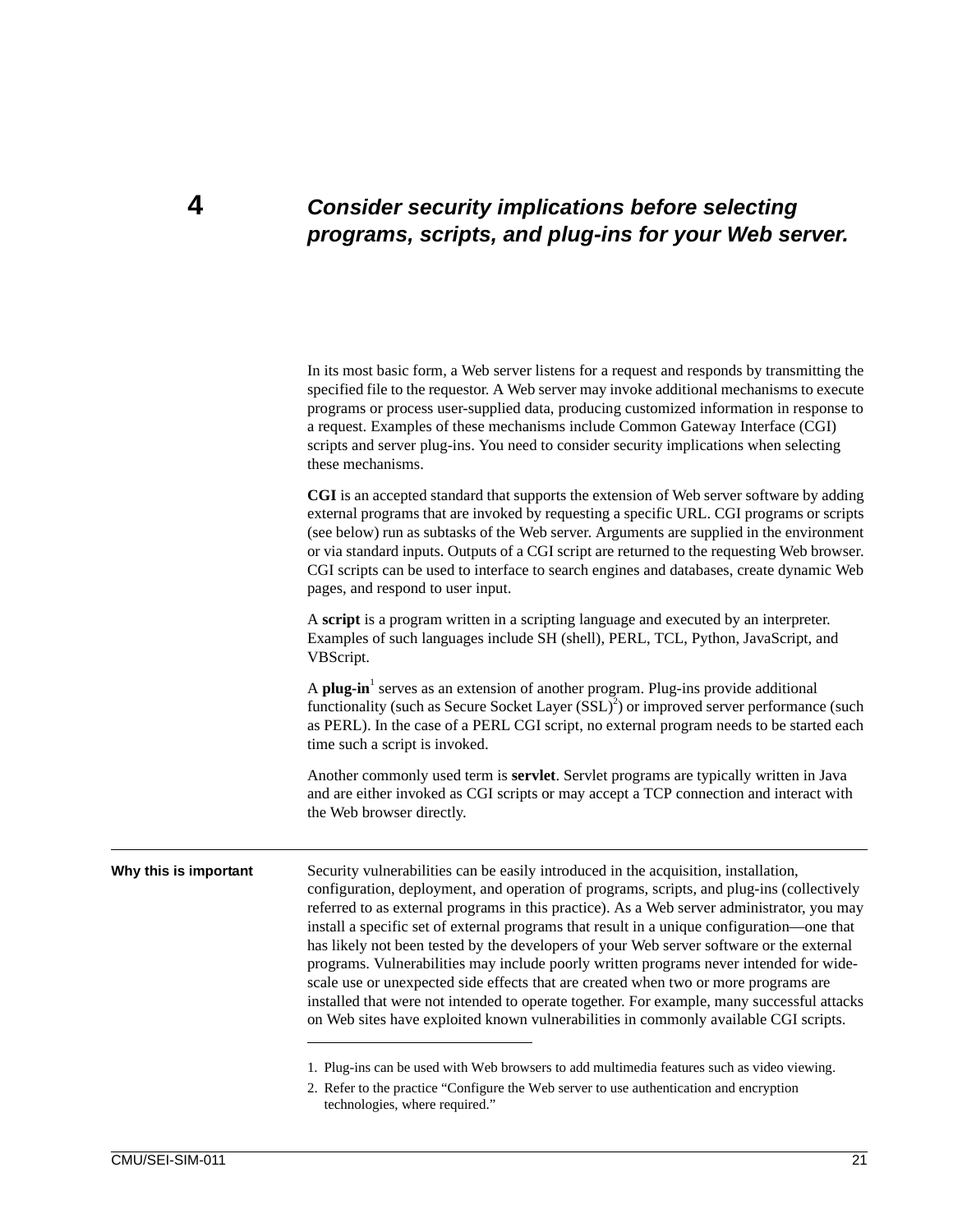| How to do it |  |  |  |  |
|--------------|--|--|--|--|
|--------------|--|--|--|--|

► *Perform necessary cost/benefit trade-offs before selecting external programs.* 

#### Consider

- the functionality that each external program provides. Decide if it is important to have this functionality, or if it would just be nice to have but *not* essential.
- the external program's ease of installation, configuration, testing, and maintenance
- the potential security vulnerabilities introduced by the external program and the inherent risks to your public Web site
- the potential security vulnerabilities introduced by two or more external programs when used in combination
- ➤ *Select programs, scripts, and plug-ins from trustworthy sources.*

To the extent possible, assess the trustworthiness of various sources for external programs. If there are several programs that provide the required functionality, choose one from a trustworthy source. Avoid external programs produced by unknown authors or downloaded from unknown, untrusted Internet sites.

➤ *Make sure that you understand all of the functionality that an external program provides.*

Some types of external programs (in particular CGI scripts) are distributed in source code form. If you have any doubts about the trustworthiness of the source or the authenticity of the code, conduct a thorough source code review.

When you examine a script, consider the following questions:<sup>3</sup>

- How complex is the script? The longer it is, the more likely it is to have problems.
- Does it read or write files on the host system? Programs that read files may inadvertently violate access restrictions or pass sensitive system information. Programs that write files may modify or damage documents or introduce Trojan horses.
- Does it interact with other programs? For example, many CGI scripts send email in response to form input by opening up a connection with the sendmail program. Is it doing this in a secure way?
- Does it run with suid (set-user-id) privileges? In general, this is not recommended and should not be permitted if at all possible.
- Does the author validate user inputs from forms? This demonstrates that the author is thinking about security.
- Does the author use explicit path names when invoking external programs? Relying on the PATH environment variable to resolve partial path names is not recommended.
- ➤ *Review publicly available information to identify vulnerabilities in the external programs you are considering.*

Various organizations research network and system security topics and periodically publish information concerning recently discovered vulnerabilities in service software. This includes Web server software and supporting technologies such as scripting languages and external programs. External programs that are in widescale use are regularly analyzed by researchers, users, and security incident response teams as well as by members of the intruder community.

<sup>3.</sup> This list is taken from "The World Wide Web Security FAQ" [Stein 99], specifically Q34.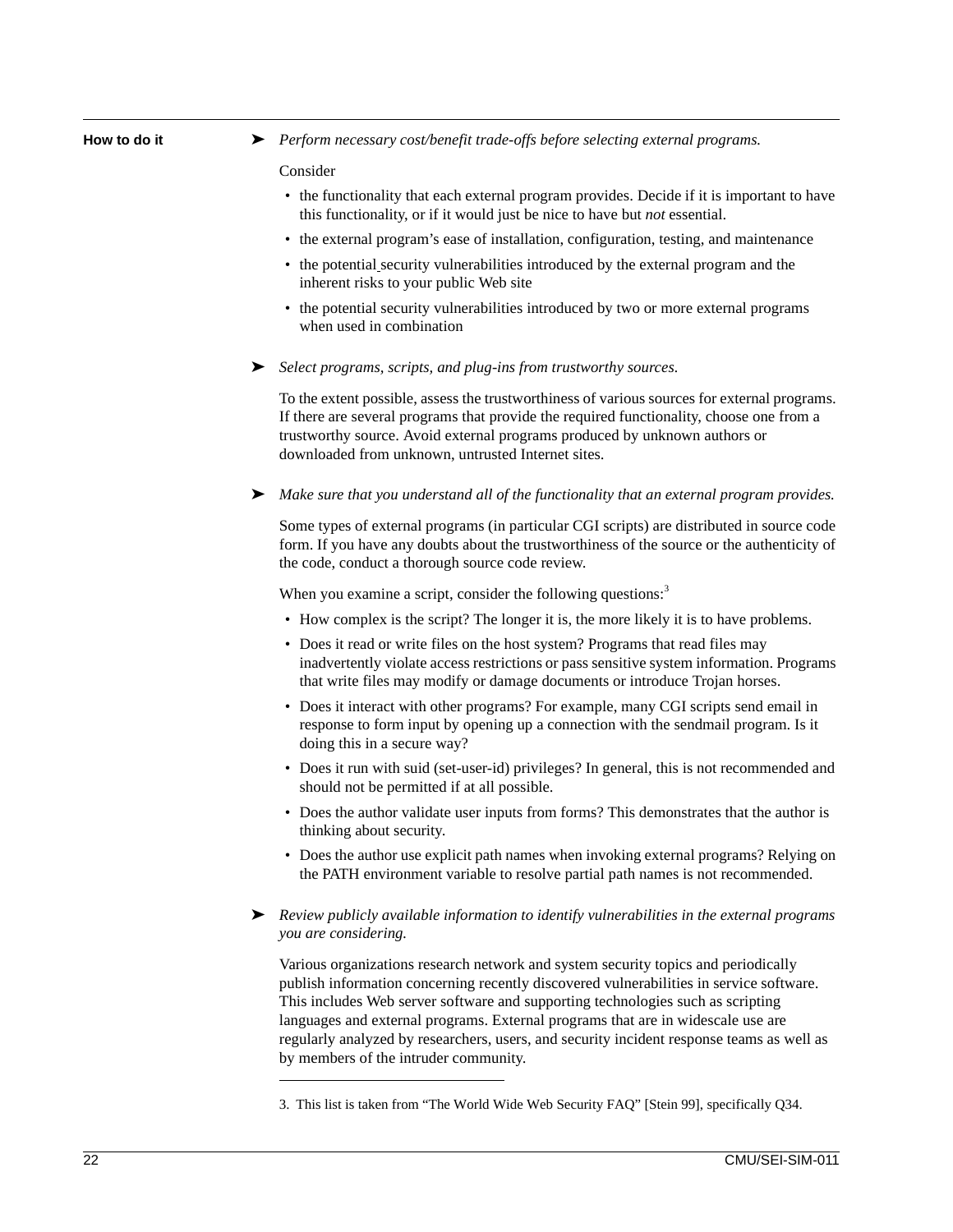|                              | Intruders will often publish exploit scripts that take advantage of known vulnerabilities in<br>Web service software and external programs commonly used by public Web servers. You<br>need to review public information sources frequently and be aware of all relevant security<br>information about any external programs that you are considering.   |  |  |
|------------------------------|----------------------------------------------------------------------------------------------------------------------------------------------------------------------------------------------------------------------------------------------------------------------------------------------------------------------------------------------------------|--|--|
| <b>Policy considerations</b> | Your organization's networked systems security policy should require a security<br>evaluation as part of your Web server software selection process.                                                                                                                                                                                                     |  |  |
| <b>Other information</b>     | CERT/CC advisories, summaries, vulnerability notes, and incident notes <sup>4</sup> occasionally<br>include information on new vulnerabilities, recent attacks, tools, and trends relevant to<br>Web server software.                                                                                                                                    |  |  |
|                              | Refer to the practice "Keep operating systems and applications software up to date" within<br>the module Securing Network Servers [Allen 00], and to the implementation "Maintaining<br>currency by periodically reviewing public and vendor information sources" available at<br>http://www.cert.org/security-improvement/implementations/i040.01.html. |  |  |
|                              | Refer to "The World Wide Web Security FAQ" [Stein 99], specifically Q35, and CERT<br>advisories <sup>4</sup> for information about CGI scripts that are known to contain security holes.                                                                                                                                                                 |  |  |
| Where to find updates        | The latest version of this practice, plus implementation details for selected technologies, is<br>available on the Web at URL                                                                                                                                                                                                                            |  |  |
|                              | http://www.cert.org/security-improvement/practices/p078.html                                                                                                                                                                                                                                                                                             |  |  |

<sup>4.</sup> http://www.cert.org.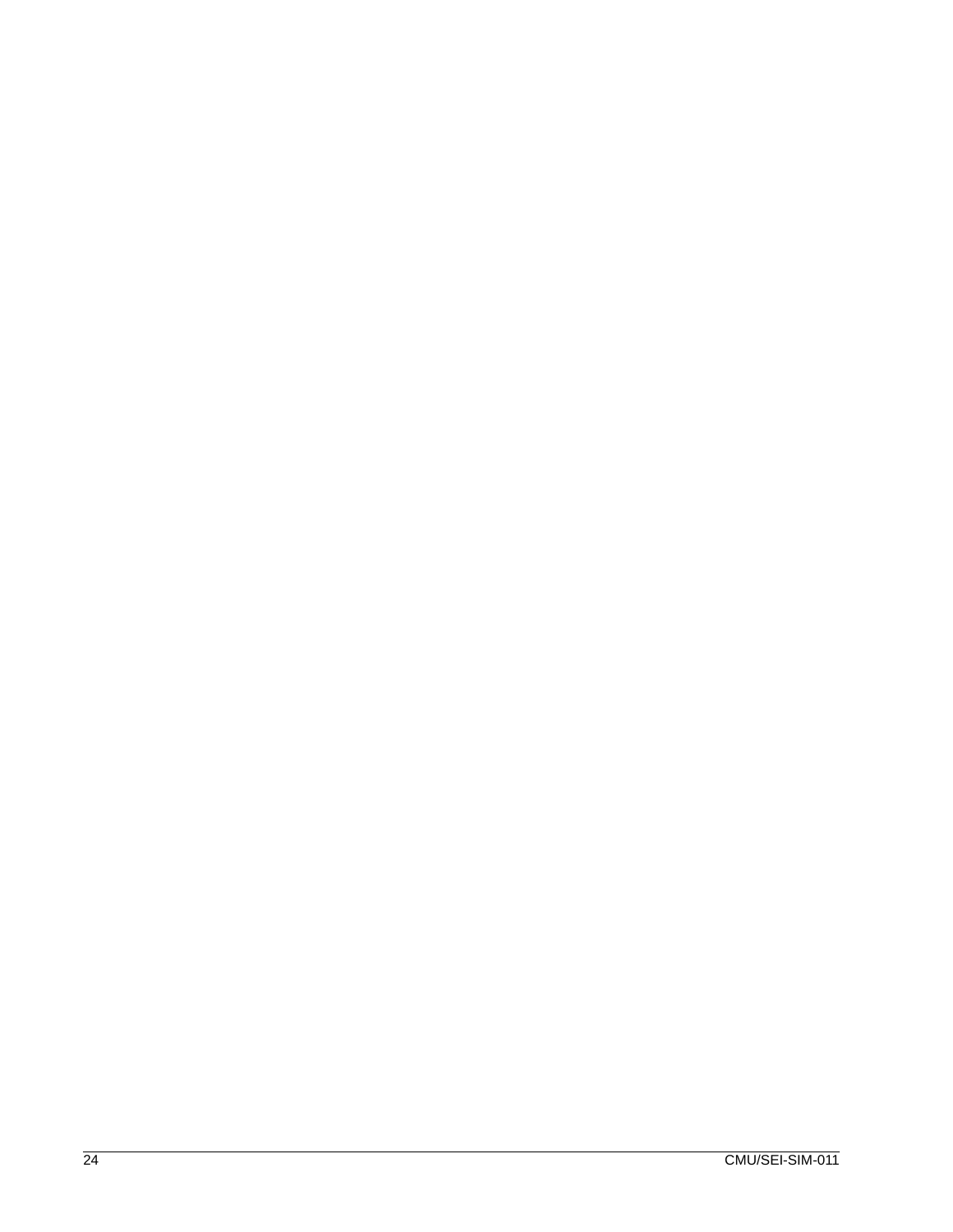### **5** *Configure the Web server to minimize the functionality of programs, scripts, and plug-ins.*

Programs, scripts, and plug-ins (collectively referred to as external programs in this practice) can add valuable and useful functionality to your public Web service. They are widely available from many different sources. You can add them to the Web server at any time without having to modify the server code. If your Web service requirements can only be met through the use of external programs, you need to thoroughly review and determine how these external programs will be configured, used, and administered. Your goal should be to restrict their functionality to the greatest extent possible to keep potential security risks to a minimum.<sup>1</sup> **Why this is important** Security vulnerabilities can be easily introduced in the acquisition, installation, configuration, deployment, and operation of external programs. Vulnerabilities may include poorly written programs never intended for wide-scale use, or unexpected side effects that are created when two or more programs are installed that were not intended to operate together. For example, many successful attacks on Web sites have exploited known vulnerabilities in commonly available CGI scripts. However, your organization may choose to use such programs to provide a needed capability. As a Web server administrator, you need to make sure that you limit the access rights, functionality, and potential for damage by such programs to reduce the likelihood of a security compromise. **How to do it** ► *Verify that the acquired copy of an external program is an authentic copy.* Typically, the authenticity of a copy can be verified using cryptographic checksums, digital signatures, or similar technologies provided by the external program's distributor. Scan all external programs for computer viruses and Trojan horses. ➤ *Exercise all acquired external programs on a test machine isolated from your internal network prior to operational use.* Some types of external programs, in particular CGI scripts, are distributed in source code form. If you have any reservations about the features of the external program, you can additionally conduct a source code review.<sup>1</sup>

<sup>1.</sup> See also the practice "Consider security implications before installing programs, scripts, and plug-ins for your Web server."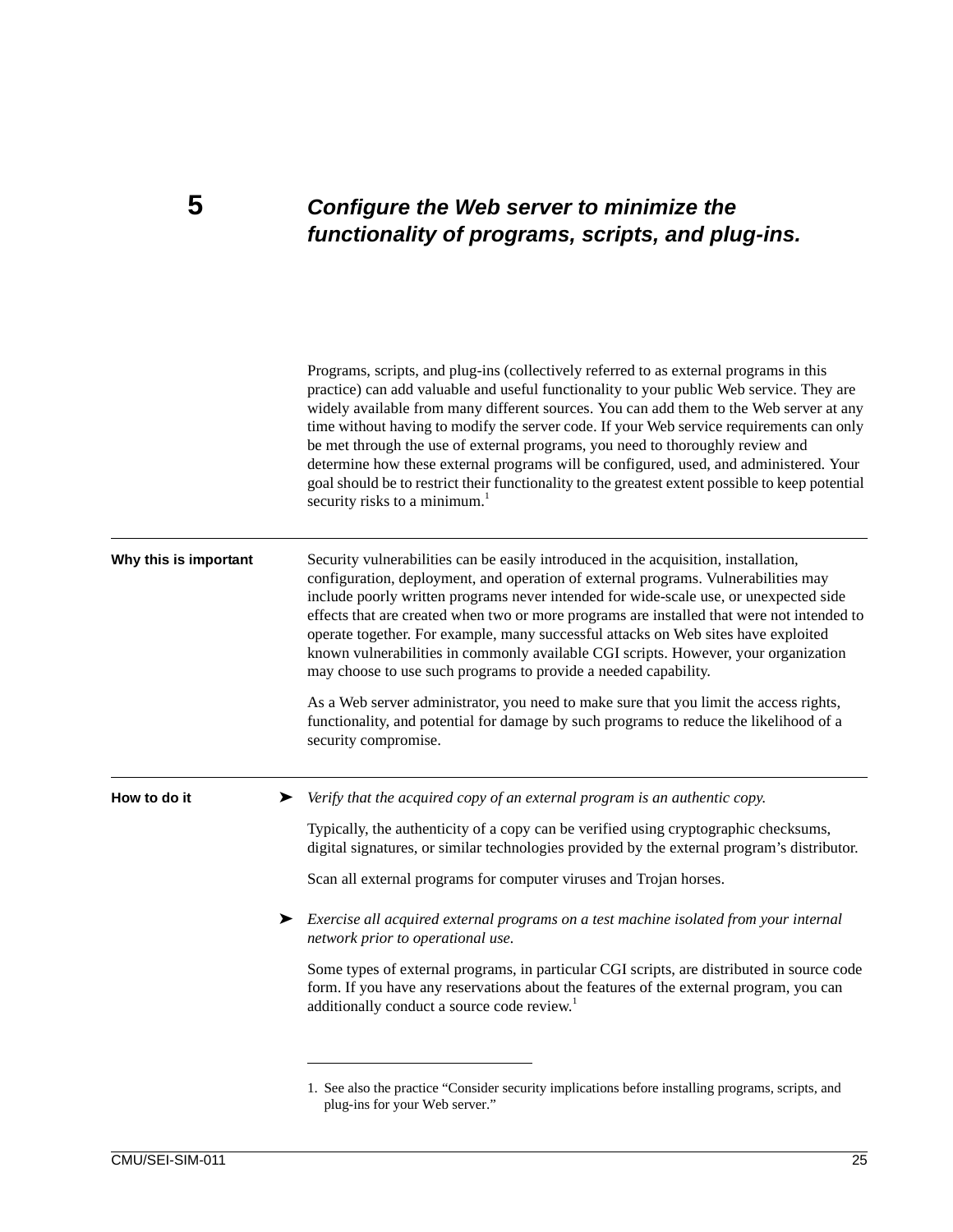### ➤ *Execute tools and include mechanisms that limit your exposure to vulnerabilities in external programs.*

Many of the known vulnerabilities in external programs are a result of poor programming practices and the use of such programs in environments that are not designed for secure operation. These include buffer overflows<sup>2</sup>, misuse of character input<sup>3</sup>, and others<sup>4</sup>. Tools are available that

- scan for and identify the presence of problematic input characters
- serve as a "wrapper" around a potentially vulnerable external program, limiting possible inputs to avoid buffer overflows<sup>5</sup>

You should execute these in your test environment and review their results prior to deploying any external programs on your public Web site (and also on a regular basis once external programs are deployed).

Mechanisms such as the PERL interpreter's "tainting" feature allow you to restrict operations (open files, system calls) when using user-supplied input.<sup>4</sup>

#### ➤ *Mitigate the risk of distributing malicious code.*

Even if the Web server does not contain any vulnerabilities, it may inadvertently distribute malicious code to an unaware user. This is not necessarily a "server" problem as the results will almost always impact the user receiving the malicious or manipulated Web pages. However, attacks<sup>6</sup> are possible that may reveal information to unauthorized users such as embedding references to other Web sites.

The problem, as described in CA-2000-02, *Malicious HTML Tags Embedded in Client*  Web Requests,<sup>7</sup> stems from the user sending a request from an untrustworthy source to a Web server. The source may be

- a Web page
- an email message
- a netnews message
- a Web page previously stored on disk or distributed via other media such as CD-ROM

- 5. One example of such a program is CGIwrap, available at http://www.unixtools.org/cgiwrap.
- 6. These are often called cross site scripting attacks although this name does not correctly describe this problem.
- 7. Available at http://www.cert.org/advisories/CA-2000-02.html.

<sup>2.</sup> Input data exceeds the size of its allocated program memory buffer because checks are lacking to ensure that the input data is not written beyond the buffer boundary. For examples, refer to CERT Advisory CA-99-07 (http://www.cert.org/advisories/CA-99-07-IIS-Buffer-Overflow.html) or CERT Advisory CA-97.24 (http://www.cert.org/advisories/CA-97.24.Count\_cgi.html).

<sup>3.</sup> Input characters change the way input data is interpreted or cause the execution of an unexpected function within the external program. Examples include "meta" characters that invoke a specific function instead of being used as input and "escape" characters that change the interpretation of the character which follows them. Quotation of character strings can also be a problem. For an example, refer to CERT Advisory CA-97.25 (http://www.cert.org/advisories/CA-97.25.CGI\_metachar.html).

<sup>4.</sup> Refer to the chapter "Secure CGI/API Programming," pp. 293-310 in *Web Security & Commerce* [Garfinkel 97].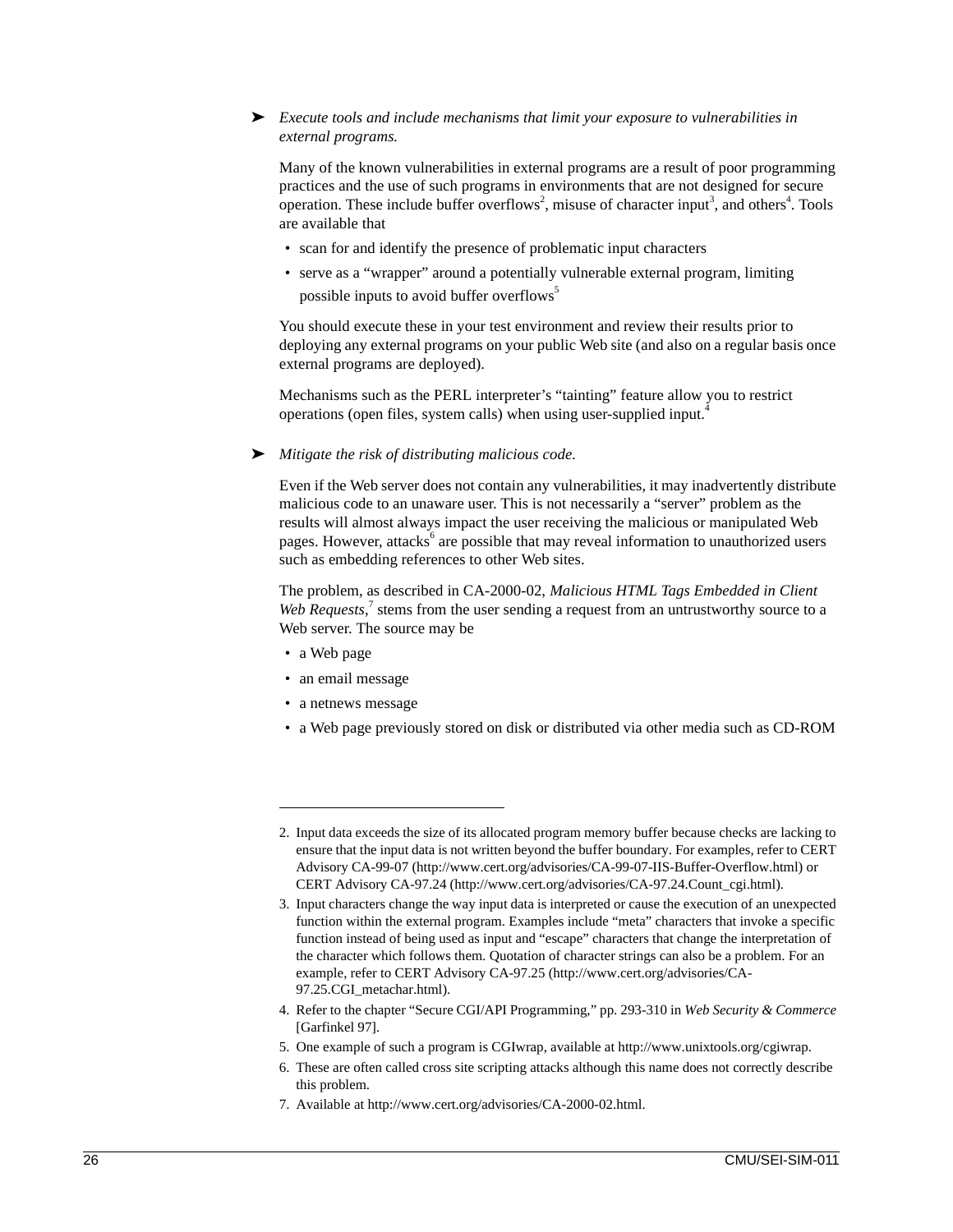The user's request may contain malicious data that is modified and sent back to the user's browser, where it can cause damage, execute programs, or present the requested page with missing or manipulated information.

There are controls which can help prevent the insertion of malicious code $8$  when they are built into the Web server. These controls can

- facilitate the appropriate encoding of all output elements
- filter content sent to the server
- check cookies
- ➤ *Disable or restrict the use of server side include functionality.*

Server side include functionality is used to reference dynamic information that is determined at the time a Web page is generated. Examples of functions that can be invoked through the use of server side includes are adding the timestamp of the last modification to the Web page and executing arbitrary external programs to produce text which is incorporated into the Web page. We recommend disabling all server side include functionality, where possible, to reduce the risk of intruders being able to access external programs or to place programs they created into your Web content for later execution.

If you need to selectively deploy some functions associated with server side includes, we recommend that you do not deploy those functions that enable the execution of external programs.

➤ *Disable the execution of external programs present in your Web server configuration.*

The execution of specific external programs is often called out in your default Web server configuration. You need to locate and disable any of these that are not essential. This includes disabling "example" scripts which may be useful for demonstration purposes but are not required for your operational configuration.

➤ *Configure Web server host operating system and Web server software access controls to restrict access to external programs.<sup>9</sup>*

Severely restrict access to all external program files that reside on your public Web server. None of these should be accessible by internal or external users requesting Web site content.

Typically, all external programs are located in the configured CGI-BIN directory. They can be directly invoked from that directory even if they are not referenced in one of your HTML pages. All the attacker needs to know is the name of the program or how to obtain responses that indicate whether or not the name guessing is successful.

<sup>8.</sup> Refer to http://www.cert.org/tech\_tips/malicious\_code\_mitigation.html.

<sup>9.</sup> See also the practices "Configure the Web server with appropriate object, device, and file access controls" and "Configure computer operating systems with appropriate object, device, and file access controls" within the module *Securing Network Servers* [Allen 00].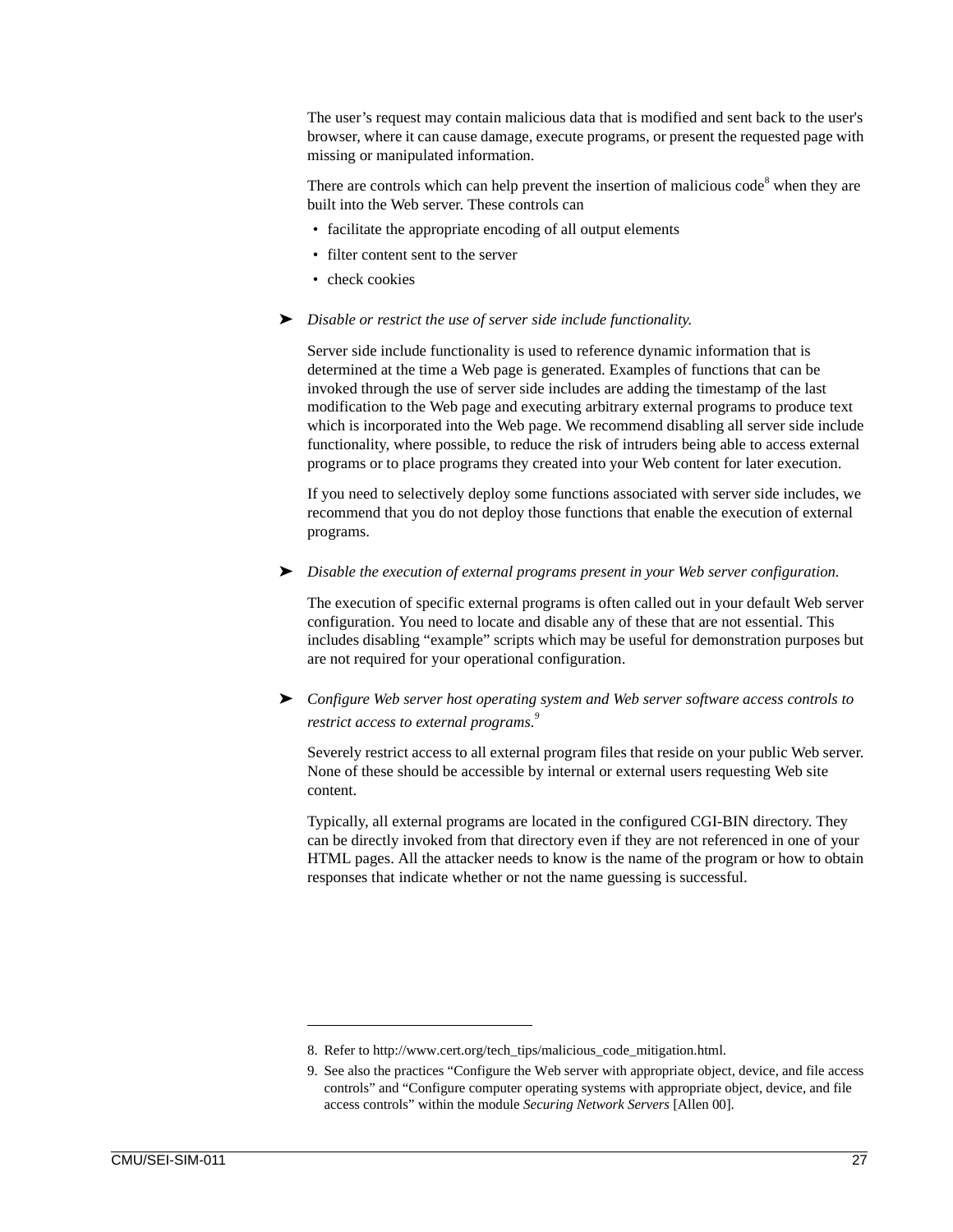Often, interpreters such as PERL are also placed in the CGI-BIN directory. While this may make installation easier, it is neither necessary nor recommended. Interpreters, shells, scripting engines, and other extensible programs should never reside in a CGI-BIN directory. In addition, you need to establish access controls that prohibit interpreters from being executed indirectly via CGI programs or scripts.<sup>10</sup>

➤ *Ensure that only authorized users can access external programs.*

All external programs should reside in directories that are tightly controlled and protected. Such directories should only be accessible by administrators who are responsible for installing, configuring, and maintaining these programs. The one exception to this is if your public Web site is designed for the purpose of supporting users who are authorized to provide their own functionality using such programs such as the generation and maintenance of private home pages for access by internal users.

➤ *Configure the Web server to execute external programs under unique individual user and group IDs.*

Assign separate and unique individual user and group IDs and access permissions for the execution of external programs. These IDs and permissions should not be the same as those assigned for normal Web server software execution. Doing so will aid in restricting external programs from performing unauthorized actions against the Web server or its content.

If this capability is not provided by your Web server host operating system or Web server software, other tools are available to support this, such as the use of chrootuid on Unix systems.

### ➤ *Restrict the access of external programs to only essential files.*

In addition to the execution access controls described above, you may need to further restrict the access of external programs to only those files that are required for such programs to perform their functions. These may include files within Web content directories and other external programs but should not include system files such as log files. You need to carefully review what files each external program can access to ensure that such access cannot be abused by an intruder.

### ➤ *Create cryptographic checksums or other integrity-checking information for all external programs.*

Use a tool (such as Tripwire<sup>11</sup>) which checks the integrity of the system by tracking changes made when you install updates. By monitoring the changes made to external programs, you can determine if the changes were as you intended.

Refer to the modules *Detecting Signs of Intrusion* [Firth 97] and *Preparing to Detect Signs of Intrusion* [Kochmar 98] for additional information on the role of establishing a trusted baseline and checking the integrity of that baseline to support intrusion detection.

| <b>Policy considerations</b> | Your organization's networked systems security policy should require a security<br>evaluation as part of your Web server software selection and/or implementation processes.                           |  |  |
|------------------------------|--------------------------------------------------------------------------------------------------------------------------------------------------------------------------------------------------------|--|--|
|                              | 10. See CERT Advisory CA-96.11 at http://www.cert.org/advisories<br>/CA-96.11.interpreters_in_cgi_bin_dir.html.<br>11. Refer to http://www.cert.org/security-improvement/implementations/i002.02.html. |  |  |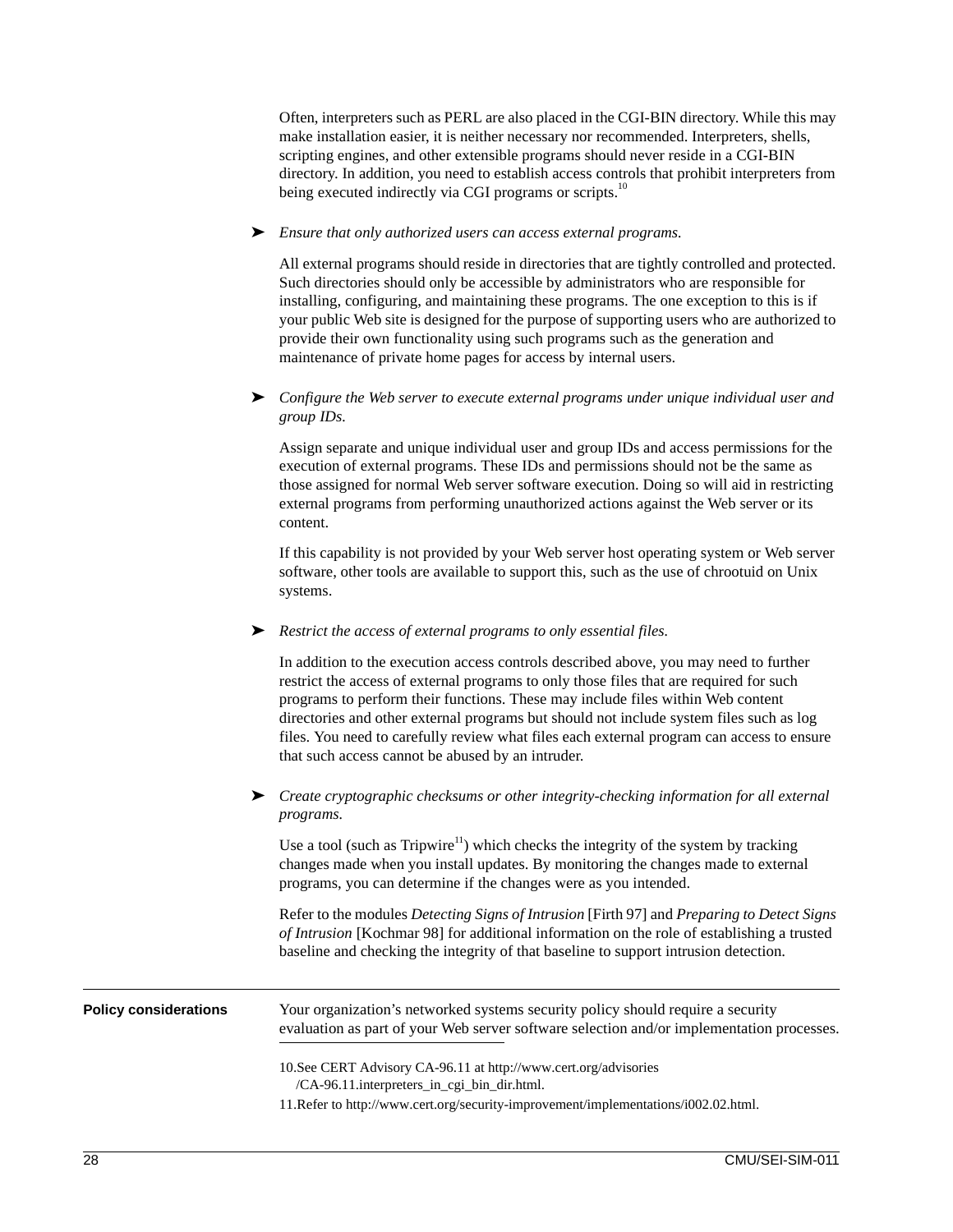| <b>Other information</b> | CERT/CC advisories, summaries, vulnerability notes, and incident notes <sup>12</sup> may<br>occasionally include information on new vulnerabilities in Web server software, including<br>external programs. |  |
|--------------------------|-------------------------------------------------------------------------------------------------------------------------------------------------------------------------------------------------------------|--|
| Where to find updates    | The latest version of this practice, plus implementation details for selected technologies, is<br>available on the Web at URL                                                                               |  |
|                          | http://www.cert.org/security-improvement/practices/p079.html                                                                                                                                                |  |

<sup>12.</sup>See http://www.cert.org.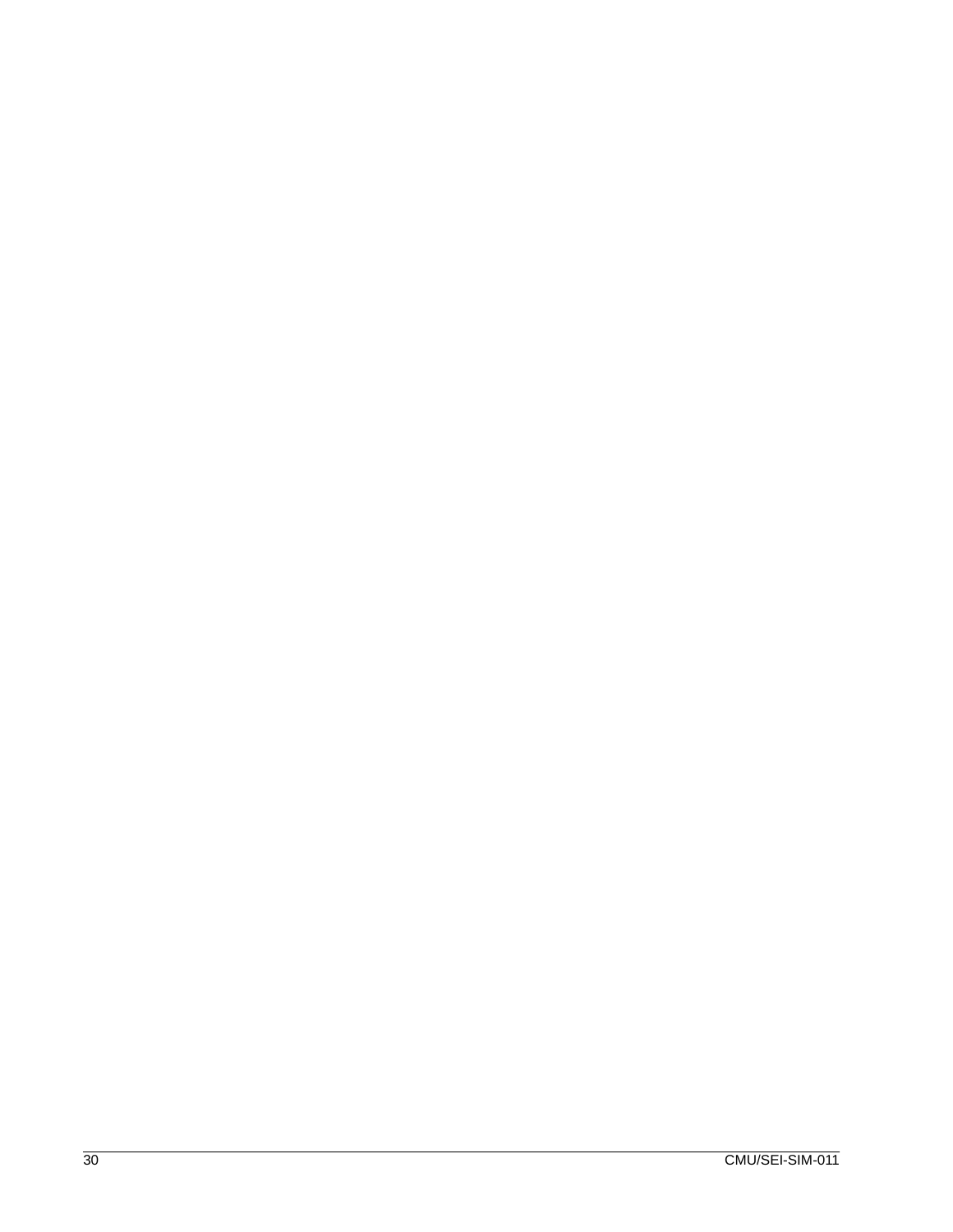### **6** *Configure the Web server to use authentication and encryption technologies, where required.*

|                       | Your public Web server may need to support a range of technologies for identifying and<br>authenticating users with differing privileges for accessing information. Some of these<br>technologies are based on cryptographic functions which, in addition, can provide an<br>encrypted channel between a Web browser client and a Web server that supports<br>encryption. Candidate technologies include SSL (Secure Socket Layer), S/HTTP (Secure<br>Hypertext Transport Protocol), and SET (Secure Electronic Transaction). |
|-----------------------|-------------------------------------------------------------------------------------------------------------------------------------------------------------------------------------------------------------------------------------------------------------------------------------------------------------------------------------------------------------------------------------------------------------------------------------------------------------------------------------------------------------------------------|
|                       | Before placing any sensitive or restricted (i.e., not for public consumption) information on<br>your public Web server, you need to determine the specific security and protection<br>requirements and confirm that the available technologies can meet these requirements.                                                                                                                                                                                                                                                   |
|                       | You may need to install additional cryptographic enhancements or choose alternate Web<br>server software depending on your requirements.                                                                                                                                                                                                                                                                                                                                                                                      |
| Why this is important | Without strong user authentication, you will not be able to restrict access to specific<br>information by authorized users. All information that resides on your public Web server<br>will be accessible by anyone who accesses that server.                                                                                                                                                                                                                                                                                  |
|                       | Without strong server authentication, users of your public Web server are not able to<br>determine if they have connected to an authentic Web server or a bogus version operated<br>by an intruder. In such cases, the user may receive false information and act upon it based<br>on the assumption that it originated from your Web server. The user may also provide<br>sensitive information such as a credit card number.                                                                                                |
|                       | Encryption can be used to protect information traversing the connection between a Web<br>browser client and a public Web server. Without encryption, anyone with access to<br>network traffic (accomplished via the use of a sniffer) can determine, and possibly alter,<br>the content of sensitive and restricted information, even if the user accessing the<br>information has been carefully authenticated. This may violate the confidentiality and<br>integrity of critical information.                               |
|                       |                                                                                                                                                                                                                                                                                                                                                                                                                                                                                                                               |

<sup>1.</sup> Refer to *Secure Electronic Commerce* [Ford 97] for a more detailed discussion of the various protocols and related topics, such as Public Key Infrastructure (PKI) and certificates.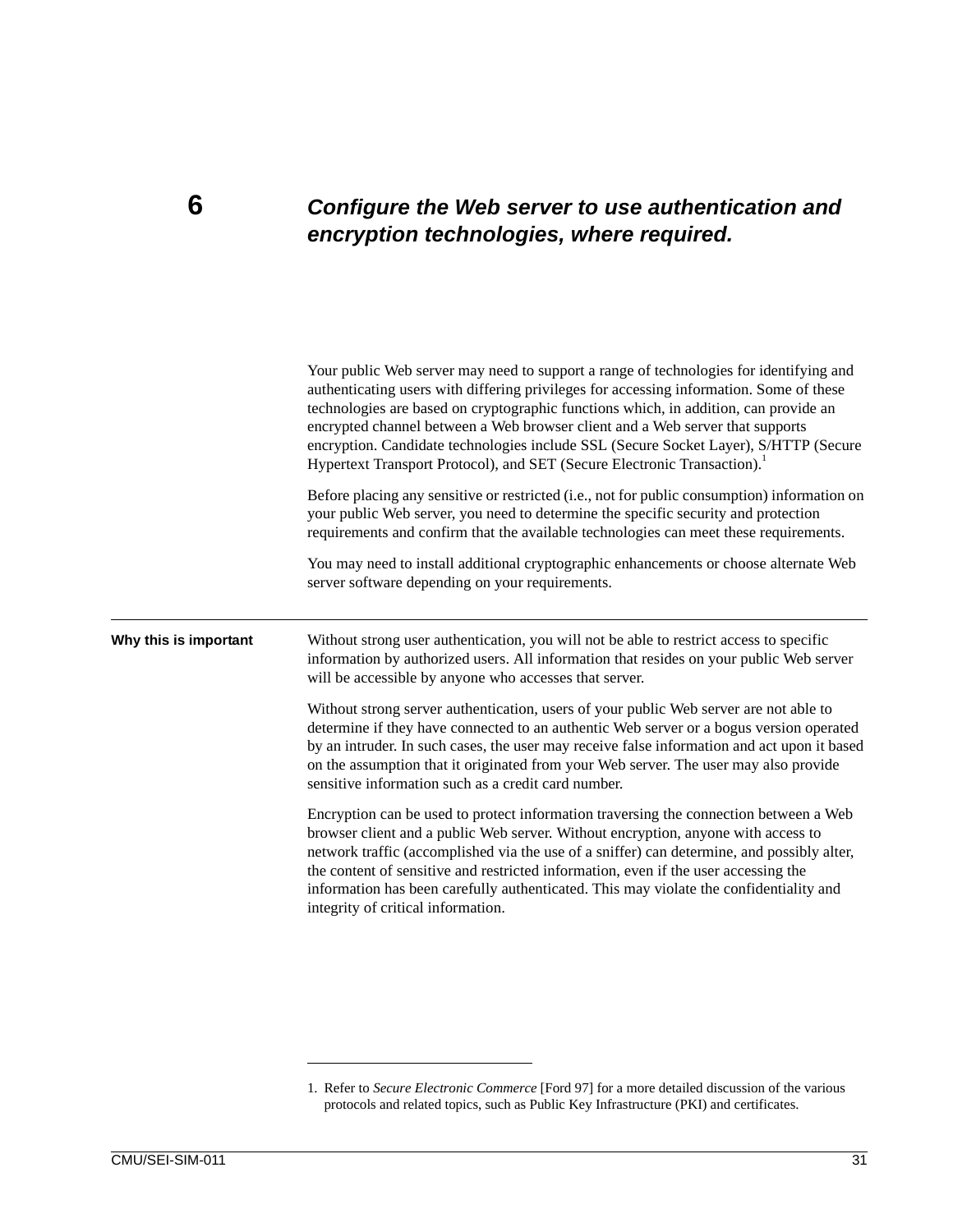| How to do it | Determine the access requirements for sensitive or restricted information that needs to be<br>available via your public Web server. <sup>2</sup>                                                                                                                                                                                                                                                       |
|--------------|--------------------------------------------------------------------------------------------------------------------------------------------------------------------------------------------------------------------------------------------------------------------------------------------------------------------------------------------------------------------------------------------------------|
|              | Review all information objects accessible via your public Web server and determine their<br>specific security requirements. In the process of doing so, identify information objects that<br>share the same security and protection requirements. For sensitive or restricted<br>information objects, determine the users or user groups that have a legitimate need to<br>access each set of objects. |
|              | Implement one or more of the steps described below to meet your security requirements.                                                                                                                                                                                                                                                                                                                 |
|              | If you are planning a new Web site or an enhancement to an existing site, you may want to<br>anticipate the need for providing limited access to specific information (by specific users,<br>user groups, or by subscription). This requires implementing one or more of the<br>technologies described in the following steps.                                                                         |
|              | Understand the importance of establishing trust between clients (users) and Web servers.<br>➤                                                                                                                                                                                                                                                                                                          |
|              | External users (clients) need to be sure that: <sup>3</sup>                                                                                                                                                                                                                                                                                                                                            |
|              | • they are communicating with the correct server                                                                                                                                                                                                                                                                                                                                                       |
|              | • what they send is delivered unmodified                                                                                                                                                                                                                                                                                                                                                               |
|              | • they can prove that they sent the message                                                                                                                                                                                                                                                                                                                                                            |
|              | • only the intended receiver can read the message                                                                                                                                                                                                                                                                                                                                                      |
|              | • delivery is guaranteed                                                                                                                                                                                                                                                                                                                                                                               |
|              | The Web server needs to be sure that:                                                                                                                                                                                                                                                                                                                                                                  |
|              | • it is communicating with the right client                                                                                                                                                                                                                                                                                                                                                            |
|              | • the content of the received message is correct                                                                                                                                                                                                                                                                                                                                                       |
|              | • the identity of the author is unmistakable                                                                                                                                                                                                                                                                                                                                                           |
|              | • only the real author could have written the message                                                                                                                                                                                                                                                                                                                                                  |
|              | • it acknowledges receipt of the message                                                                                                                                                                                                                                                                                                                                                               |
|              | Understand the limitations of address-based authentication.<br>➤                                                                                                                                                                                                                                                                                                                                       |
|              | Most server software supports access controls based on IP addresses or hostnames.<br>However, IP spoofing and DNS spoofing limit the effectiveness of these controls.<br>Authentication and encryption should be used in addition to or in place of IP address or<br>hostname access checking whenever possible.                                                                                       |
|              |                                                                                                                                                                                                                                                                                                                                                                                                        |
|              |                                                                                                                                                                                                                                                                                                                                                                                                        |
|              | 2. See also the practices "Configure the Web server with appropriate object, device, and file access<br>controls" in this module, and "Configure computer operating systems with appropriate object,<br>device, and file access controls" available in the module Securing Network Servers [Allen 00].                                                                                                 |

<sup>3.</sup> This material is taken from the article "Web of Worries" [Kessler 00].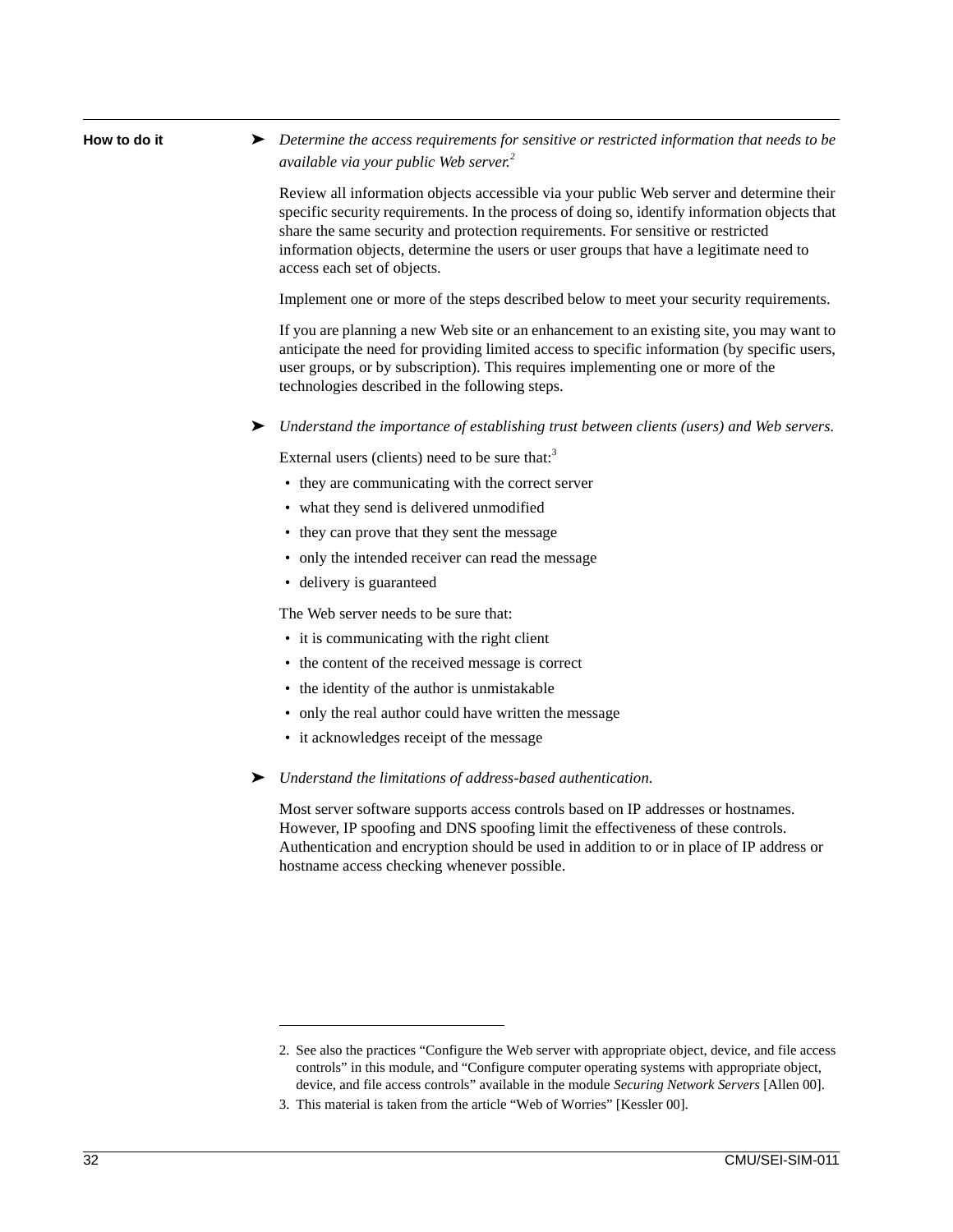#### ➤ *Understand authentication and encryption technologies and when each should be used.*

Based on the well-established standards, there are a limited number of technologies available to restrict access to information residing on a public Web site. These are:

1. Basic Authentication

This technology utilizes the Web server content's directory structure. Typically, all files in the same directory are configured with the same access privileges. A requesting user provides a recognized user ID and password for access to files in a given directory. More restrictive access control can be enforced at the level of a single file within in a directory, given that the Web server software provides this capability. Each vendor's Web server software has its own method and syntax for defining and using this basic authentication mechanism.

From a security perspective, the main drawback of this technology is that all password information is transferred in an encoded form rather than an encrypted form. Anyone who knows the standardized encoding scheme<sup>4</sup> can decode the password after capturing it with a network sniffer. Furthermore, any Web content is transmitted as unencrypted plaintext, so this content can be captured as well, violating confidentiality.

Basic Authentication is supported by any standard-compliant Web browser.

2. Secure Socket Layer (SSL)<sup>5</sup>

SSL is composed of two sub-protocols called SSL record protocol and SSL handshake protocol. The handshake protocol is used to exchange any information about cryptographic capabilities and keys used. The record protocol is used to exchange the actual data.

SSL provides a range of security services:

- server authentication
- client authentication (optional)
- integrity
- confidentiality

SSL uses public key cryptography. Certificate authorities can be used to verify the relationship between users and organizations. CAs can also be used to verify a specific user's relationship to specific server keys. Both of these verification actions allow users of the CA to have a higher level of trust in the relationships and the keys based on the user's trust in the CA and the CA's compliance with regulations directing their actions.<sup>6</sup>

The SSL protocol resides at the transport layer, effectively being "plugged" between the Web server/browser and TCP/IP. As a result, it also has the potential to protect other TCP services such as FTP, SMTP, and telnet.

<sup>4.</sup> Known as base64, described in RFC 2167 HTTP Authentication: Basic and Digest Access Authentication available at http://www.ietf.org/rfc.html.

<sup>5.</sup> Indicated by the use of URLs beginning "https://www.xyz.net"

<sup>6.</sup> Browsers often come with a pre-installed list of CAs. Based on the pre-installed configuration, the browser accepts SSL certificates as "trusted" without alerting the user. Users therefore need to manually remove any CA key which they do not want to accept as "trusted".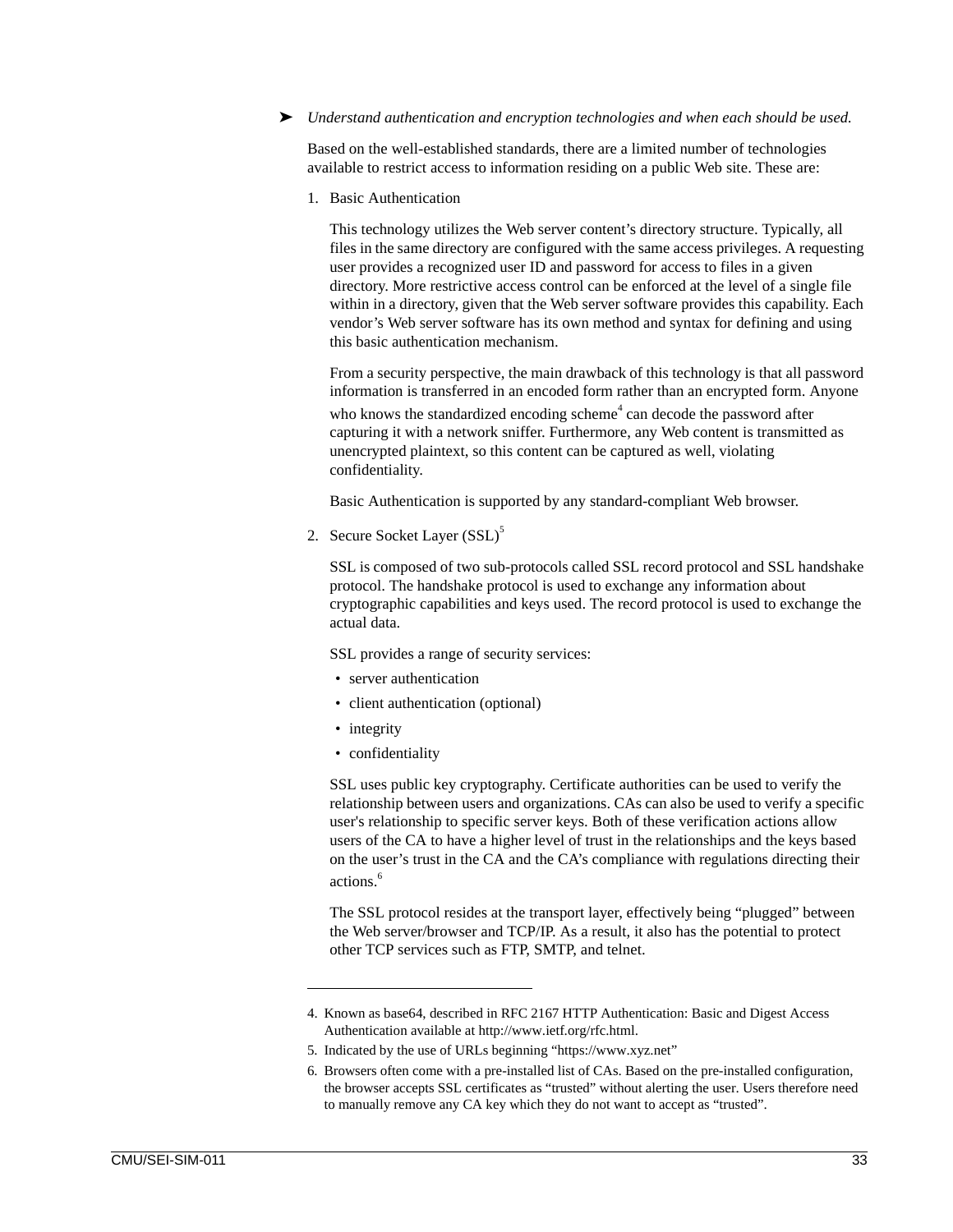SSL is in the process of becoming an  $IETF<sup>7</sup>$  (Internet Engineering Task Force) standard under the name TLS (Transport Level Security). SSL is supported by most of the well-known Web browsers.

3. Secure HTTP (S/HTTP)<sup>8</sup>

Secure HTTP is an alternative approach to SSL, developed in 1993-94 (earlier than SSL). It was designed to be an security enhancement of the HTTP protocol and includes the following features:

- authentication
- encryption
- cryptographic checksums
- digital signatures

Secure HTTP has greater functionality than SSL because it is integrated into the HTTP protocol, but users need to install a specific Web browser to use S/HTTP.

As reference implementations became available, SSL became the preferred choice of major vendors, resulting in S/HTTP receding into the background.

4. Secure Electronic Transaction (SET)

Developed by two major credit card companies, SET provides a protocol and infrastructure specification that supports bank payments which can be integrated into any Web site. SET provides the following capabilities<sup>9</sup>:

- encrypts payment instructions that precludes exposure of a user's credit card number (on the network and on the merchant's system)
- authenticates merchants to users to protect against imposters
- optionally provides authentication of users to protect against unauthorized persons who attempt to initiate a bank payment

SET depends on the infrastructure elements which certify the use of keys and the relationship between users, merchants, banks, etc. and the appropriate keys.

To use SET, the user needs to obtain a software tool (often called a wallet) and other supporting information from his credit card organization.

The technologies described above can be used to meet a range of security requirements. They can be deployed individually or in conjunction with one another.

<sup>7.</sup> Refer to http://www.ietf.org

<sup>8.</sup> Indicated by the use of URLs beginning "shttp://www.xyz.net"

<sup>9.</sup> The infrastructure necessary to support SET is complex; the details are not included here.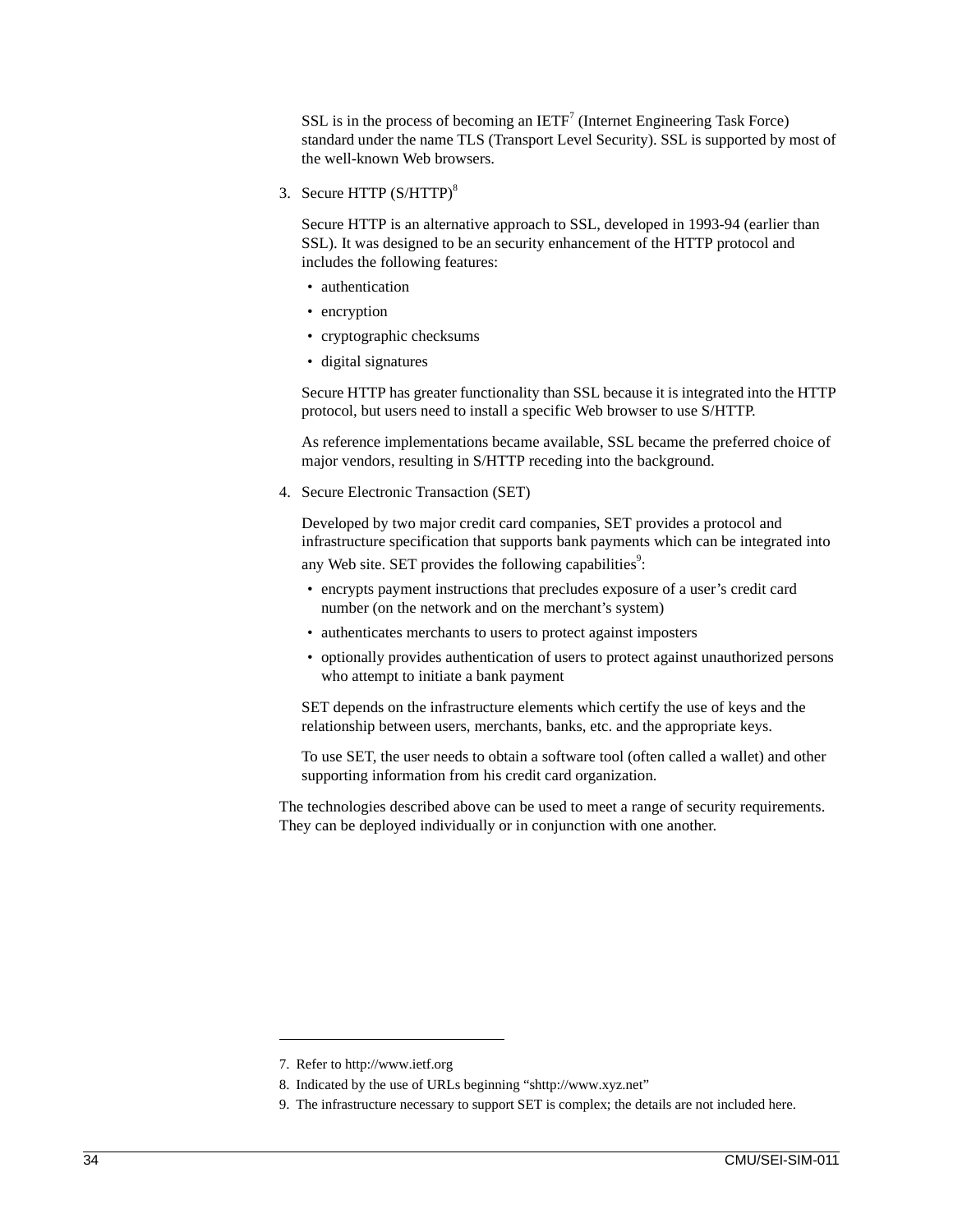Table 1 provides an indication of the requirements that can be satisfied by technology currently in use.

| Technology/<br>Requirement    | <b>Basic</b><br>Authentication | SSL.                                | <b>SET</b>                               |
|-------------------------------|--------------------------------|-------------------------------------|------------------------------------------|
| <b>User</b><br>Authentication | yes (cleartext)<br>passwords)  | optional<br>(certificates)          | optional<br>(certificates)               |
| Server<br>Authentication      | no                             | yes<br>(certificates)               | yes<br>(certificates)                    |
| Confidentiality               | no                             | yes                                 | yes (for credit)<br>card<br>information) |
| Integrity                     | no                             | yes (with Server<br>Authentication) | yes                                      |

Table 1: Security requirements supported by authentication and encryption technologies

In selecting authentication and encryption technologies, consider the following guidelines:

- Basic Authentication can be used to authenticate users. SSL encryption needs to be added to protect against sniffers and intruders posing as authorized users.
- SSL User Authentication provides a "stronger" solution than Basic Authentication. This technology provides a more secure and complete description of a user's attributes and it does not rely on users remembering their passwords. It does, however, require some form of PKI for verifying certificates and managing keys.
- Choose SET if only credit card information needs to be protected. The use of SET requires cooperation with the banking industry. SSL provides a much simpler solution if you only need to protect the transfer of credit card information against sniffers.
- To protect users against bogus Web sites (posing as a site that they are not), use SSL server authentication in conjunction with a SSL server certificate from a trusted CA.
- Use SSL to protect against network sniffers and the unauthorized alteration of Web content during transmission.
- ➤ *Install and configure the Web server software to support the use of SSL if confidentiality is needed.*

SSL is typically not included with most Web server software. Therefore, you will need to add an available plug-in or extension or replace your Web server software with another product that includes SSL. You may want to consider implementing the SSL-enabled version of your Web server software on another host. This is consistent with a previous guideline to have separate services reside on different hosts<sup>10</sup>; however, it might not be practical to maintain your public Web site's content on two different machines.

If you do choose to install and deploy SSL-enabled Web server software, all practices contained in this module apply and need to be followed.

<sup>10.</sup>See also the practice "Isolate the Web server from public networks and your organization's internal networks."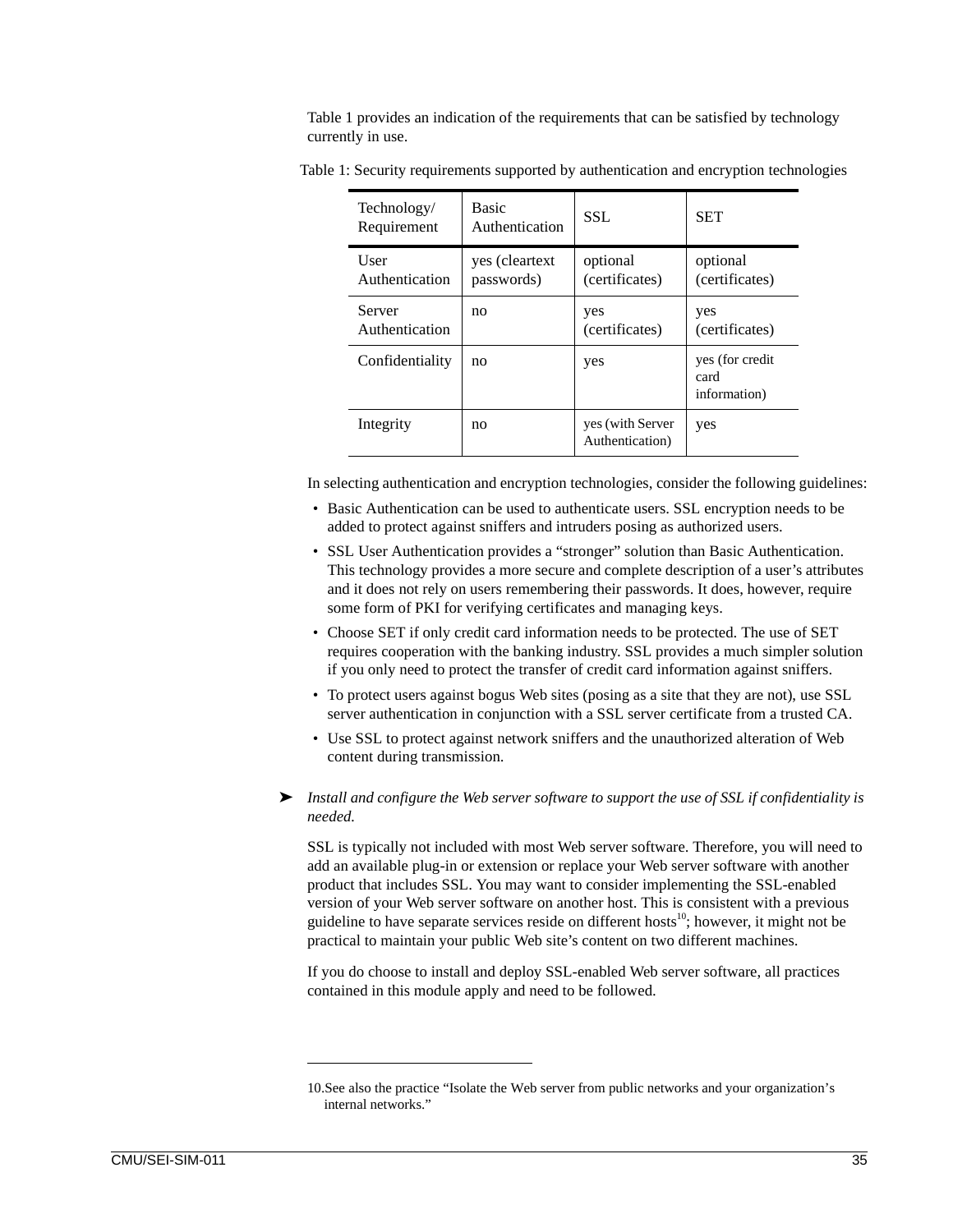### ➤ *Create a SSL server key and the related certificate request. Arrange for a CA to provide a certificate for your public SSL server key.*

An SSL-enabled Web server encrypts the data that is exchanged between browser and server. This encryption does not by itself ensure the authenticity of the connection. Other parties could intercept the connection and pretend to be your organization's SSL Web server, providing false information when service is requested.

Verifying the authenticity of a SSL Web server depends on either distributing the public SSL server key in a secure manner to all users or requesting a certificate from a trusted third party (certificate authority) where the CA verifies that the public key does indeed belong to the specified Web server. $^{11}$ 

Typically, SSL-enabled Web browsers come with a list of recognized CAs. By arranging with one of these authorities to sign your public SSL Web server key, you can allow users to verify that the connection they have established is truly with your Web server.

➤ *Configure your Web server software to support the use of SSL and basic authentication if users need to be authenticated.*

Assuming that you have deployed SSL to encrypt the connection between a browser and your public Web server and that you have deployed the use of certificates to authenticate the server side of any connection, you can now use basic authentication to further authenticate the user to the Web server. The user ID and password<sup>12</sup> are passed in a SSLencrypted form (therefore protected) and any request can then be granted or denied based on their legitimacy.

➤ *Configure your Web server software to support the use of SSL client certificates if stronger authentication is needed.*

If a stronger authentication mechanism is needed (given that user passwords can be easily broken), consider using SSL client certificates.

The use of client certificates requires that all users have a personal SSL client key which is then signed by a CA. The CA can be internal to your organization (requires resources, personal, expertise) or a trusted third party.

SSL client certificates are best used in conjunction with smart cards. This provides effective protection of the user's keys. At the same time they support the use of these keys on all workstations (as opposed to only the user's personal workstation if the key is stored on the workstation's hard disk).

➤ *Configure the Web server to support the use of SSL or SET if credit card information needs to be transmitted.*

The transmission of credit card information must be done in a very secure manner. This can be done using either SSL or SET.

<sup>11.</sup>The details of this certification process are covered under the broader topic of operating a public key infrastructure (PKI). This topic is complex, controversial, and considered out of scope for this practice.

<sup>12.</sup>Password policies such as login limits, minimum password length, diverse character set, and password expiration time apply here (although such policies must be explicitly set because they are not supported by default).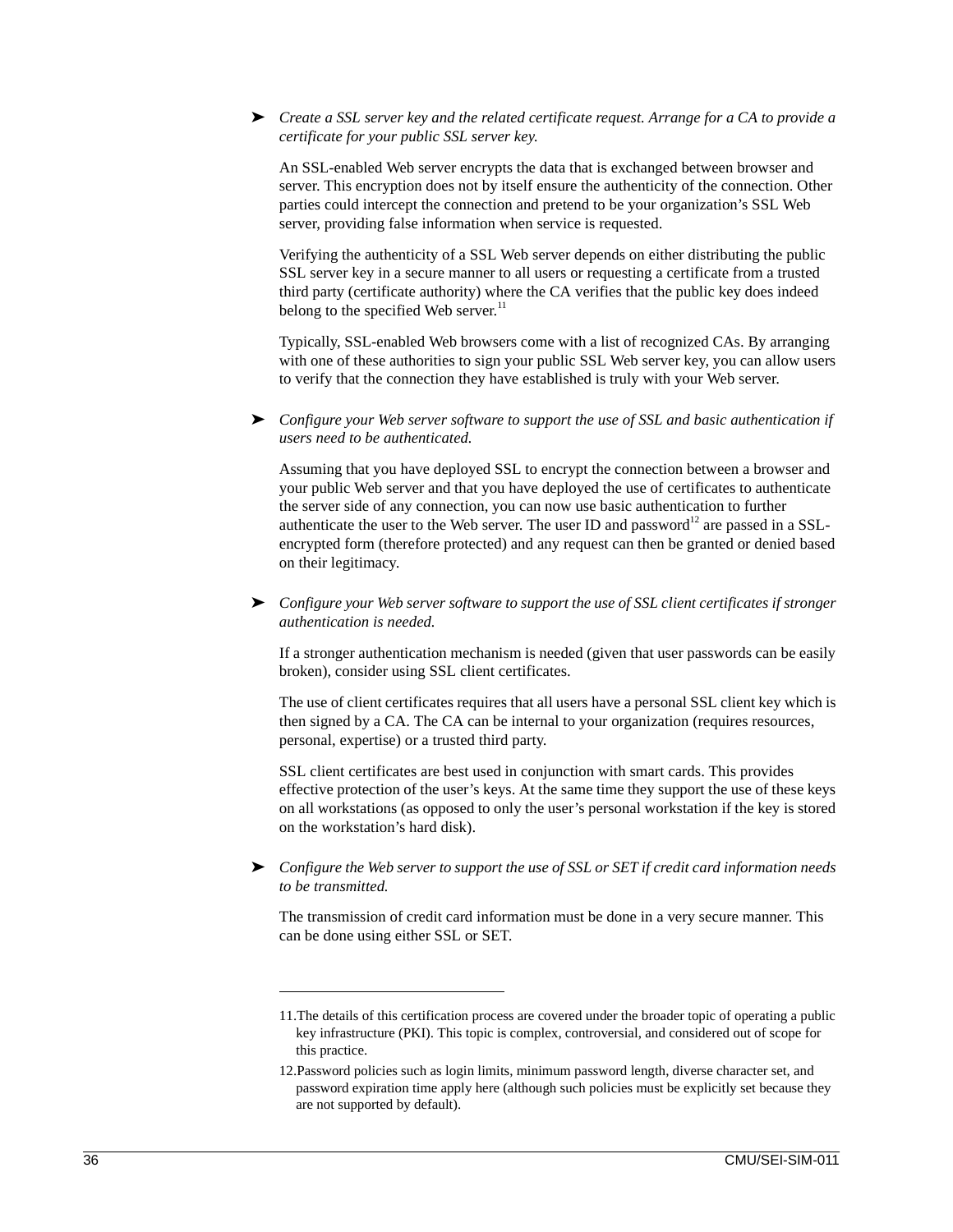|                              | SSL may be the most straightforward technology to apply, especially if you already have a<br>SSL-enabled Web server. Credit card information can be safely transmitted between the<br>Web browser and the Web server based on the SSL server certificate and the use of<br>encryption.                                                                                                                                                                                                                                                                                |
|------------------------------|-----------------------------------------------------------------------------------------------------------------------------------------------------------------------------------------------------------------------------------------------------------------------------------------------------------------------------------------------------------------------------------------------------------------------------------------------------------------------------------------------------------------------------------------------------------------------|
|                              | Unencrypted credit card information may reside on the Web server during a transaction.<br>We strongly recommend that you transfer this information to a more secure system for any<br>further processing and remove this information from your public Web server as soon as<br>possible. If you intend to keep and process credit card information on your public Web<br>server, it must be encrypted to ensure its confidentiality. Use public key technology to<br>avoid compromising private/secret keys, which are required when using private key<br>technology. |
|                              | SET provides additional benefits when compared to SSL. Public Web sites do not receive<br>the credit card information; it is passed directly and electronically to the SET<br>infrastructure (banks, etc.). The payment is handled automatically via credit card. This<br>minimizes the effort required to transfer credit card information from one system (SSL) to<br>another. We recommend the use of SET for e-commerce sites that have large numbers of<br>credit card transactions.                                                                             |
| <b>Policy considerations</b> | Your organization's networked systems security policy should require                                                                                                                                                                                                                                                                                                                                                                                                                                                                                                  |
|                              | • a procedure for ensuring that all information is reviewed prior to posting on your<br>public Web site                                                                                                                                                                                                                                                                                                                                                                                                                                                               |
|                              | • access to sensitive or restricted information via your public Web site is protected at the<br>level required (using, for example, the encryption and authentication technologies<br>described above)                                                                                                                                                                                                                                                                                                                                                                |
| <b>Other information</b>     | User training is required to ensure that sensitive or restricted information is not<br>inadvertently placed on your public Web site in a directory that provides broad public<br>access. You will likely want to establish procedures that require at least two people to<br>review all material on a "preview" server prior to public posting.                                                                                                                                                                                                                       |
|                              | This practice does not discuss the strength of cryptographic algorithms used in SSL and<br>SET. Up until fairly recently, encryption software exported from the US was restricted to<br>keys of no more than 40 bits (later this became 56 bits). This restriction will be lifted<br>shortly for public domain products and products for the mass market as a result of new<br>legislation.                                                                                                                                                                           |
|                              | Both SSL and SET protocols provide strong security against attacks on confidentiality and<br>authenticity. This conclusion is based on the standards for SSL and SET as well as expert<br>consensus regarding the underlying cryptographic algorithms. In the past, several SSL-<br>related vulnerabilities were discovered. These were based on implementation errors and<br>do not indicate weaknesses in the underlying protocol.                                                                                                                                  |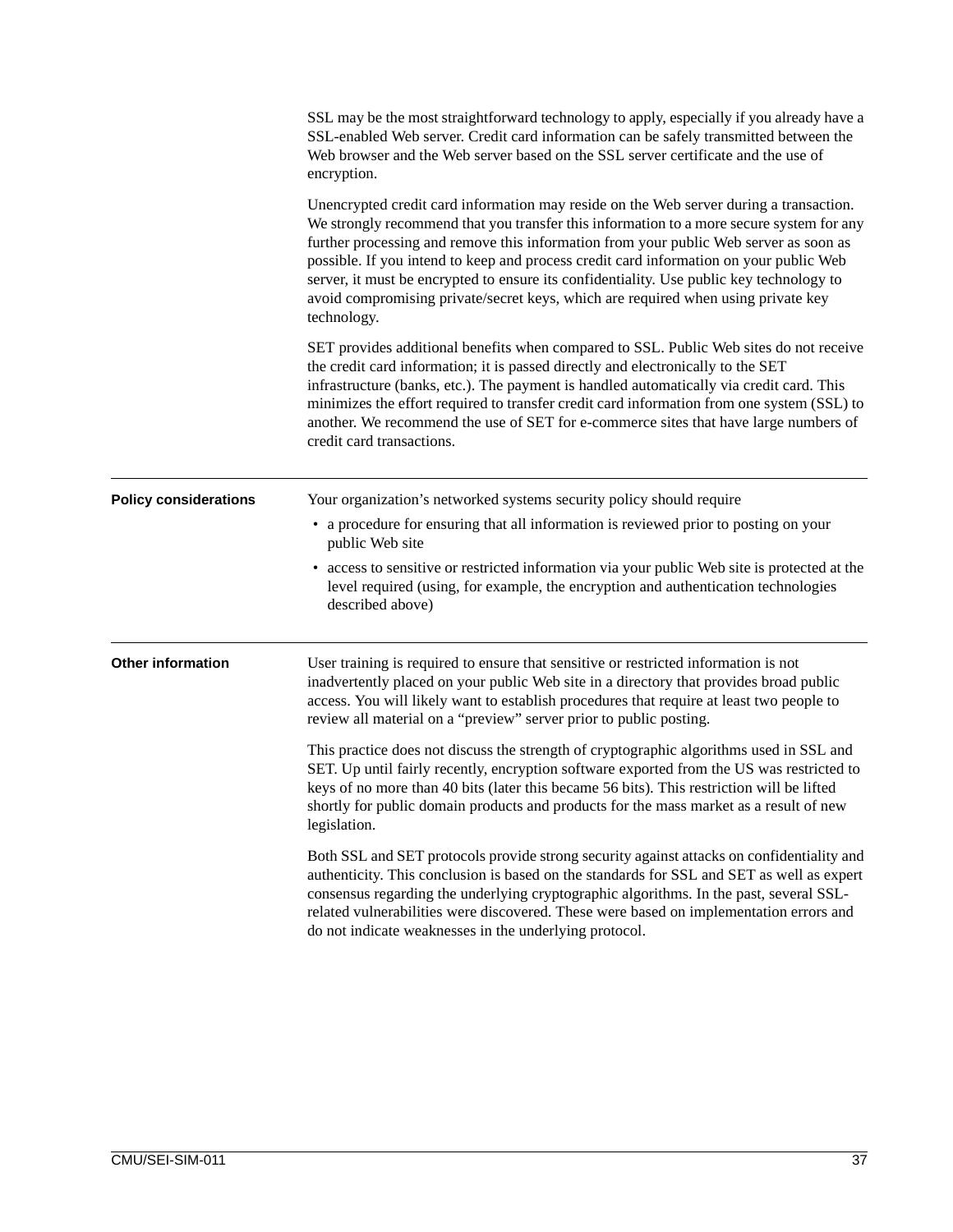|                       | Other cryptographic approaches are available, but they lack wide public acceptance and<br>use:                                                                                                                                                                                                                                                                                                                                                                             |
|-----------------------|----------------------------------------------------------------------------------------------------------------------------------------------------------------------------------------------------------------------------------------------------------------------------------------------------------------------------------------------------------------------------------------------------------------------------------------------------------------------------|
|                       | • Digest Authentication was introduced with Apache 1.1 for HTTP/1.1 to complement<br>Basic Authentication. It is based on the MD5 message digest algorithm (henceforth the<br>name) and a shared secret. Technically, it is a challenge response approach which<br>solves the problem of cleartext transmission. However, MD5 is falling into disfavor<br>due to the reduced effort necessary to find collisions (two text strings having the same<br>MD5 message digest). |
|                       | Depending on the implementation, Digest Authentication may provide protection<br>against replay attacks-or it may not. For example, if the server does not keep track of<br>distributed challenges, no protection is provided.                                                                                                                                                                                                                                             |
|                       | • Pretty Good Privacy <sup>13</sup> (as well as other software producing ASCII digital signatures)<br>can be used to authenticate Web pages. To do so, the PGP-specific lines containing<br>delimiters as well as the digital signature can be "hidden" from the Web browser by<br>surrounding them with HTML comment statements. In order to check the authenticity<br>of the Web page, the user has to run PGP after saving the Web page on his computer.                |
|                       | • Digital watermarking is a software method used to mark graphic and sound files for<br>later verification of origin and ownership. It is performed in a manner such that the<br>marking is not noticeable to the user. Accompanying software at the browser end can<br>be executed to verify the author or owner of a graphic or sound file. This permits the<br>distribution of these files types while protecting the interests of the owner.                           |
| Where to find updates | The latest version of this practice, plus implementation details for selected technologies, is<br>available on the Web at URL                                                                                                                                                                                                                                                                                                                                              |
|                       | http://www.cert.org/security-improvement/practices/p080.html                                                                                                                                                                                                                                                                                                                                                                                                               |

<sup>13.</sup>http://www.pgp.com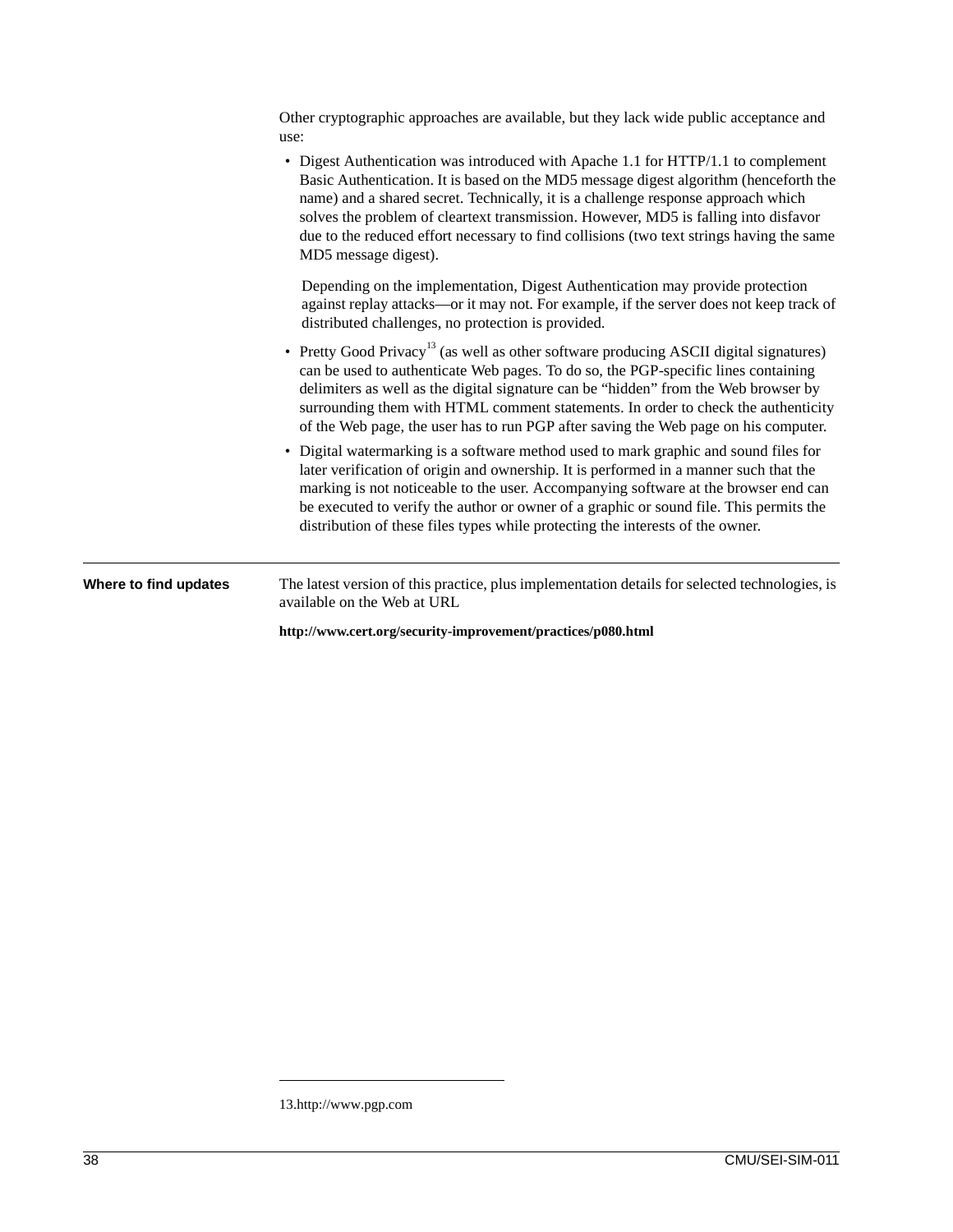### **7** *Maintain the authoritative copy of your Web site content on a secure host.*

The authoritative (i.e., verified, correct, trusted) copy of your public Web site content needs to be stored on a host that is separate from (and more secure than) your public Web server. The more secure host will likely be one that is on your internal network and protected behind one or more firewalls. If the integrity of the information on your public Web server is ever compromised, you can restore it from the authoritative copy using a secure transfer procedure. **Why this is important** News reports regularly describe intruder attacks on well-known, commercial Web sites, causing them, at the very least, to be defaced, and possibly causing them to present erroneous information that appears to be accurate. Organizations that rely on their Web sites to transact business must be able to quickly restore them to their authentic version; otherwise, they run the risk of losing business and customer confidence. The authoritative copy of your public Web site content is less likely to be compromised by an intruder if it is stored in a more secure location. As a result, it will likely be correct and available when you need to restore the publicly-accessible version. **How to do it** ► *Restrict the number of users with access to the authoritative version of your public Web site's content.* This should include only those users authorized to create and update Web content and perform whatever administration tasks are necessary to ensure the secure operation of the server where the content resides. All authorized users should receive adequate training in the secure creation and maintenance of Web site content and have the opportunity to safely work with Web content to gain experience (perhaps with a partner or mentor). The list of authorized users should be reviewed and updated on a regular basis, particularly when an authorized user leaves your organization. ➤ *Implement and enforce access controls at the level of Web content subdirectories.* Your public Web server content will likely be divided into different subdirectories, such as those containing home page information, project-related materials, and CGI scripts and programs. Implementing individual user and group access controls at the level of these subdirectories (and below if necessary) will further protect your Web content.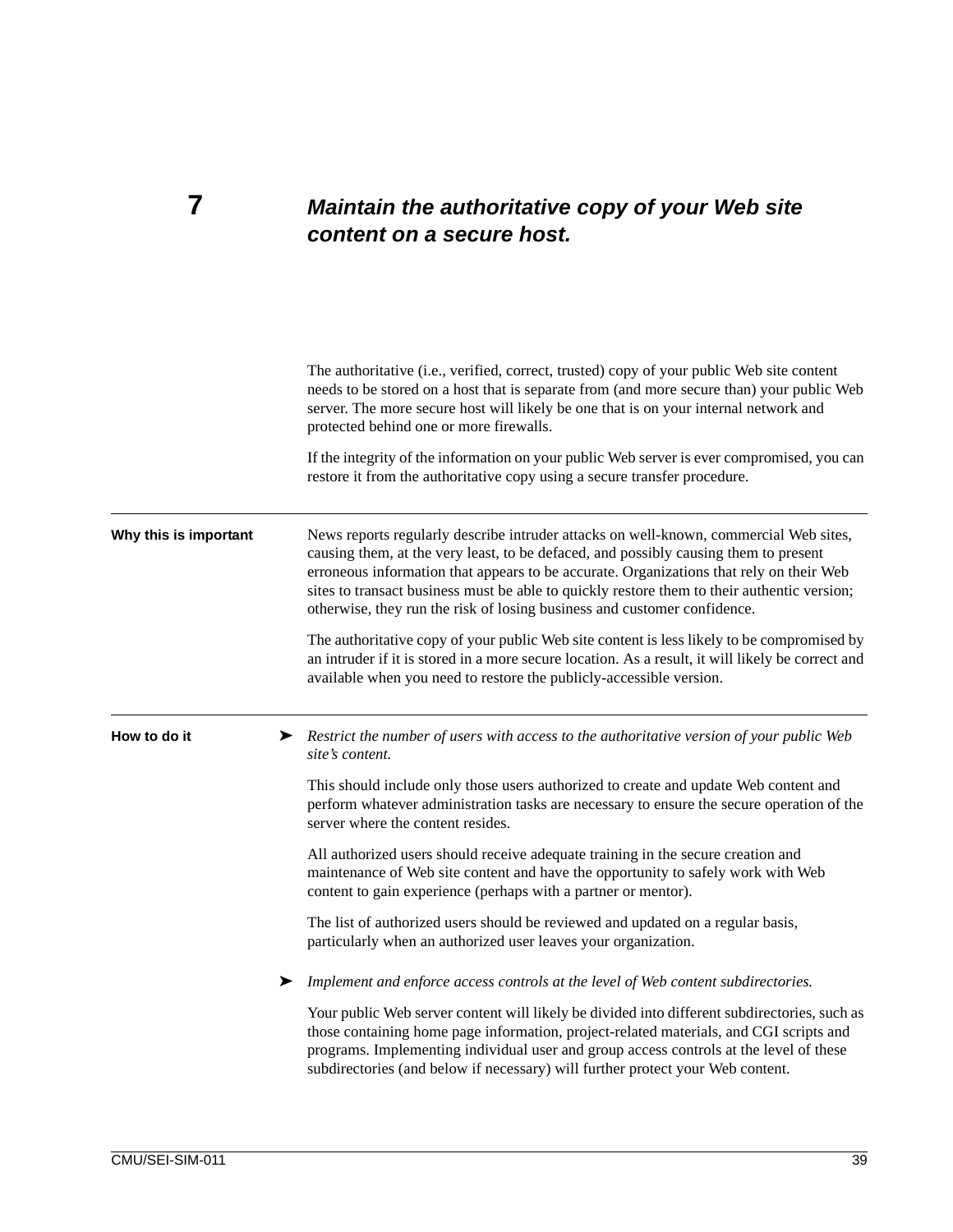➤ *Enforce the use of strong user authentication before granting access to the authoritative version.*

Once users gain access to your authoritative version, there will likely be no further attempts to authenticate those users. Therefore, you need to ensure this has been accomplished prior to granting access. Strong authentication technologies include smart cards or some other form of token, one-time passwords, and biometrics.

➤ *Configure your public Web server to accept an authenticated and encrypted connection initiated by the secure host where the authoritative copy is stored.*

If you choose to transfer the authoritative copy of your public Web server content via a network, you need to implement the following security measures:

- Initiate all connections to the public Web server by the secure host (not by the public Web server). This prevents the public Web server from being used to launch an attack directed towards the secure host.
- Implement firewall technology to limit the connectivity between the secure host and the public Web server to allow only the transfer of authoritative Web server content. You can use filtering proxies that are protocol-aware (such as those available for FTP) to accomplish this.
- Use cryptographic measures to encrypt and authenticate the transferred content. We recommend the use of virtual private networks or similar technologies.
- Additional measures such as restricting transfer time can further improve security for this type of transaction.
- ➤ *Establish manual procedures to transfer the authoritative copy of the Web server content if you are unable to use a network.*

You need to develop alternative procedures for transferring Web content from the secure host where the authoritative copy resides to your public Web server whenever the use of a network is not possible. This may be due to higher priority or overriding security requirements or technical problems such as the unavailability of appropriate virtual private network technology.

Such procedures may include:

- storing an encrypted ZIP archive on disk or CD-ROM and uploading the files directly at the public Web server's console (with appropriate authentication and access controls)
- transferring an encrypted ZIP archive on disk or CD-ROM to another workstation within the internal network, using the workstation's connectivity to upload the files to the public Web server.

Using write-once read-many (WORM) media (such as CD-ROM) is preferred over media that can be re-written.

**Policy considerations** Your organization's networked systems security policy should require that • identical, authoritative copies are securely maintained for all information residing on public servers. This includes the current version of public server content as well as previous versions and their update/transfer history.<sup>1</sup>

1. Include the transfer date, time, user id, reason for the transfer, and any related observations.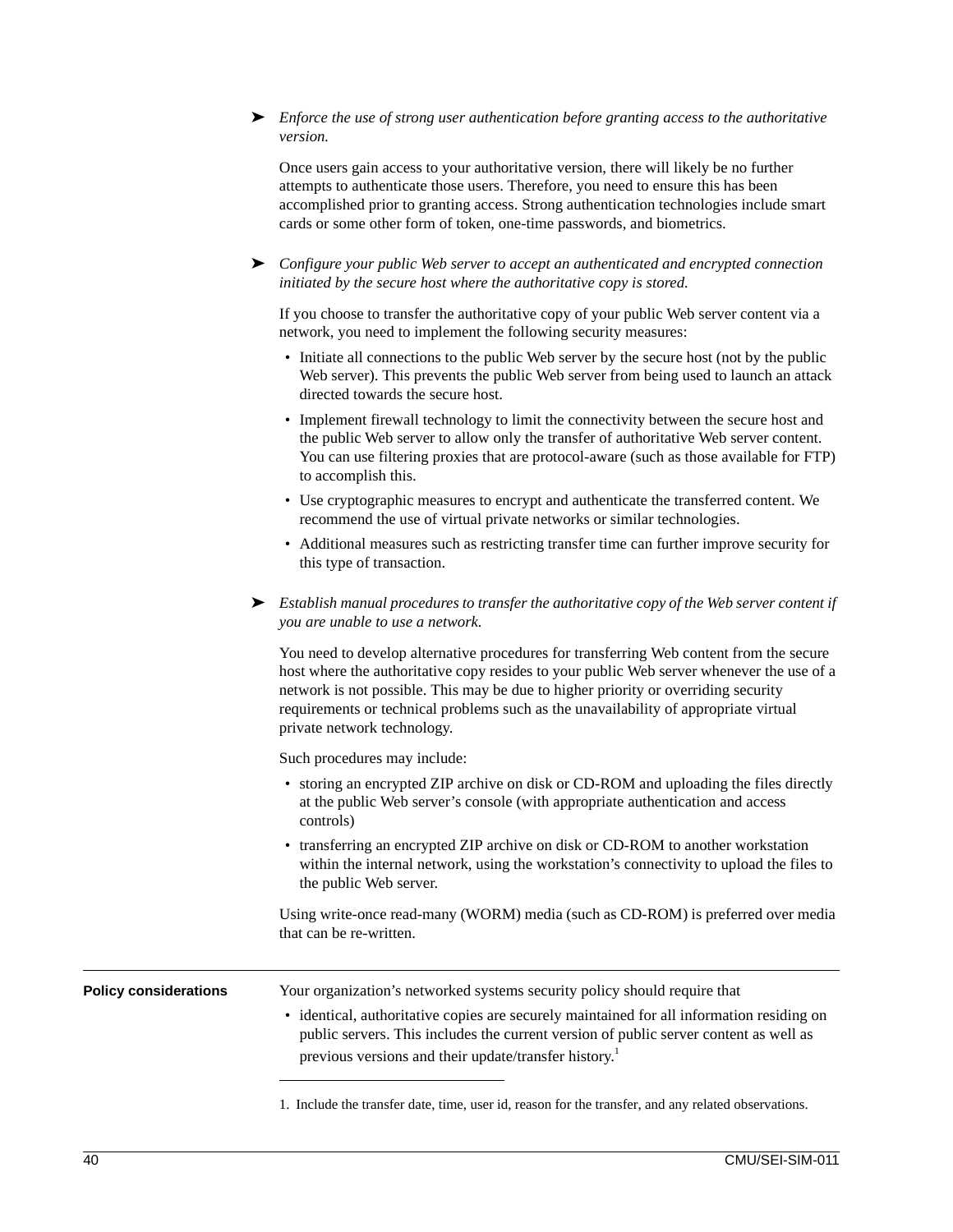|                          | • the transfer of authoritative content to public servers uses strong authentication and<br>encryption                                                                                                                                                                                                                                               |
|--------------------------|------------------------------------------------------------------------------------------------------------------------------------------------------------------------------------------------------------------------------------------------------------------------------------------------------------------------------------------------------|
| <b>Other information</b> | We strongly recommend against the use of remote authoring tools for content directly<br>residing on your public Web site. However, you may be able to securely deploy these tools<br>for use within the more protected environment where the authoritative copy resides if<br>appropriate authentication and access control mechanisms are enforced. |
| Where to find updates    | The latest version of this practice, plus implementation details for selected technologies, is<br>available on the Web at URL                                                                                                                                                                                                                        |
|                          | http://www.cert.org/security-improvement/practices/p081.html                                                                                                                                                                                                                                                                                         |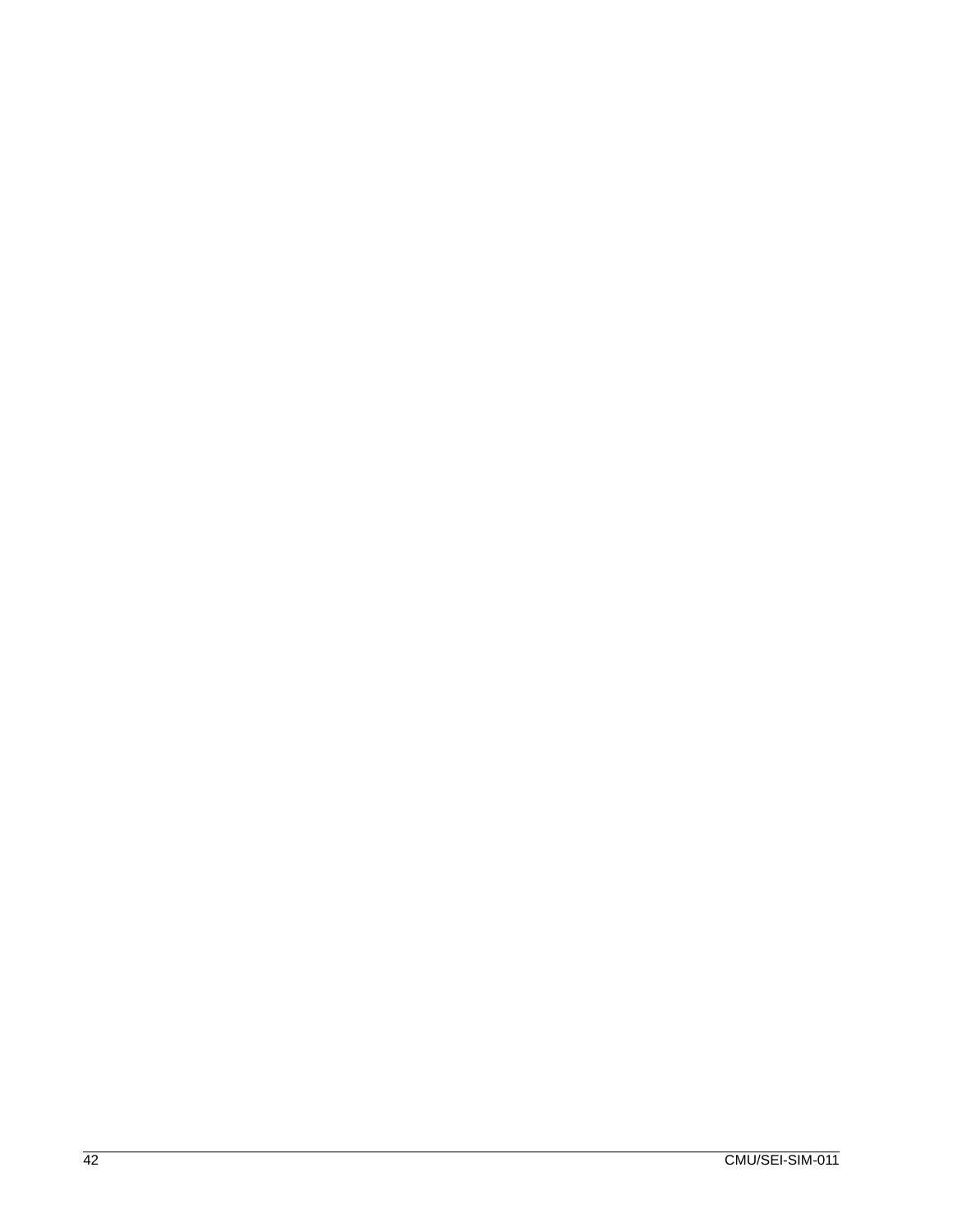## **8** *Protect your Web server against common attacks.*

|                       | Your public Web site not only gives high visibility to your organization — it also serves as<br>an attractive target for attackers. Attackers can target                                                                                                                                                                                                                                                                      |
|-----------------------|-------------------------------------------------------------------------------------------------------------------------------------------------------------------------------------------------------------------------------------------------------------------------------------------------------------------------------------------------------------------------------------------------------------------------------|
|                       | • the Web server host operating system                                                                                                                                                                                                                                                                                                                                                                                        |
|                       | • Web server software                                                                                                                                                                                                                                                                                                                                                                                                         |
|                       | • programs, scripts, or plug-ins used by Web server software                                                                                                                                                                                                                                                                                                                                                                  |
|                       | • firewalls and routers that protect your public Web site and your internal network. This<br>includes Internet Service Providers and other organizations providing network<br>services.                                                                                                                                                                                                                                       |
|                       | Attacker objectives may include:                                                                                                                                                                                                                                                                                                                                                                                              |
|                       | • gaining direct access to your Web server                                                                                                                                                                                                                                                                                                                                                                                    |
|                       | • changing Web site contents                                                                                                                                                                                                                                                                                                                                                                                                  |
|                       | • denying user access to your Web server                                                                                                                                                                                                                                                                                                                                                                                      |
|                       | Other modules describe, in general, how to detect signs of intrusion <sup>2</sup> and how to respond<br>when such signs are detected. <sup>3</sup> This practice provides additional guidance in dealing with<br>attacks specifically against public Web servers.                                                                                                                                                             |
| Why this is important | Your organization must anticipate the occurrence of attacks and be prepared to deal with<br>those directed against your public Web site. If these attacks are successful and you are not<br>prepared, your organization may suffer the consequences of a defaced, inaccurate, or<br>unavailable Web site. These could include being unable to conduct business and result in a<br>loss of customer confidence and reputation. |
| How to do it          | ▶ Regularly review publicly available information on recent security vulnerabilities and<br><i>incidents.</i>                                                                                                                                                                                                                                                                                                                 |
|                       | Various organizations research network and system security topics and periodically<br>publish information concerning recently-discovered vulnerabilities in service software.<br>This includes Web server software and supporting technologies such as scripting<br>languages and external programs.                                                                                                                          |
|                       | 1. See also the practice "Configure the Web server with appropriate object, device, and file access<br>controls."                                                                                                                                                                                                                                                                                                             |
|                       | 2. See Preparing to Detect Signs of Intrusion [Kochmar 98], and Detecting Signs of Intrusion [Firth<br>97].                                                                                                                                                                                                                                                                                                                   |
|                       | 3. See Responding to Intrusions [Kossakowski 99].                                                                                                                                                                                                                                                                                                                                                                             |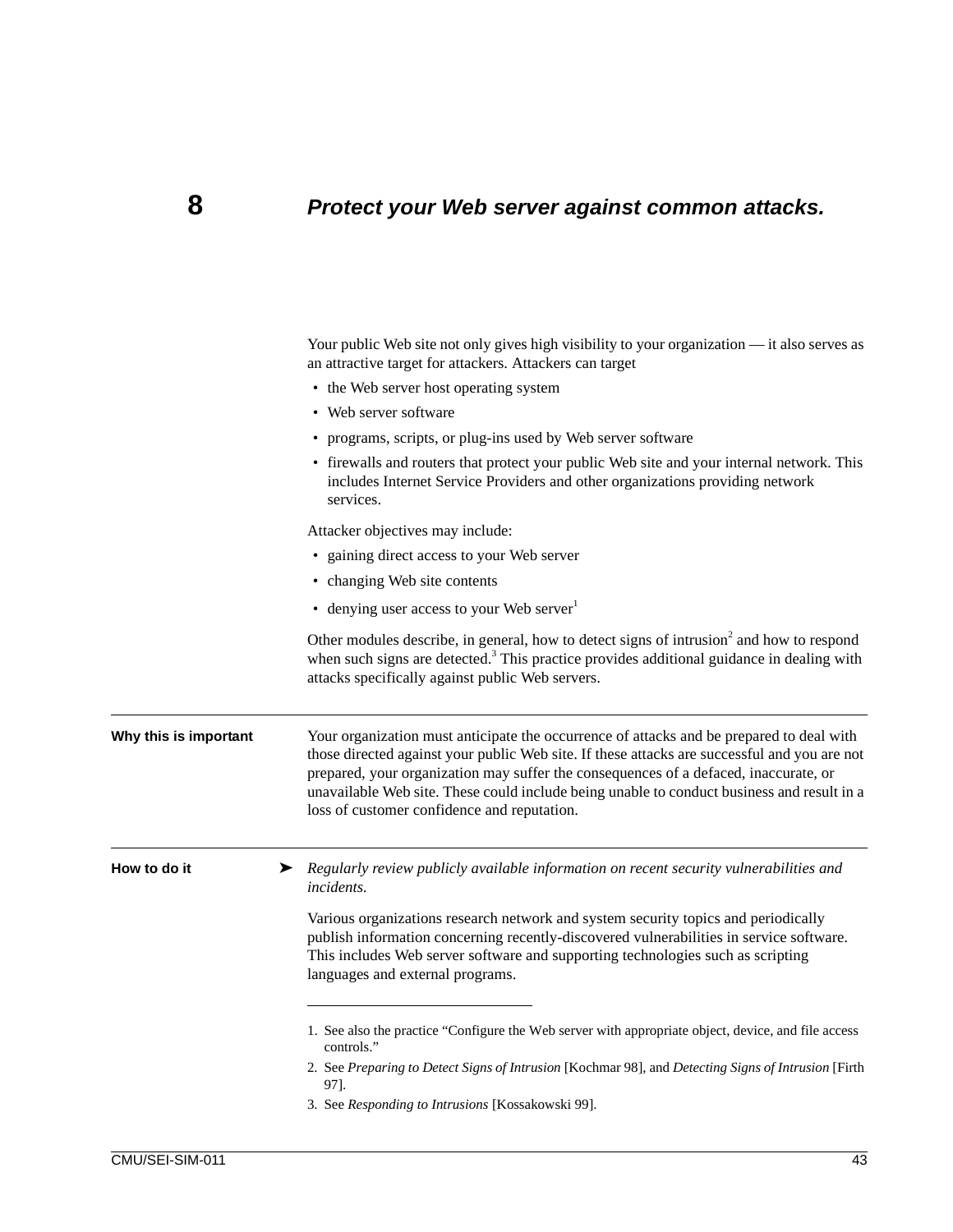External programs that are in wide scale use are regularly analyzed by researchers, users, and security incident response teams as well as by members of the intruder community. Intruders often publish exploit scripts that take advantage of known vulnerabilities in Web service software and external programs commonly used by public Web servers. You need to review public information sources frequently and be aware of all relevant security information that will aid you in configuring and updating your public Web server.

#### ➤ *Update your security controls to mitigate against new attacks and vulnerabilities.*

In addition to previously described guidelines<sup>4</sup>, you will likely need to take some or all of the following actions as a result of new vulnerability and attack information:

- update your detection tools to detect new attack patterns or events (resulting from new or updated attacks taking advantage of new vulnerabilities)
- mitigate attacks by updating firewall filtering mechanisms to deny new attacks
- temporarily disable specific services that might be vulnerable to attack
- ➤ *Augment your alerting procedures.*

In addition to the guidelines contained in *Responding to Intrusions* [Kossakowski 99], ensure that your public Web server administrators and firewall administrators are involved and in close communication during the investigation of an attack.

➤ *Work with your network provider to determine how your organization can mitigate damages due to distributed denial of service attacks.<sup>5</sup>*

Recent Distributed Denial of Service (DDOS) attacks show that organizations can easily become victims of DDOS attacks regardless of the protective measures they take or the resources they expend on them. Even if you implement all possible measures, the lack of adequate protective measures taken by others may allow DDOS attacks to reach your organization.

DDOS attack tools often take advantage of IP spoofing (forging source addresses in IP packets). Protecting against IP spoofing at all network interconnection points can help mitigate against these attacks.<sup>6</sup> This includes routers used to connect to any public network as well as routers used by your organization's ISP or the backbone provider of the ISP.

If many distributed nodes (sites, hosts) are sending their spoofed packets to attack your network, these packets, upon arrival, can consume a significant portion (or all) of your available network bandwidth.

<sup>4.</sup> Refer to the practice "Keep operating systems and applications software up to date" within the module *Securing Network Servers* [Allen 00].

<sup>5.</sup> Refer to "Results of the Distributed-Systems Intruder Tools Workshop," available at http:// www.cert.org/reports/dsit\_workshop-final.html.

<sup>6.</sup> IP addresses recognized as spoofed usually fall into the range of the IP addresses registered to the attacked organization. (For an individual organization as well as an ISP, IP addresses outside this controlled address space cannot be recognized without the cooperation of others.) Applying appropriate incoming packet filters on IP source address reduces the means for attack that depend on spoofed IP addresses. Using reverse (outgoing packet) filters can help reduce spoofing attacks originating from your site against other sites. If you detect an attack, be careful in accusing another organization of attacking you. Further analysis may show that addresses from their IP address range were misused by an attacker.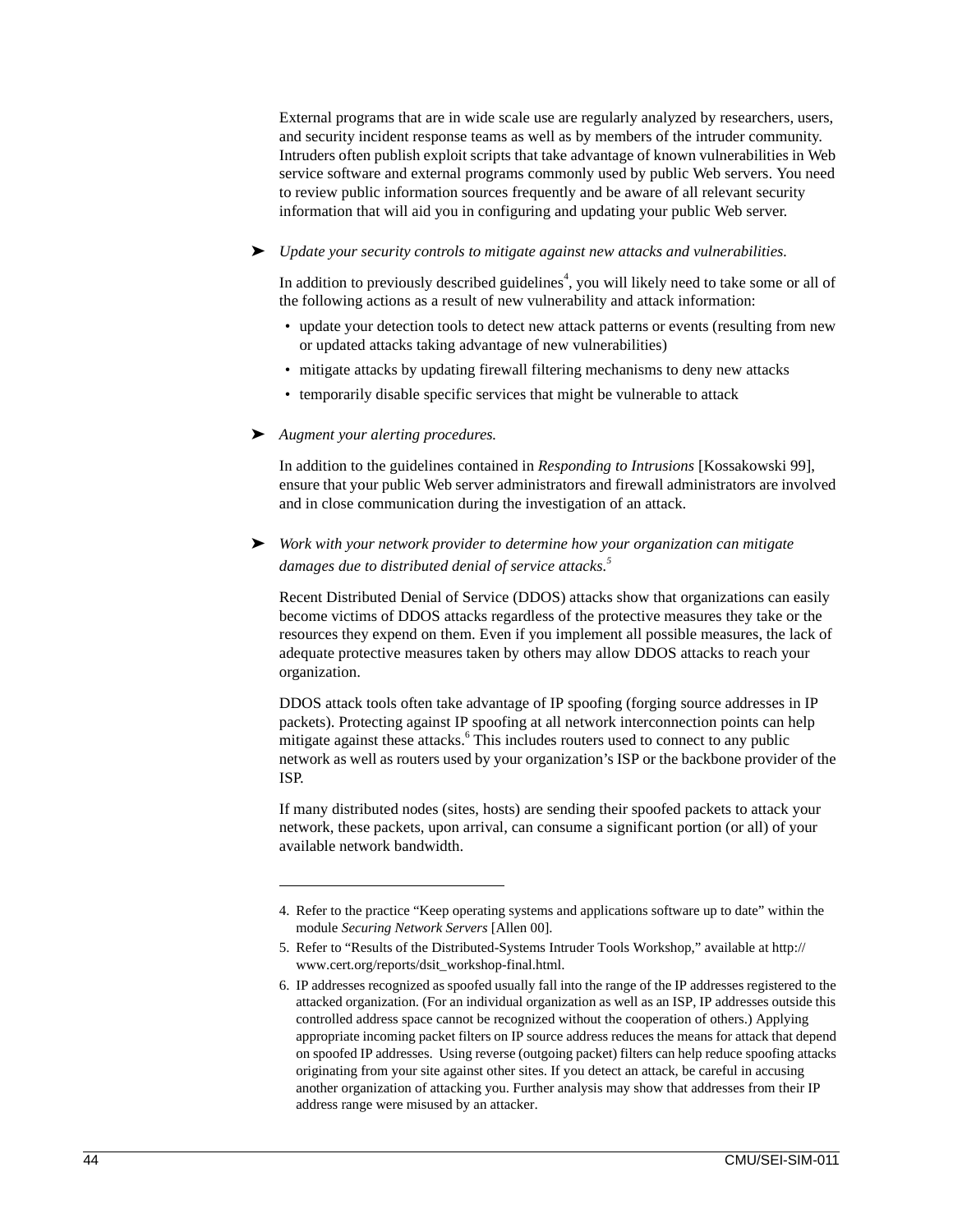|                              | Even if your public Web server is resistant to the direct attack, users will be unable to<br>connect to your Web server due to the lack of an available connection.                                                                                                                                                                                                           |
|------------------------------|-------------------------------------------------------------------------------------------------------------------------------------------------------------------------------------------------------------------------------------------------------------------------------------------------------------------------------------------------------------------------------|
|                              | It is important to work with your ISP or internal network provider to understand what<br>precautions have been taken to                                                                                                                                                                                                                                                       |
|                              | • protect against DDOS attacks, including disabling IP spoofing attacks and denying<br>traffic from broadcast/multicast addresses                                                                                                                                                                                                                                             |
|                              | • detect DDOS attacks                                                                                                                                                                                                                                                                                                                                                         |
|                              | • respond to DDOS attacks                                                                                                                                                                                                                                                                                                                                                     |
|                              | If many customers can convince their network providers to apply protective measures, all<br>organizations will benefit from a considerably lower number of potential attacks than<br>exists today.                                                                                                                                                                            |
|                              | Your network provider may be able to provide you with a specific configuration that uses<br>multiple connections built from different network backbones. In the event of a DDOS<br>attack, you can switch your public Web server to another connection. This feature, along<br>with appropriate network management support, may reduce the damage caused by a<br>DDOS attack. |
| <b>Policy considerations</b> | Follow your site-specific policies related to detecting signs of intrusion and attack. If you<br>detect any, report them to your organization's designated point of contact and follow any<br>policies on responding to such events.                                                                                                                                          |
|                              | Refer to the modules Detecting Signs of Intrusion [Firth 97], Preparing to Detect Signs of<br>Intrusion [Kochmar 98], and Responding to Intrusions [Kossakowski 99].                                                                                                                                                                                                          |
| <b>Other information</b>     | CERT/CC advisories, summaries, vulnerability notes, and incident notes' may<br>occasionally include information on new vulnerabilities, recent attacks, tools, and trends<br>relevant to Web server software.                                                                                                                                                                 |
|                              | Refer to the practice "Keep operating systems and applications software up to date" within<br>the module Securing Network Servers [Allen 00], and to the implementation "Maintaining<br>currency by periodically reviewing public and vendor information sources" available at<br>http://www.cert.org/security-improvement/implementations/i040.01.html.                      |
| Where to find updates        | The latest version of this practice, plus implementation details for selected technologies, is<br>available on the Web at URL                                                                                                                                                                                                                                                 |
|                              | http://www.cert.org/security-improvement/practices/p082.html                                                                                                                                                                                                                                                                                                                  |

7. See http://www.cert.org.